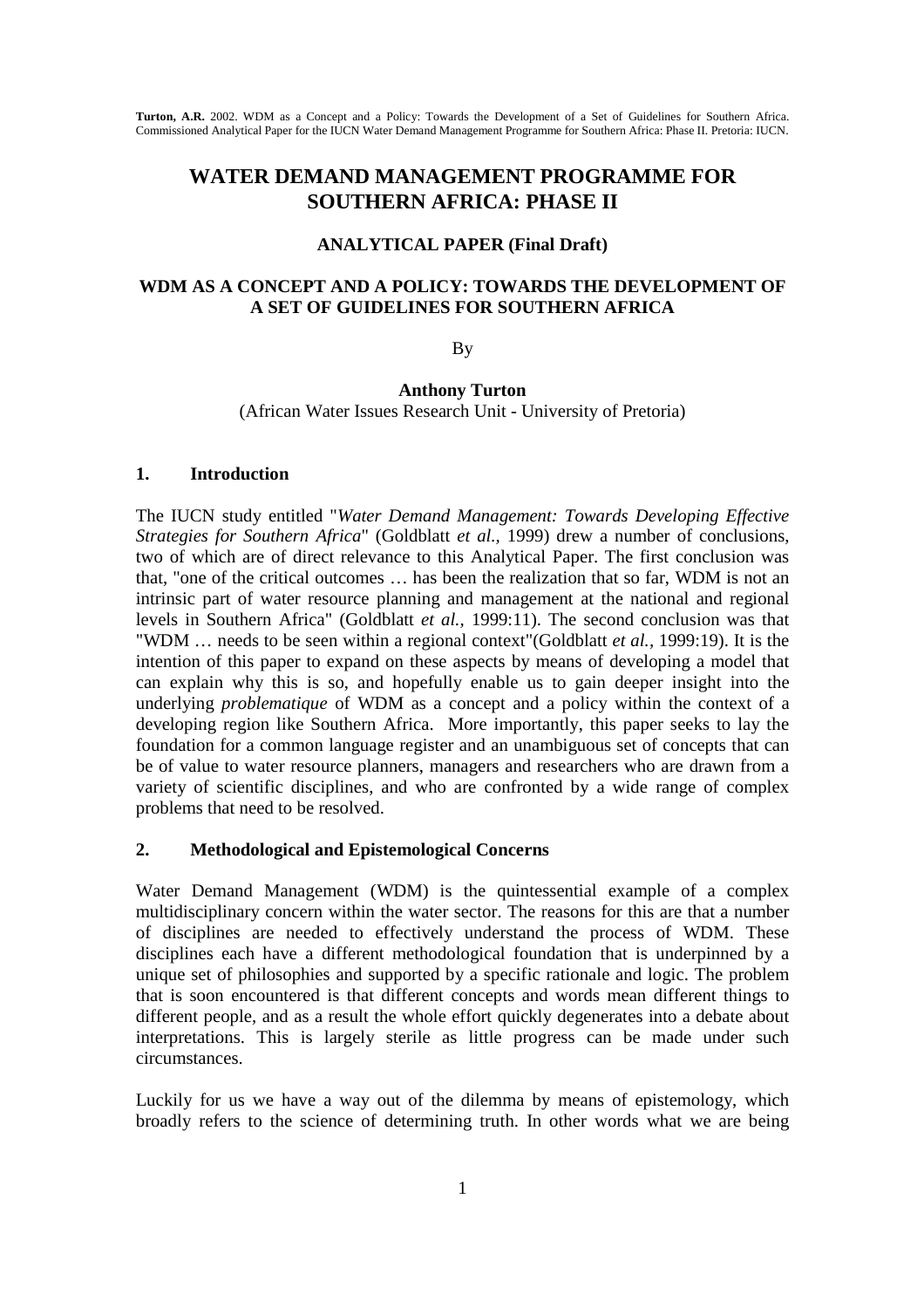confronted with is the central notion of what is truth, and how can we ascribe the degree of truth (or untruth) to any given statement or conclusion. For those schooled in the Natural Sciences, the epistemological basis is generally derived from physics and chemistry, which by their nature seek to break complexity into the smallest possible units and thereby unlock the relationships of cause and effect by means of experimentation and observation. The epistemological basis of this approach is generally mathematicallybased and therefore intimately linked with laws and paradigms, and as such tends to be extremely precise. For those schooled in the Social Sciences however, the epistemological basis is usually derived from other sources, with an obvious choice being truth by definition. As a result this is not based on any ironclad laws, usually defies mathematical predictability and is often pre-paradigmatic. The problem that arises is how can people, who are schooled in these fundamentally different approaches, work together in a multidisciplinary environment, on a problem that requires integration rather than reductionist thinking, and speak a common language that is intelligible to all?

An often-used adage that describes this is "if it cannot be measured it does not exist". This raises a number of questions, all of which are of great concern to this Analytical Paper on Water Demand Management:

- What is to be measured?
- How is this to be accomplished?
- What is the best instrument with which to take the measurements?
- How is this data to be recorded and interpreted?

Let us take a simple example in order to illustrate the point being made. A thermometer is a commonly-used instrument that records data about temperature. When used on a human being that appears to be unwell, the thermometer tells us that the temperature of the patient deviates from the norm, which has been established by years of experimentation and is known to be a specific value. Yet what does this data actually tell us? Apart from the fact that the temperature of the patient is above or below a known value, which we consider to be normal, it actually tells us very little. In order for the doctor to make an effective diagnosis, a range of other data is also needed.

This is certainly true with WDM. Here we are confronted with a range of complexity. What exactly do we mean by WDM? How do we know when we are succeeding or failing? How can we compare one country's performance with another? How can we measure the actual economic cost of water? What about the social cost? The environmental cost? Is water purely an economic good? What role does culture play in any given WDM policy? How can legitimacy for any given WDM strategy be derived? How can we measure this intangible dimension? The list of questions is endless, and we can rapidly degenerate into a meaningless discussion that converts energy to heat rather than light (Ashton, 2001).

It is therefore necessary to state quite unambiguously that this Analytical Paper is an attempt to delve into the epistemological quagmire that is known to exist around the topic of WDM. In fact, it is the central assumption of this paper that it is precisely this reason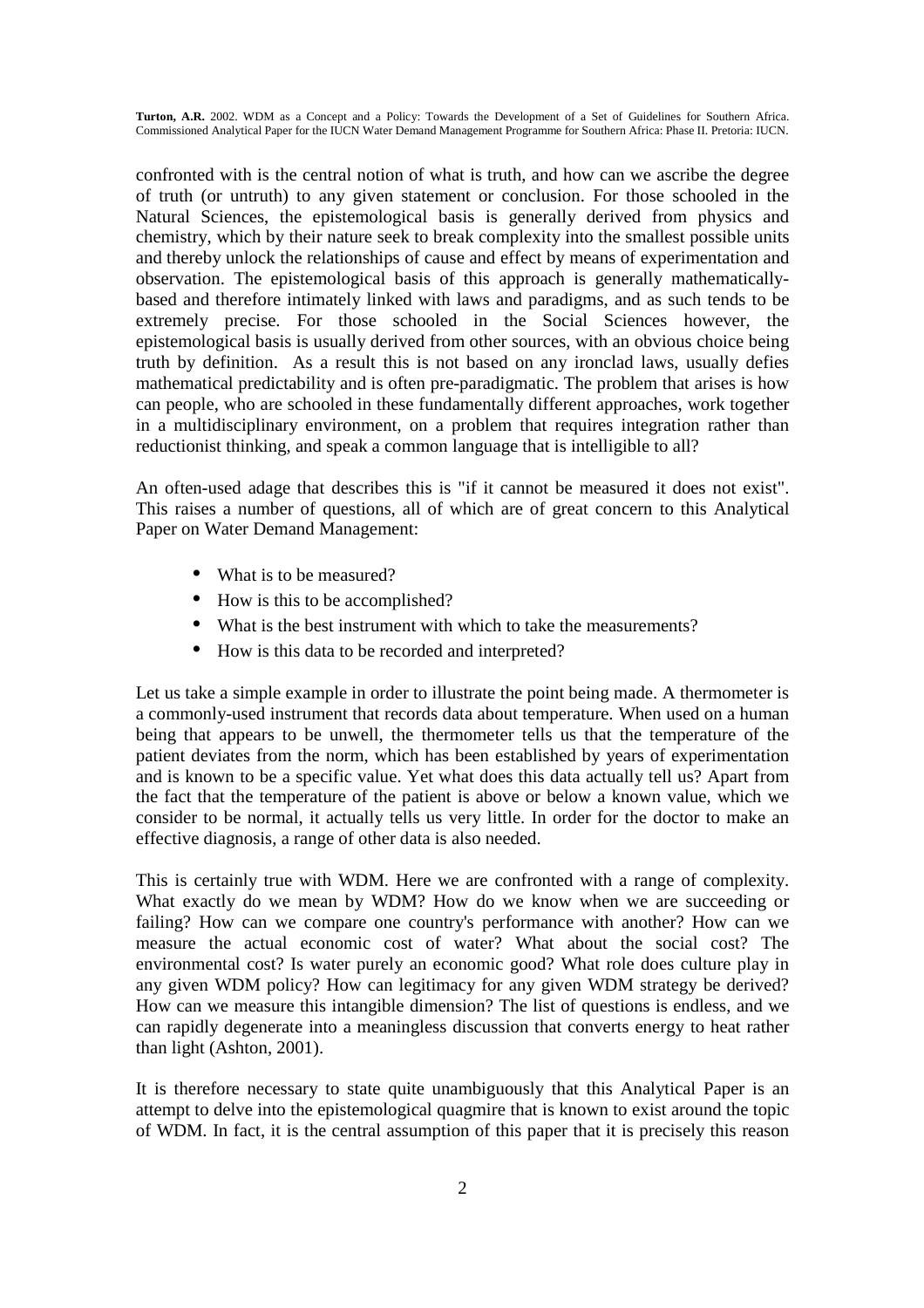why no acceptable model of WDM has ever been developed, and why little consensus exists on key concepts and definitions. *This accounts for the fact that while there have been a plethora of WDM case studies, there is very little in the form of interpretation, particularly of why certain approaches have succeeded while others have clearly failed*.

It must therefore be understood that any study of WDM is not a study of absolutes, but rather a study of ideas, many of which exist as a scale of grey rather than as clear-cut black and white. For example, there is no such thing as only Supply-Sided Management or Demand-Sided Management of water resources, but rather a continuum that ranges between those two extremes. This Analytical Paper is consequently about concepts, and in particular about throwing these concepts out for critical discussion and constructive debate. More importantly, this paper is about linking concepts together in an attempt to build a simple model, once a degree of consensus has been reached on the critical definitions of those concepts. Remember that the thermometer is unable to tell us that the patient has cancer, but the thermometer still remains a valuable instrument for the doctor.

### **3. Review of Literature**

### **3.1 The Changing Water Management Paradigm**

There is a strong normative basis that guides the development of management principles relating to water that has its origin outside of any given country. This can loosely be called the "global water sector", which derives these principles from a series of norms and values, some of which are encoded into international water law, with others being found as statements from world summits to which many governments have added their specific endorsements. Three issues of importance to an Analytical Paper on WDM emerge from this, all of which will be dealt with in greater detail as the paper develops. These are as follows:

- The philosophy of science provides the epistemological basis on which we understand the world, and in particular how we determine what is good and acceptable from what is bad and unacceptable. In essence this philosophy of science has established enduring paradigms that are difficult to challenge and change.
- There is a natural propensity towards complexity as a result of human development.
- Human ingenuity is a crucial resource in its own right.

All of this has been manifest in the water sector as a propensity over the Twentieth Century to build large dams. It can be said with some confidence that the last century was the era of dam-building, to the extent that today around  $3,800 \text{ km}^3$  of freshwater is withdrawn annually from the worlds lakes, rivers and aquifers, which is twice the volume abstracted just 50-years ago (WCD, 2000:3). In fact, the World Commission on Dams has shown that globally, the largest number of dams were constructed in the decade of the '70s, as shown in Figure 1. This was the golden age of Supply-Sided Management, or what some call the "hydraulic mission" period of water resource development (Allan, 2000:28-29; Reisner, 1993:112-114; Swyngedouw, 1999a; 1999b). This is a classic example of what Homer-Dixon (1994:16; 2000:22) calls "technical ingenuity".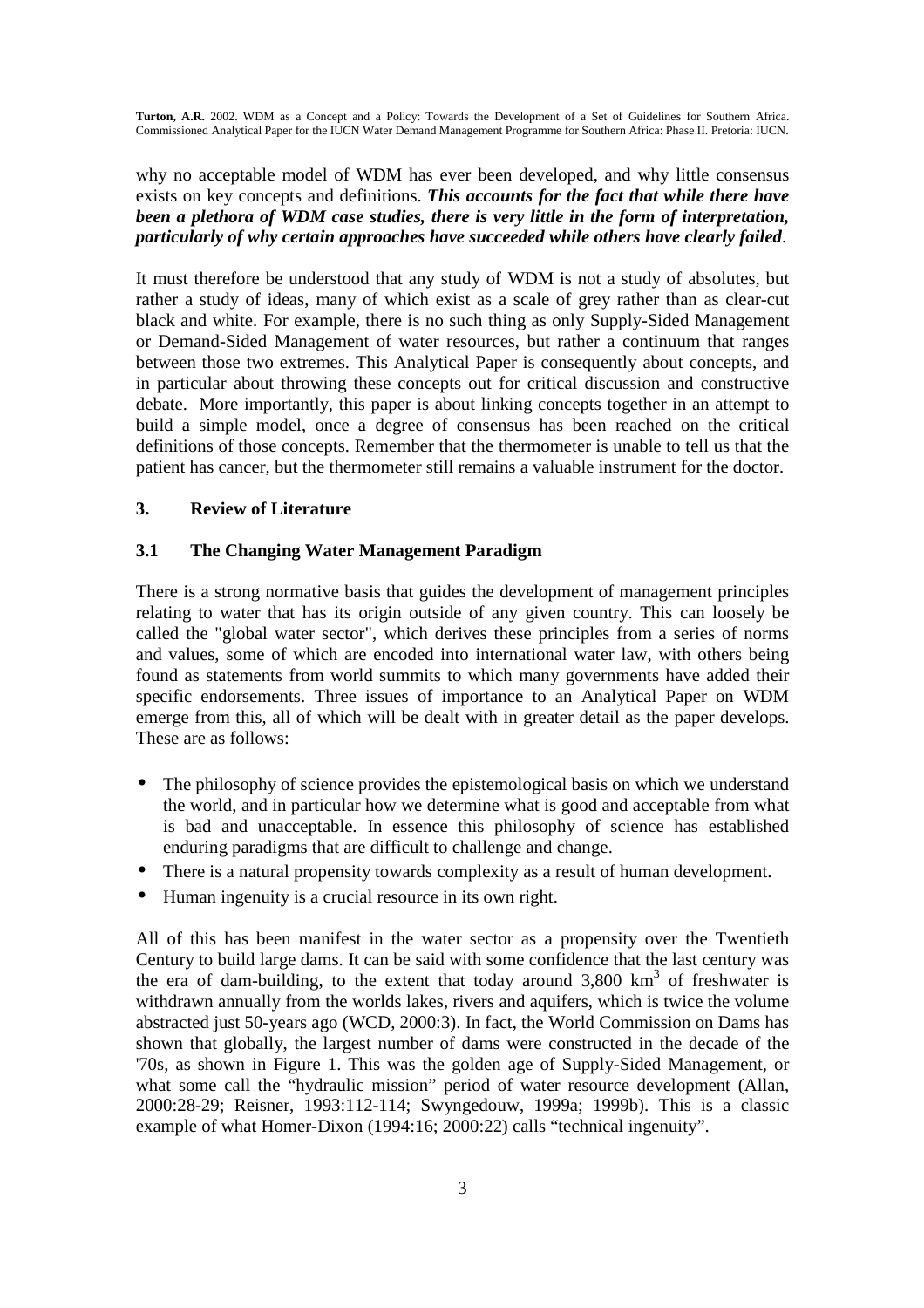

**Figure 1. Global Construction of Dams by Decade (1900-2000) (WCD, 2000:9). The Industrial Modernity and Reflexive Modernity Era are clearly evident.** 

Two questions need to be posed at this stage of the Analytical Paper:

- Why did dam construction take off in the 1950's? The answer to this is the development of technology, with Hoover Dam being the first of the so-called "big ones" that effectively solved the technological problems relating to large dam construction.
- Why was there a sharp attenuation in dam construction after the 1970's? The answer to this is more complex, but is generally related to what has now become known as "reflexivity" (Giddens, 1990). Reflexivity has its roots in a number of historic events, the most notable of which was the space exploration that occurred in the 1960's, which sent back startling images of planet Earth, veiled by this relatively thin mantle of life-supporting atmosphere, floating as it were in the infinite vastness of lifeless space. For the first time the interconnectedness of all ecosystems were seen in dramatic images that could be understood by the average person. The powerful and enduring notion of "Spaceship Earth" started to emerge in the public discourse. This stimulated a strong intellectual response, one of which was encapsulated in the Club of Rome's now famous document entitled "The Limits to Growth", another being the equally famous "Blueprint for Survival" that was published by The Ecologist, both in the early 1970's (Turton, 2000a:135; Eckersley, 1997:11-12). For the first time development was seen as having limitations to it and humans became aware of environmental degradation as a potential threat to the very existence of life on Earth as we currently know it.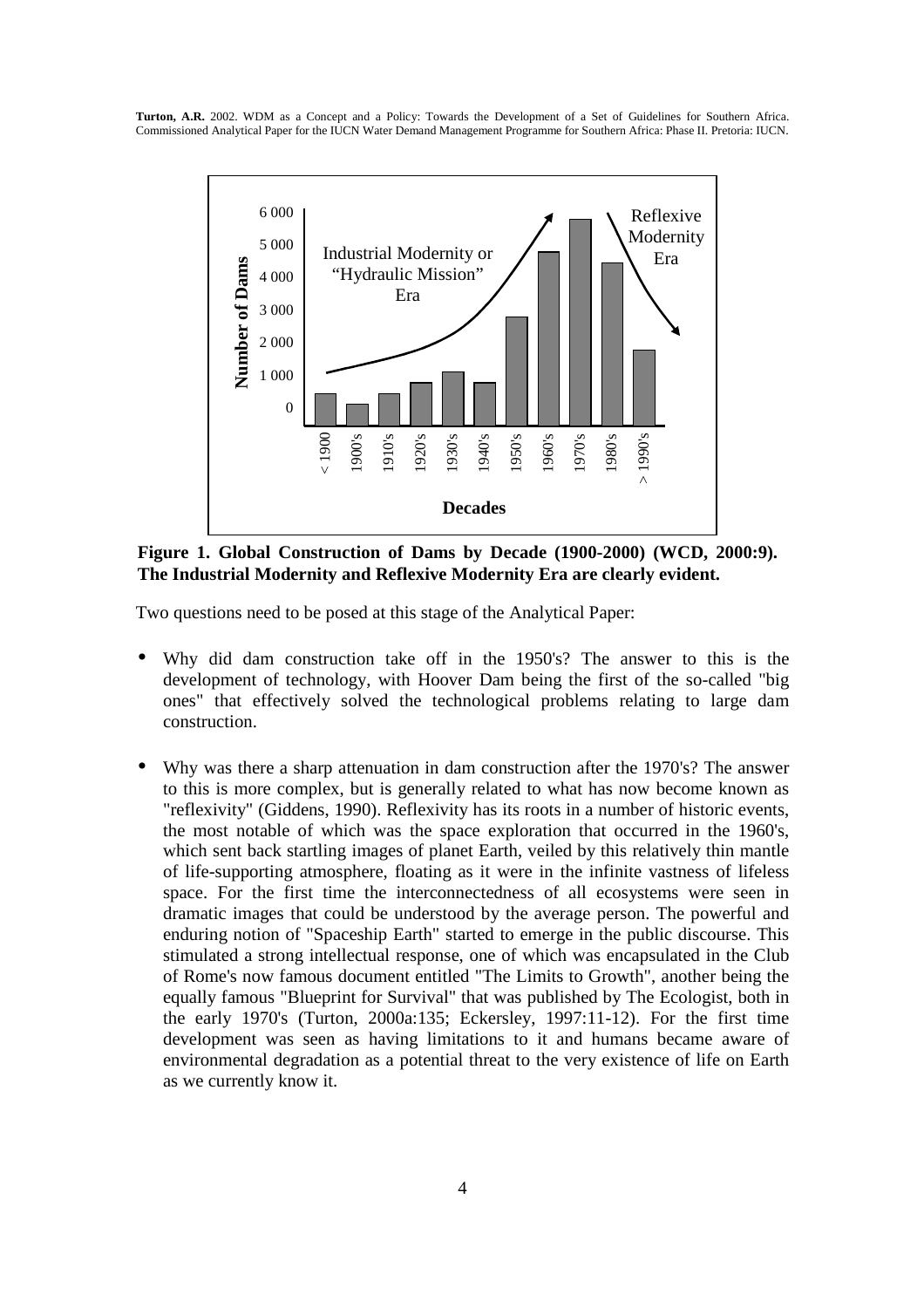This in turn raises yet another fundamental question. If reflexivity is so important to the water sector, how exactly does it relate to WDM?

Reflexivity is said to exist when a given social grouping becomes concerned with the undesirable and unintended consequences of their actions (Giddens, 1990), such as environmental degradation caused by industrialization, and actively seek to limit those consequences by developing coherent strategies and policies to effect this desire (Turton, 2000b). Stated briefly, Giddens (1984; 1990) has noted that there are various periods of human development. The early period was called pre-modernity, which was followed by an era of industrial modernity after the industrial revolution occurred. Once technology had advanced to such an extent that humans became aware of the unintended consequences of their actions, then the period of reflexive modernity was born. Other authors such as Goldblatt (1996) and Beck (1992; 1995; 1996a; 1996b; 1999) refer to this as the emergence of "risk society" in which the technological development of human beings solved problems on the one hand, but created a new set of risks on the other.

In the USA the hydraulic mission became the casualty of the reflexive responses by the environmental movement (Allan, 2000:28). To this end Gleick (1998:15) offers a useful insight into this aspect by showing that the environmental movement in the United States was further stimulated in the 1960's by the apparent unwillingness of the federal dam builders to recognize any environmental values of wild rivers and their various proposals to build several particularly large and damaging reservoirs. In fact Gleick (1998:15) suggests that many conservationists believe that the successful battle to stop dams, and the Grand Canyon dams in particular, led to the modern conservation movement in the United States.

So one can say that in general terms, there is a global trend away from purely Supply-Sided Management approaches to water resource management, towards a more Demand-Sided Approach. This does not mean that these two approaches exist in isolation of one another, but it does mean that two distinct water management styles can be detected in the water sector. For illustrative purposes, these two approaches can be presented as opposite poles on a horizontal axis, as has been done in Figure 2.

So if we can say that there is a general shift in emphasis away from a paradigm that is based purely on a Supply-Sided Approach - the strong desire to mobilize more water as manifest in the hydraulic mission of most developing societies - we can also say that this is only part of the story. The whole environmental debate is far broader than just the issue of large dams. In fact, this environmental debate has a long history (Turton, 2000g), significantly starting roughly with the 1960's era and the birth of reflexivity as noted above. It is to this that we now briefly turn our attention.

The new normative order within the global water sector can be traced back almost 30 years to the groundbreaking conference that was held in Stockholm (Turton & Meissner, 2000). Entitled the "Stockholm Conference on the Environment", it focussed attention for the first time on water pollution. The next significant event took place at Mar del Plata, Argentina in 1977. Entitled the "Conference on Water Development and Management",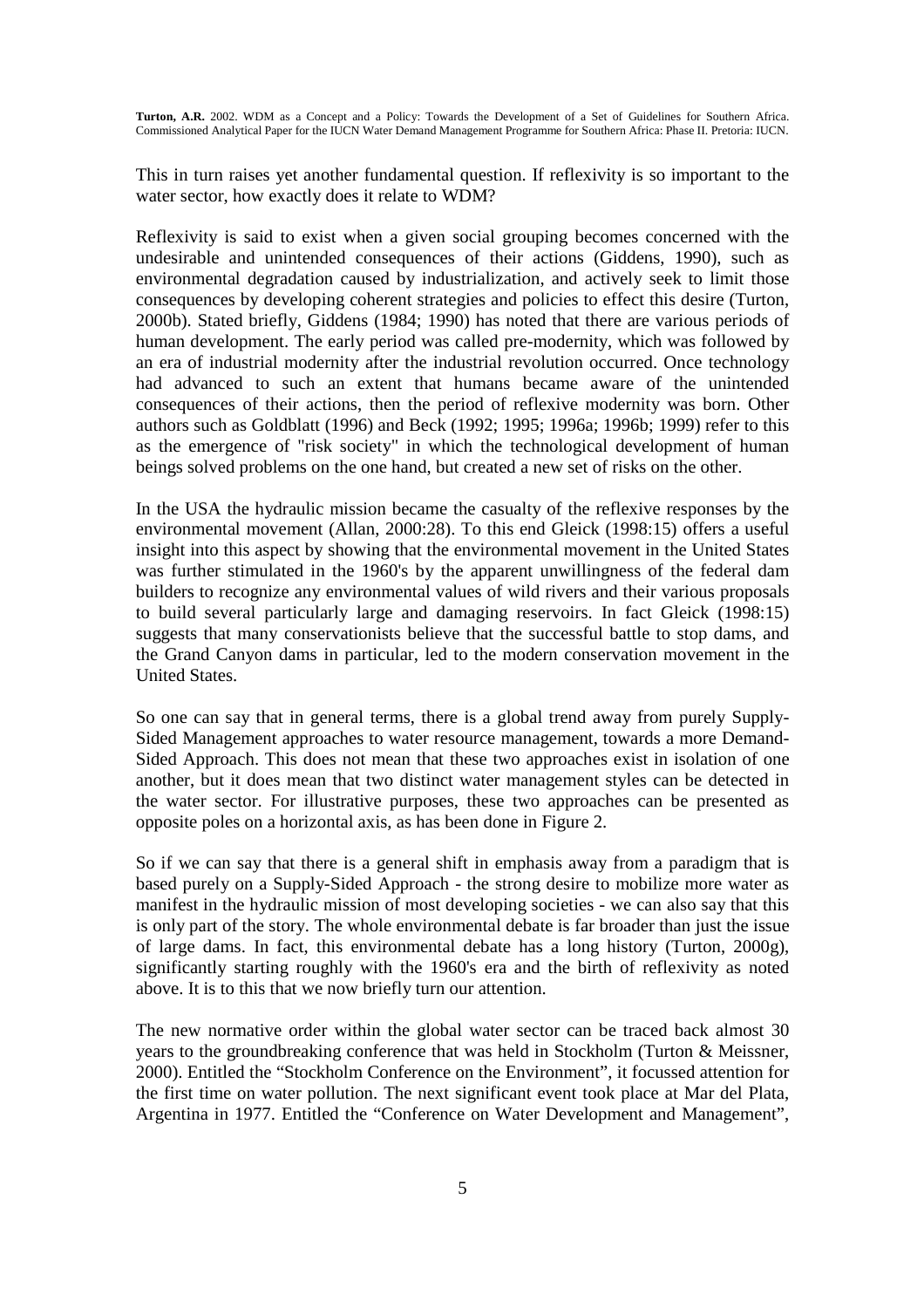this event saw the start of a process that would seek to define new principles for water resource management (United Nations, 1978). This Conference was the origin of the notion of "basic needs" (Lundqvist & Gleick, 1997:21). While the initial response to Mar del Plata was mild – the 1987 Bruntland Report chose to ignore freshwater – a whole host of international dynamics were starting to become relevant at that time. The initial agenda for the 1992 United Nations Conference on Environment and Development (UNCED) also excluded water as a specific item, but due to the unleashing of a number of efforts by various governmental and non-governmental organizations, the birth of what has now become known as Agenda 21 occurred (UNCED, 1992; Lundqvist & Gleick, 1997: 28). For example, a glance at the history books shows that the early 1990's were particularly rich with respect to water-related events at the international level. In 1991 the Nordic Freshwater Initiative resulted in the Copenhagen Informal Consultations with a wide range of interested parties (Lundqvist & Gleick, 1997: 30). This resulted in the Copenhagen Statement, which emphasized two key principles for future sustainable development strategies:

- Water and land resources should be managed at the *lowest appropriate levels*. This has now come to be known as the principle of subsidiarity that is widely found in the water sector discourse.
- Water should be considered as an *economic good* with a value reflecting its most valuable potential use.

The 1992 International Conference on Water and Environment in Dublin expanded on this. The Dublin Conference resulted in the so-called Dublin Statement (ICWE, 1992), endorsing four key principles (Lundqvist  $\&$  Gleick, 1997:30) that have now come to be regarded as fundamental aspects of integrated water resource management. These are:

- *Freshwater is a finite and vulnerable resource*, essential to sustain life, development and the environment.
- Water development and management should be based on a *participatory approach*, involving users, planners and policy-makers at all levels.
- Women play a central role in the provision, management and safeguarding of water.
- *Water has an economic value* in all its competing uses and should be recognized as an economic good.

Interestingly, the concept of "basic needs" was again reaffirmed during the 1992 UNCED (the so-called Rio Summit) in Rio de Janeiro, expanding it to include the needs of aquatic ecosystems. Implicit within this development is the idea that basic resource requirements for human and ecological functioning, along with the allocation of sufficient resources to meet those basic needs, are the responsibility of national and local governments, as well as service providers (Lundqvist & Gleick, 1997: 21). In addition to this, the UNCED also concluded that links between the environment and development must be recognized at the highest political level. Agenda 21 consists of 40 chapters, with freshwater being dealt with in Chapter 18. The latter identifies seven program areas that tend to cover the same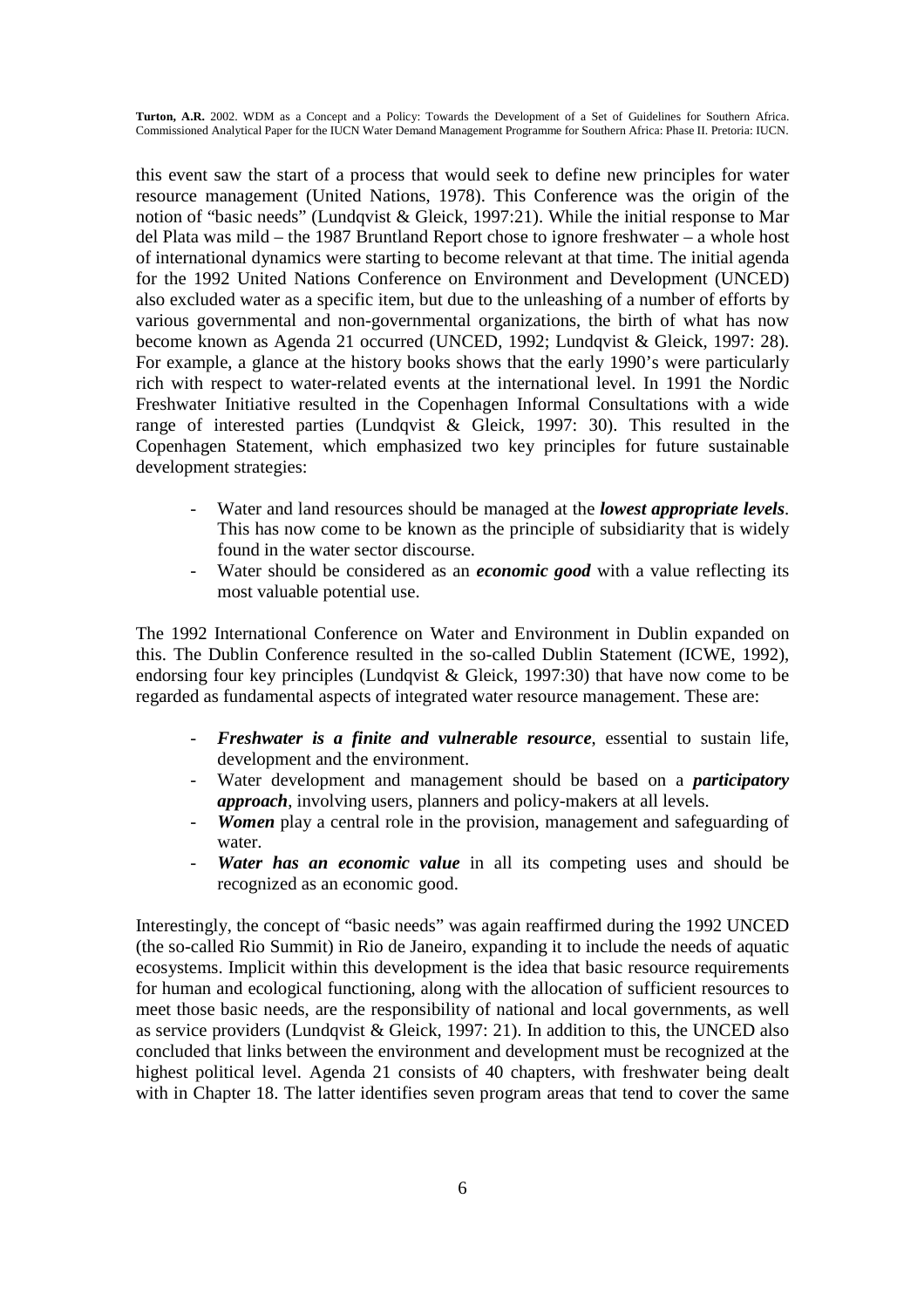issues that the eight recommendations from Mar del Plata highlighted. Notable exceptions are urban issues and climate change (Lundqvist & Gleick, 1997: 30).

The World Bank almost immediately translated these issues into policy. Encapsulated formally into the World Bank Policy Paper on Water Resources Management (World Bank, 1993), the Bank aimed at the adoption of a comprehensive policy framework, treating water as an economic good, and combining it with a decentralized management and delivery structure (Lundqvist & Gleick, 1997: 30). The World Bank thus effectively endorsed the Dublin Statement and Agenda 21. The latest water policy of the World Bank (Gleick, 1998:17) states amongst other things that:

- Water is an economic good.
- The management of water resources must be decentralized with fuller participation by affected stakeholders.

The Global Water Partnership (GWP) and World Water Council (WWC) are recent examples of global water sector initiatives (Lundqvist & Gleick, 1997:29). The activities of these two bodies relate to the establishment of a common framework that builds on the principles and visions that emerged from Dublin and that were later incorporated into Agenda 21. Significantly, the issue of governance and institutions has been identified as one of the six drivers in the global water scenario (World Water Council, 1999: 17). The significance with respect to an Analytical Paper on WDM is the fact that institutions are a key element in the successful application of WDM strategies. In fact, this is linked to what Homer-Dixon (1994:16-17; 2000:22) calls "social ingenuity". To this end, Sandra Postel (1997) offers a useful insight by saying,

"A new water era has begun. In contrast to earlier decades of unfettered damming, drilling, and diverting to gain ever greater control over water, the next generation will be marked by limits and constraints - political, economic, and ecological. Yet *enormous opportunities arise as well*. Exploiting the market potential of new water saving technologies is an obvious one. And in many cases, *achieving better water management will require decentralizing control over water, and moving from top-down decision-making to greater people's participation* - a shift necessary for better human and economic development overall" (emphasis added).

Central to this whole development is the underlying notion of subsidiarity, which is being seen as a critical element in achieving the goal of sustainable development. A strong element of this drive for subsidiarity, is the transformation of the management of the water sector away from an elite-driven centralized approach, to a more grassroots-based decentralized structure. For illustrative purposes, this can be shown as two extremes on the vertical axis of Figure 2. From the interaction of these two major paradigm shifts, we can now construct a simple model in order to understand where we are coming from, and in particular, where we are probably going with respect to water resource management. From this simple model it is evident that historically, water resource management has been dominated by supply-sided solutions, usually involving the development of infrastructure in order to improve the security of supply. This is located in the upper left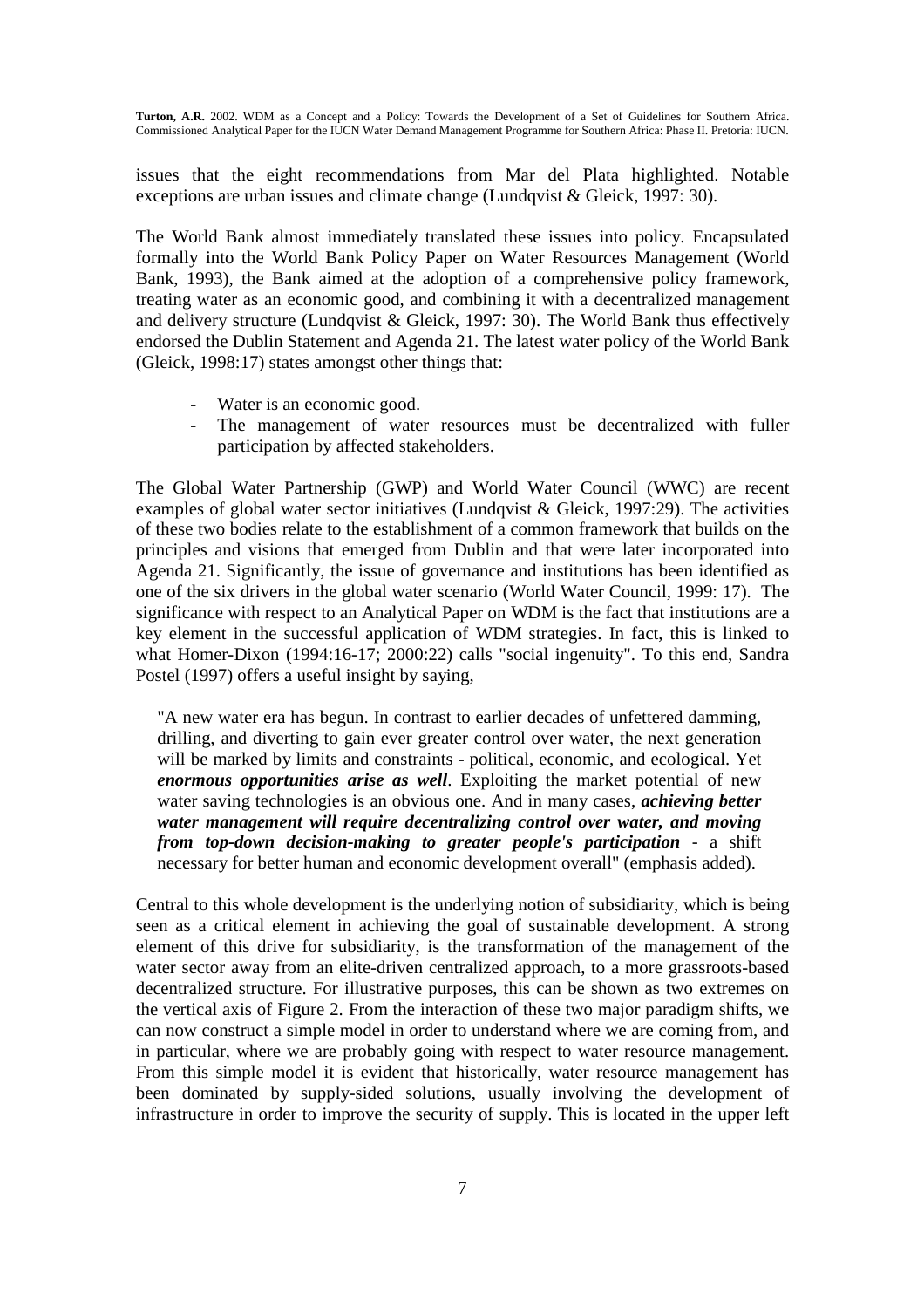quadrant of the simple model that has been shown in Figure 2. That supply-sided approach – which we can call the "hydraulic mission era" of water resource management – tended to be managed in a highly centralized fashion. The managers at that time tended to come from similar University backgrounds, had been trained in similar methodologies and used similar text-books, meaning that the discourse of water resource management was relatively well defined and understood to this management cadre. In technical terms, there was a strongly articulated "sanctioned discourse" (Allan, 2000: 326; Turton, 2002a: 23; Jägerskog, 2002), which was centered on mobilizing water on which social and economic stability could be built. In essence, water resource management at this time was somewhat elitist and generally inaccessible to the broad population.

This is all changing however, with the global trend in water resource management reform tending to shift the newly emerging paradigm towards the lower right-hand quadrant in the model shown in Figure 2. This means that there is a strong shift away from pure augmentation of supply as the dominant approach, to one that increasingly involves the management of demand. At the same time, in the post-Dublin Principles era, the concept of subsidiarity is translating into a more decentralized and therefore more democratic, populist type of water resource management. The discourse in this quadrant is more muddled and less clear than its predecessor, because more role-players are involved, each with their own agenda, and each coming from a different philosophical and educational background.



**Figure 2. Integrated model showing the interaction between the two major competing international paradigms currently at work within the Water Sector (Turton & Meissner, 2000).** 

The significance of the labels WINER, WIER WISER, refer to three distinct discourses on water that coincide with the prevailing water management paradigm at different moments in historic time. WINER is the acronym for "Water Is Not an Economic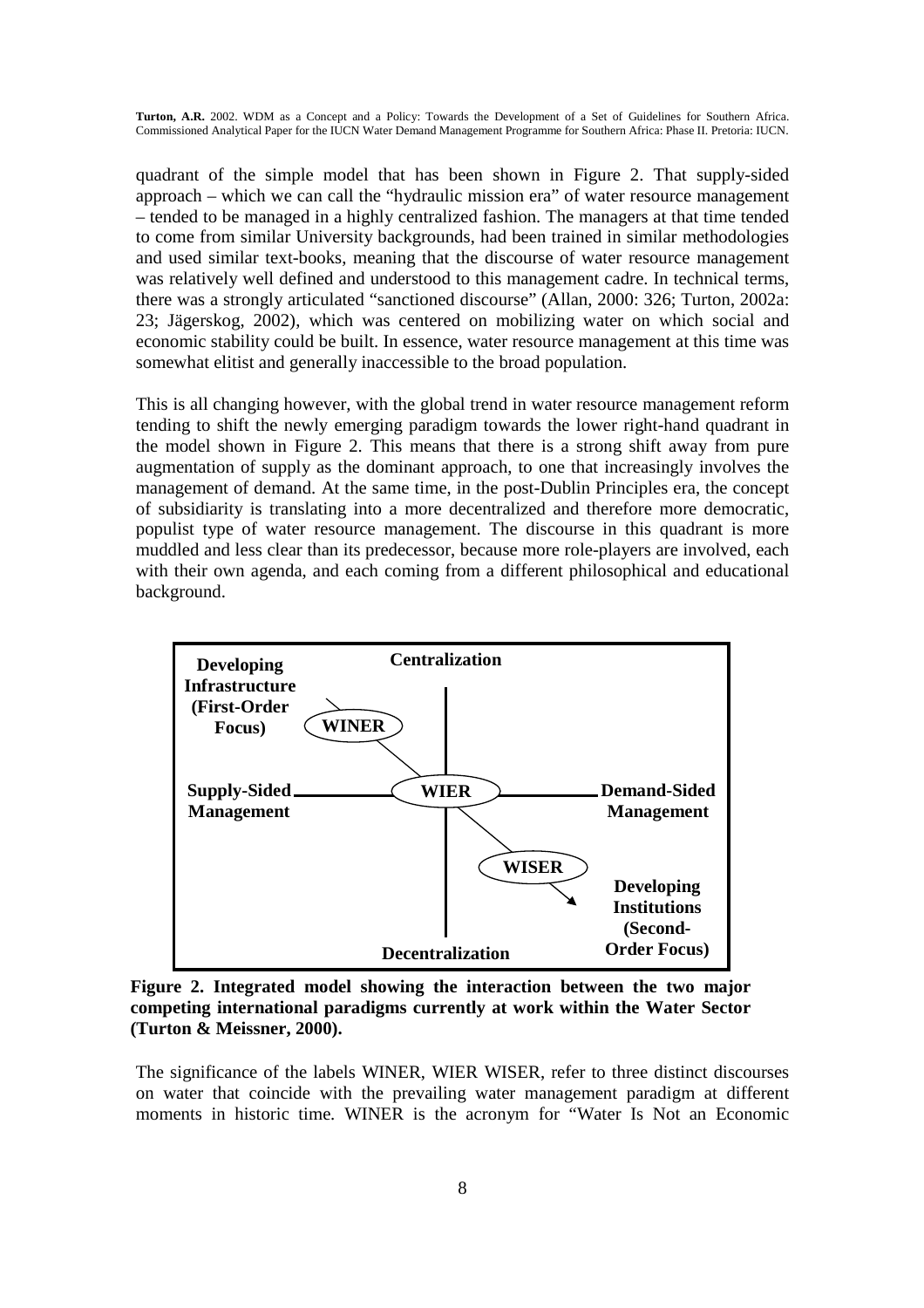Resource" (Allan, 2000:24), which was the prevailing view before the Dublin Principles were accepted. In this approach water was seen as a free gift from God. The Dublin Principles changed that approach to a new one called WIER (Water Is an Economic Resource) (Allan, 2000: 23; 172). The third discourse is called WISER (Water Is a Social and Economic Resource) (Allan, 2000:172), which seeks to take into account the fact that water is multi-facetted and does not readily fit any overly-simplistic classification such as either WINER or WIER.

A First-Order Focus means that the main management objective of water management is related to mobilizing water as a natural resource. In short, this is about getting more water, improving the security of supply, and solving water scarcity-related problems by developing infrastructure. This can be called the hardware option that is closely linked with the "hydraulic mission" of society. A Second-Order Focus is about doing better things with available water, and consequently solving water scarcity-related problems by developing policy options, which are largely centered on what is technically known as allocative efficiency. It is about developing institutions rather than infrastructure, and can be called the software aspect of water resource management.

*A good way to understand the difference between a First and Second-Order Focus is to view it as a Paradox of Perception using the proverbial glass of water that is neither full nor empty*. To some people the glass is half empty, implying that a desirable condition is a full glass so they seek to remedy the situation by getting more water. This equates to a First-Order Focus as the paradigm of a full glass suggests a specific solution – the management of supply. To other people however, the glass is half full, implying that a desirable condition is not necessarily a full glass, but rather the ability to do the best with what is available. As such the remedy would then be to stretch the available water to the limit by doing better things with the limited water. This equates to a Second-Order Focus as the paradigm of doing more with what you already have suggests a specific solution – the management of demand. *This Paradox of Perception is crucial to an understanding of the problematique of WDM as both a concept and a policy*.

### **3.2 Why is this Relevant to Southern Africa?**

In the post-Cold War era, there is a trend towards regional integration. In the case of Southern Africa, this is being manifest as a greater propensity to cooperate and trade within the region, rather that exclusively outside of the region. As a result of historic factors (which are beyond the scope of this Analytical Paper), there are different levels of development in Southern Africa. Suffice it to say that four of the most economically developed countries in the region – South Africa, Botswana, Namibia and Zimbabwe – are also the most water stressed (Turton, *et al.,* 2000a:9-10). In fact, it can be argued that left unchecked, water scarcity can impact negatively on the economic growth potential (Falkenmark *et al.,* 1990) of those four countries specifically, and therefore affect regional economic growth in a negative way.

Coupled with this, is the emerging global dialogue on sustainable development, with the forthcoming Johannesburg Summit (World Summit on Sustainable Development)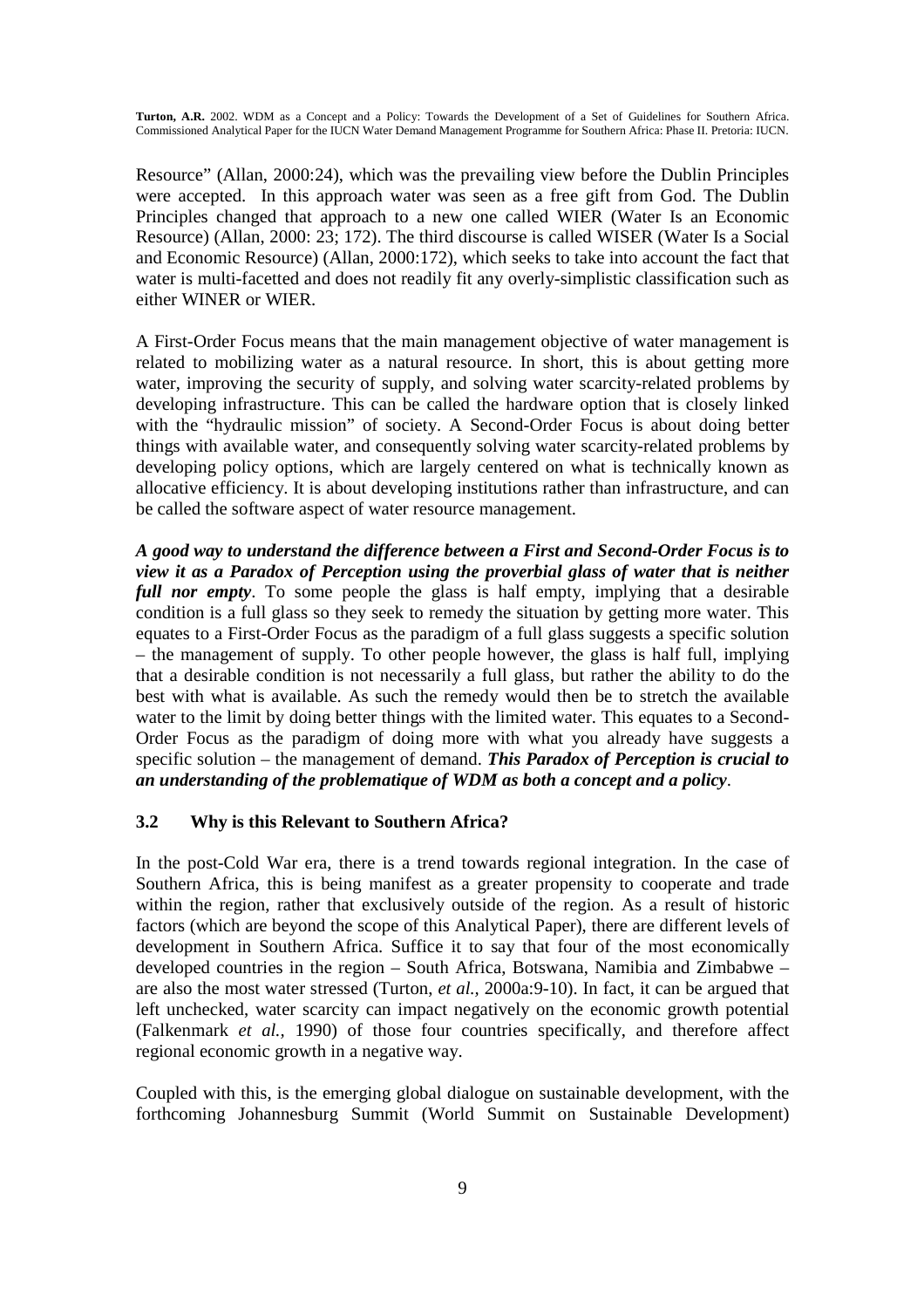offering a window of opportunity during which the complex issues relating to the notion of sustainable development will be unpacked and examined. Seen in this light, *WDM can be regarded as being an empirically verifiable form of reflexivity in the water sector, and as such a measurement of sustainability in development programs*. For this reason WDM is emerging as a key factor in transforming our economic development paradigm into one that is sustainable over time.

### **3.3 Theoretical Distinction between First and Second-Order Resources**

The water scarcity debate has generated a lot of literature. One of the elements of this literature has been the tendency to establish a linear linkage between water scarcity and the possibility for violent conflict (Turton, 2000c; 2000d; 2001; 2002b). Some of this has even concluded that "water wars" are more or less inevitable as water scarcity increases beyond certain thresholds (Bulloch & Darwish, 1993; Cowell, 1990; de Villiers, 1999; Falkenmark, 1989a; 1994; Gleick, 1994; Starr, 1991). An important element of this is the use of numbers to measure levels of water scarcity, in an attempt to determine what thresholds exist, with the classic case being the prolific work by Falkenmark (1984; 1986; 1989b; 1990), all of which tends to make a strong linkage between population growth, water availability per capita, and consequent degrees of water scarcity with their resultant barriers or thresholds. This is what Ohlsson & Lundqvist (2000) have called "the numbers game", which tends to be another formulation of the classic Malthusian Catastrophe genre of literature.

The fact that water wars have failed to break out despite being so confidently predicted has increasingly been the subject of a lot of research (Allan, 2000; Homer-Dixon, 1999; Turton, 2000c; 2000d; Wolf, 1998). In general, the conclusion has been that there is a propensity to co-operate rather fight over dwindling water resources, with one of the key remedies being the trade in water-rich products – so-called Virtual Water (Allan, 1992; 1994a; 1994b; 1996a; 1996b; 1997; 1998a; 1998b; 1999a; 1999b; 1999c; 1999d; 2000; Turton, 1998; 2000e; Turton *et al.,* 2000a) – as a component of a WDM strategy that enables local water deficits to be managed without recourse to violence. *So it can be shown that the ability to manage demand, and in particular to do better things with available water, is an important element in mitigating the conflict potential that water scarcity unleashes*.

In an effort to unpack these issues in a more sophisticated way, a lot of research has been done on the concept of a resource. We speak rather glibly of a resource, without ever really thinking about the various subtle nuances that are inherent within the concept. An important point of departure in this Analytical Paper is that an epistemological and conceptual distinction can be made between what we will define as a "first-order" and a "second-order" resource (Turton & Warner, 2001). To our knowledge, Dr. Leif Ohlsson (1998; 1999) was the first to systematically analyze resources in this way. In his analysis, a first-order resource is any natural resource such as water, land, minerals etc., with which a country can be either well endowed or poorly blessed. In other words, a firstorder resource like water can be either scarce or abundant, with the degree of scarcity and/or abundance being a relative thing spatially, temporally and in terms of quality.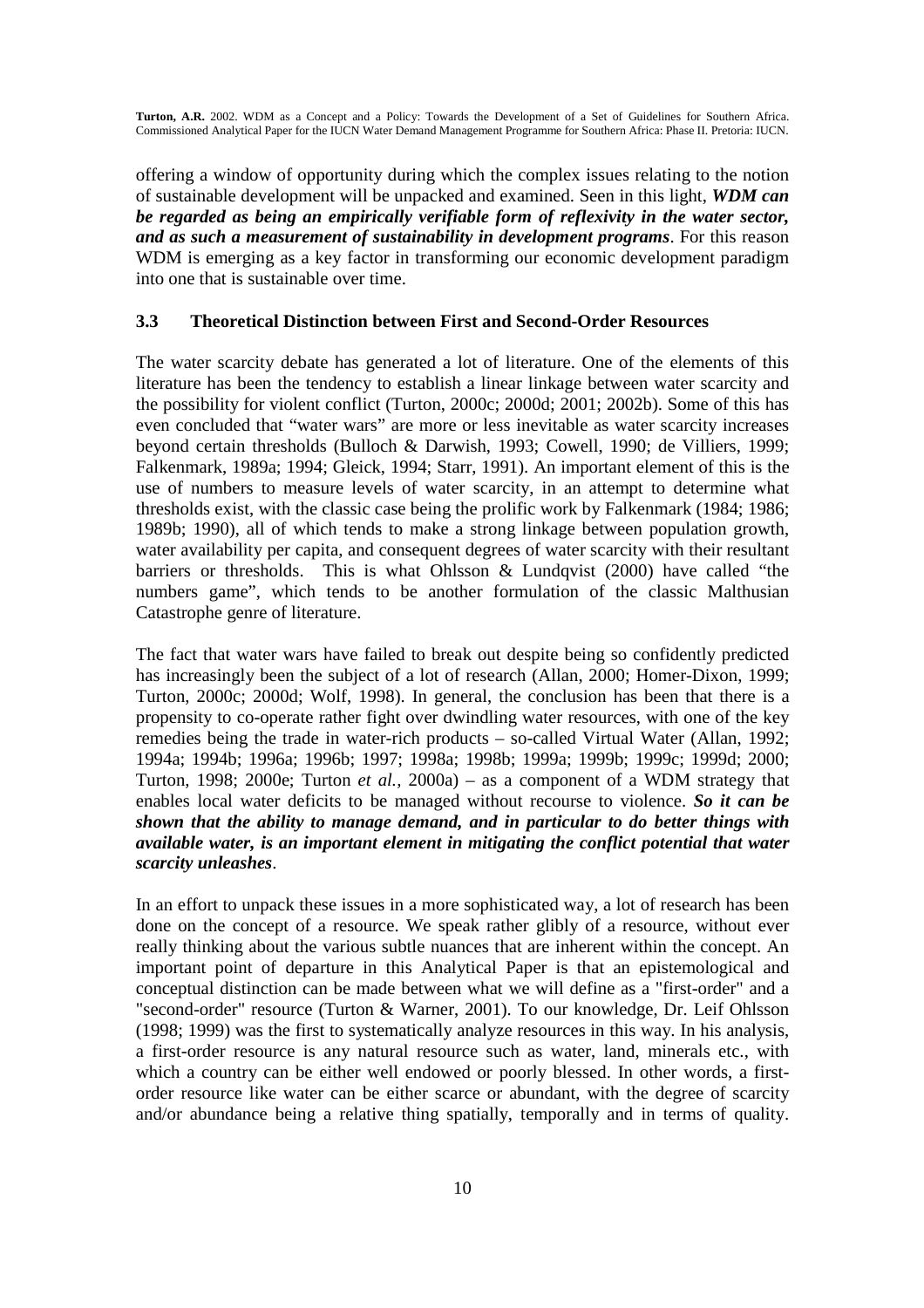What is stressful in one environment is not a problem in another. A second-order resource on the other hand, is not a natural resource, but a social resource. It is the need, acutely perceived by societies, administrative organizations, and managers responsible for dealing with natural-resource scarcities (the first-order level of analysis), to find societal tools appropriate for dealing with the social consequences of the first-order natural resource scarcity (Ohlsson, 1999:161). *The ability to develop a sound WDM policy, along with the necessary institutional arrangements needed to sustain this policy option over time, are an example of a second-order resource at work in the water sector*  (Turton, 2002a:46).

Seen in this light, *what is critically important in terms of this conceptual split, is not so much the availability of the natural resource itself* (first-order level of analysis), *but rather how society adapts to changes in that supply* (second-order level of analysis), either by way of long-term increases in water scarcity as a result of population growth and/or climate change, or short-term water abundance in the form of floods. In terms of this thinking, water management is depicted as being a series of oscillations between first and second-order resources over time, much like the turning of a screw (Ohlsson & Turton, 1999a; Ohlsson & Lundqvist, 2000), in which priorities change from supplysided management (mobilizing more water) through demand-sided management (doing better things with available water) ultimately to adaptive management (adapting to absolute scarcity) (refer to Figure 7).

Couched differently, Ohlsson's (1998; 1999) second-order resource is another way of looking at Thomas Homer-Dixon's (1995; 1996) concept of "ingenuity", but the importance of this conceptual difference is that it allows the analyst and policy-maker to now effectively develop coping strategies with which to deal with the bottlenecks inherent in water management globally. This has particular relevance for an understanding of the problems confronting developing countries in the field of WDM.

A number of combinations of first and second-order resource are possible in relative terms within a given social entity. For purposes of this Analytical Paper, only three of these possible combinations are relevant (Turton & Warner, 2001).

• A combination that consists of a relatively high level of first-order resource availability in conjunction with a relatively low level of second-order resource availability will be called "Structurally-Induced Relative Water Scarcity" (SIRWS). In other words, water scarcity is inevitable in a relative sense as a result of the inability to mobilize sufficient social resources with which to effectively manage the problem. Under this set of conditions, one would expect to find a country that is relatively well endowed with water (first-order analysis), but as a result of a lack of institutional capacity and other problems (second-order analysis), is unable to mobilize that water via dams and related hydraulic infrastructure and reticulate it to the end user. A logical outcome of this condition would be low economic activity, poor public health and a general low level of infrastructure development. Clearly this condition is an unfavorable one, heralding as it does the possibility of Malthusian catastrophe at some time in the future if combined with high population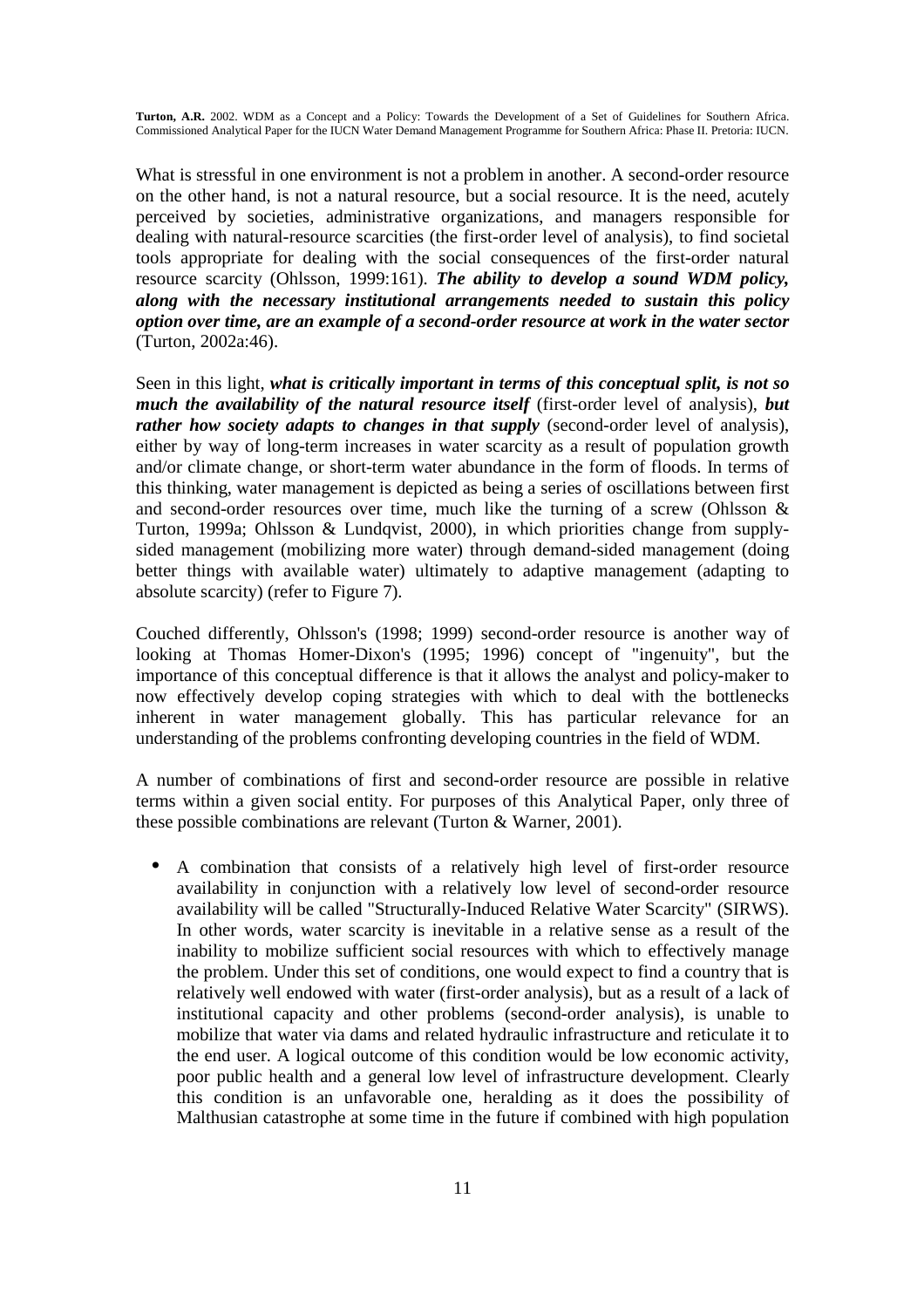growth, but creative and responsible decision-making can still save the day provided that the alarm bells are heeded in time. It is these societies that offer examples of the debilitating effects of Homer-Dixon's (1995; 1996; 2000) so-called "ingenuity gap".

- A combination that consists of a relatively low level of first-order resource availability in conjunction with a relatively high level of second-order resource availability will be called "Structurally-Induced Relative Water Abundance" (SIRWA). In other words, water abundance is made possible in a relative sense as a result of the ability to mobilize sufficient social resources with which to effectively manage the problem. Under this set of conditions, one would expect to find a country that is relatively poorly endowed with water resources (first-order analysis), but as the result of a relative abundance of social resources (second-order of analysis), is able to develop a set of management solutions that are effective and legitimate in the eyes of the population and therefore sustainable over time. A logical outcome of this condition would be sustained economic growth, good public health and a high level of infrastructure development even in the face of endemic water scarcity. This condition resembles the Cornucopian argument that is often presented as an alternative to Malthusian collapse. Indeed there are rich examples of the positive impact of Homer-Dixon's (1995; 1996; 2000) concept of ingenuity to be found in an analysis of the water sector in many countries.
- A combination that consists of a relatively low level of first-order resource availability in conjunction with a relatively low level of second-order resource availability will be called "Water Poverty" (WP). In other words, the debilitating effects of water scarcity cannot be managed simply because of the lack of social resources, so a spiral of underdevelopment is unleashed with a gradual decline in almost all developmental indicators over time. A logical outcome of this condition would be long-term economic stagnation, deteriorating public health, a low level of infrastructure development and a high probability of social instability and political decay as the black hole that is caused by a combination of expanding population and a declining resource-base takes hold. In short, this is an example of the classic Malthusian collapse. Clearly this condition is one to be avoided at all costs.

When it comes to second-order analyses, we are confronted with a basic problem. If social adaptive capacity is a second-order resource, then how do we identify and measure this? How do we know when it exists and when it is absent? It is a vexing problem indeed and currently the subject of a research project at the African Water Issues Research Unit (AWIRU) (Turton, 1999b; Turton *et al.,* 2000b; Turton *et al.,* 2001). What is needed are a set of indicators of second-order resource presence (or absence). Again one needs to make certain assumptions in order to gain insight. For the purposes of this Analytical Paper, two key indicators will be used.

• Let us assume that the existence of second-order resources will result in a higher degree of economic prosperity than the absence of those resources, in line with Homer-Dixon's (1995; 1996; 2000) ingenuity thesis. If this is true, then the adjusted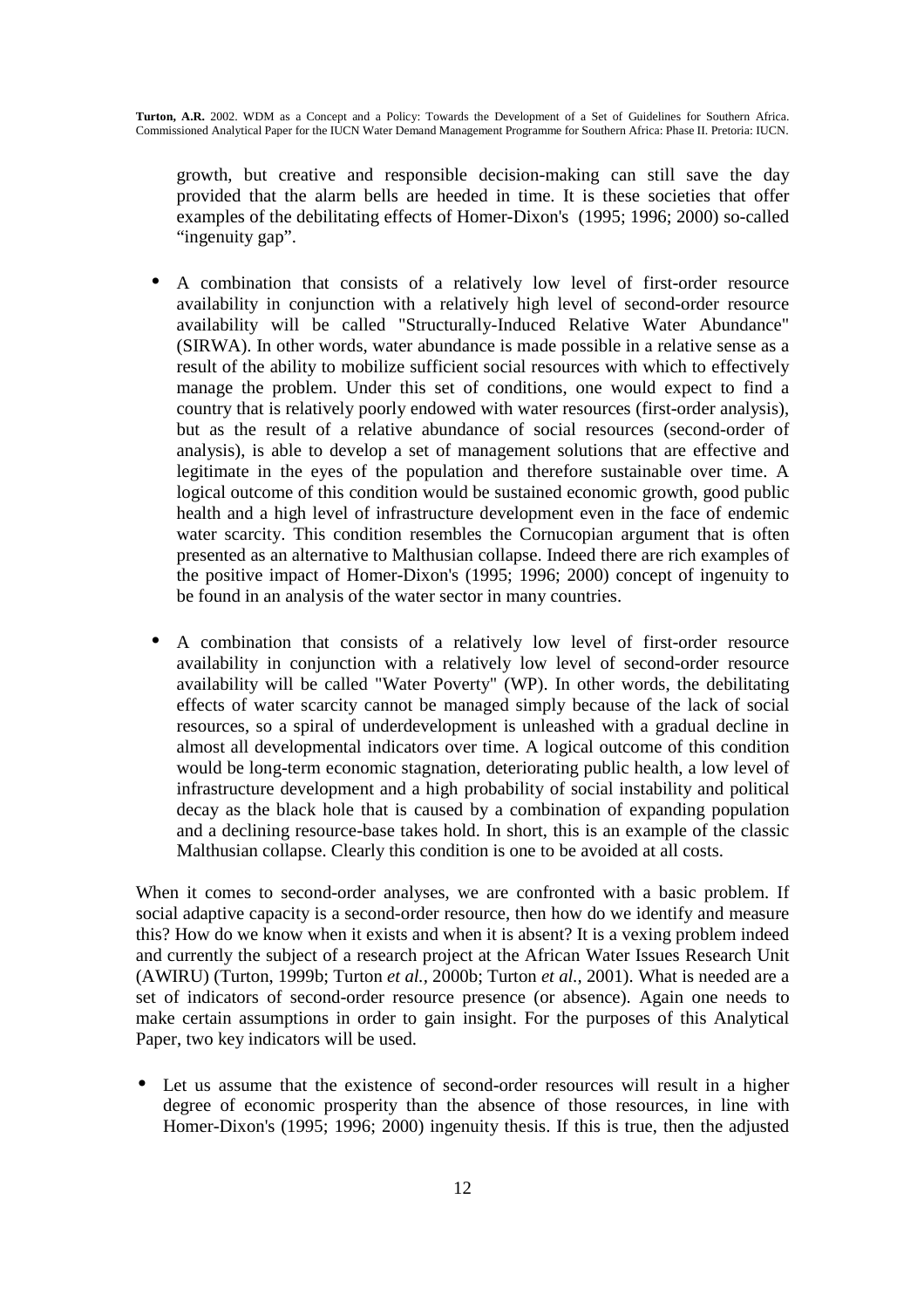GNP per capita to Purchasing Power Parity (PPP) as presented by the World Bank (2000:42-43) can be used as an indicator.

The percentage of a given national population that has access to reasonably safe drinking water is an indicator of the capacity of a government to provide basic services. For this purpose World Bank (1999) data will be used as an indicator.

Table 1 presents these indicators in the following sequence. Column 1 names the country concerned. First-order indicators are presented in Columns 2 and 3. Column 2a shows the population growth rate for that country as shown by Turton  $\&$  Warner (2001). This provides an indicator of the population dynamics over the last 38 years, which is shown as a High/Low split in Column 2b. The criterion for this split has been arbitrarily chosen (three-fold population increase is High, with less than that being Low). Column 3a presents the availability of first-order water resources per capita expressed as cubic meters per annum as shown by Turton & Warner (2001). Column 3b shows this data as a High/Low split using an arbitrarily defined criterion (>10 000 m<sup>3</sup>/cap/  $yr^{-1}$  is High, <10 000  $\text{m}^3/\text{cap}$  yr<sup>-1</sup> is Low). This provides a crude but useful indicator of first-order water resource availability *assuming that the country can develop those resources*. Secondorder indicators are presented in Columns 4 and 5. Column 4a shows the GNP per capita as US Dollars adjusted in terms of Purchasing Power Parity (PPP). Column 4b presents this data as a High/Low split with the criterion being arbitrarily defined as  $> $5,300$  being High and  $\lt$  \$5 299 being Low. While this is an unsophisticated way of processing the data, it serves the purpose of a filter that shows a relative tendency that is ultimately useful. Column 5a shows the percentage of a given national population that has access to relatively safe water. Column 5b presents this data as a High/Low split with the criterion being arbitrarily defined as > 65% being high and <64% being Low. This is also crude but serves the same purpose of filtering out a general tendency. The combination of these indicators, when subjected to the High/Low filtering process can then form the foundation of some potentially useful hypothesis development, which in turn can be empirically tested thereby increasing our knowledge base.

| Table 1. Comparison of First and Second-Order Resources in<br>Southern Africa (SADC Member States) (after Turton & Warner, 2001). |                                           |                                                                     |         |      |                                                                        |      |                                                          |      |
|-----------------------------------------------------------------------------------------------------------------------------------|-------------------------------------------|---------------------------------------------------------------------|---------|------|------------------------------------------------------------------------|------|----------------------------------------------------------|------|
| Country                                                                                                                           | <b>First-Order Indicators</b>             |                                                                     |         |      | <b>Second-Order Indicators</b>                                         |      |                                                          |      |
|                                                                                                                                   | <b>Population</b><br>Growth<br>since 1961 | Water<br><b>Availability</b><br>$m^3$ /cap/yr <sup>-1</sup><br>1998 |         |      | <b>GNP/cap US\$</b><br>Purchasing<br><b>Power Parity</b><br>(PPP) 1998 |      | <b>Access of</b><br><b>Population</b> to<br>Safe Water % |      |
| Angola                                                                                                                            | 2.58                                      | Low                                                                 | 15783   | High | 999                                                                    | Low  | 32%                                                      | Low  |
| <b>Botswana</b>                                                                                                                   | 3.06                                      | High                                                                | 9413    | Low  | 5796                                                                   | High | 70%                                                      | High |
| Congo $(DR)$                                                                                                                      | 3.20                                      | High                                                                | 21 134  | High | 733                                                                    | Low  | 27%                                                      | Low  |
| Lesotho                                                                                                                           | 2.38                                      | Low                                                                 | 2 5 2 7 | Low  | 2 1 9 4                                                                | Low  | 52%                                                      | Low  |
| Malawi                                                                                                                            | 2.94                                      | Low                                                                 | 1775    | Low  | 551                                                                    | Low  | 45%                                                      | Low  |
| Mauritius                                                                                                                         | 1.64                                      | Low                                                                 | 1897    | Low  | 8 2 3 6                                                                | High | 98%                                                      | High |
| Mozambique                                                                                                                        | 2.52                                      | Low                                                                 | 12746   | High | 740                                                                    | Low  | 32%                                                      | Low  |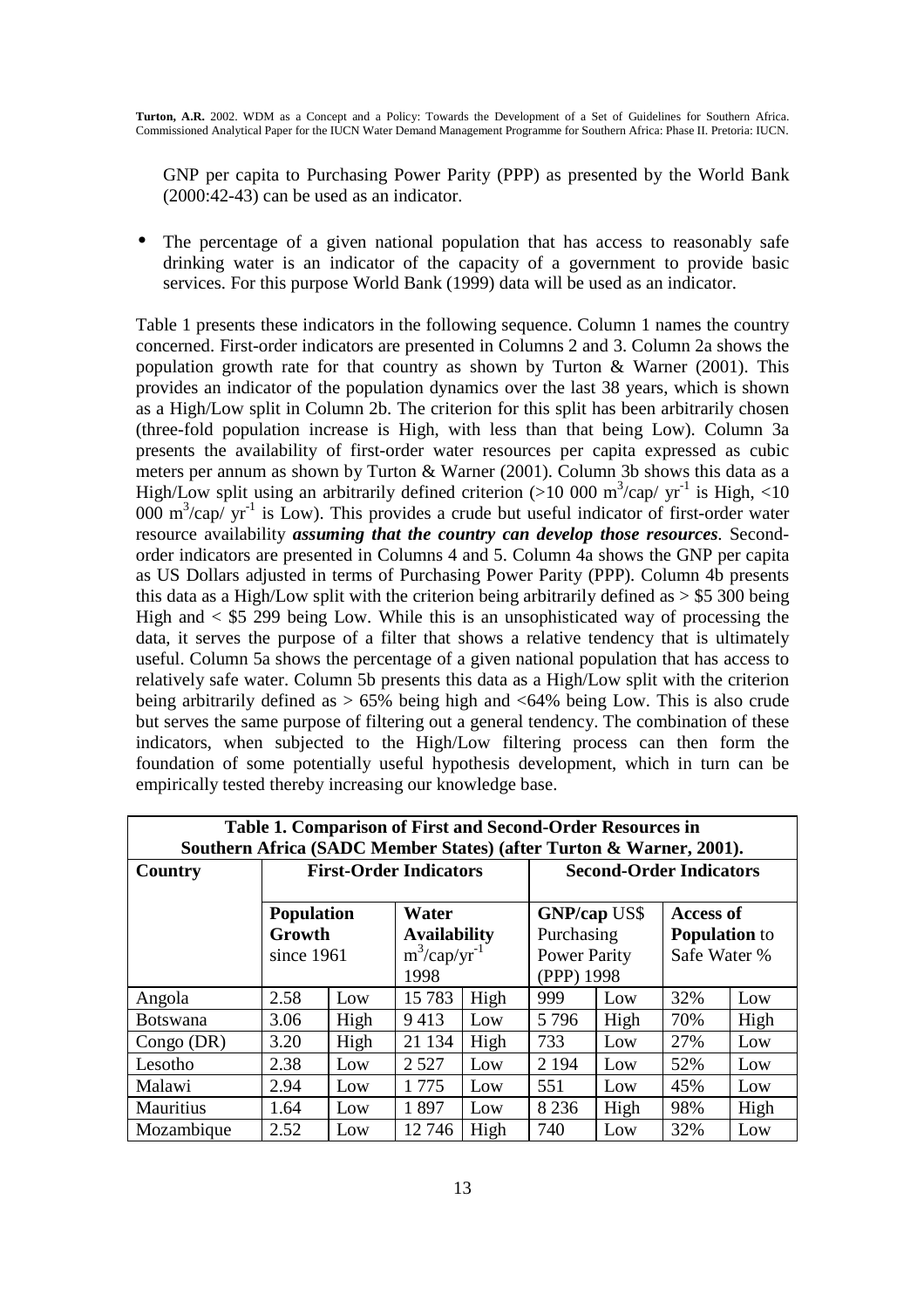| Namibia      | 2.53 | Low  | 27 373  | High | 5 2 8 0 | Low  | 57% | Low  |
|--------------|------|------|---------|------|---------|------|-----|------|
| Seychelles   | 1.79 | Low  | n/a     |      | 10 185  | High | 97% | High |
| South Africa | 2.24 | Low  | 1 208   | Low  | 8 2 9 6 | High | 70% | High |
| Swaziland    | 2.96 | Low  | 4 5 5 2 | Low  | 4 1 9 5 | Low  | 43% | Low  |
| Tanzania     | 3.14 | High | 2 7 7 0 | Low  | 483     | Low  | 49% | Low  |
| Zambia       | 2.78 | Low  | 12 001  | High | 678     | Low  | 43% | Low  |
| Zimbabwe     | 2.94 | Low  | 1711    | Low  | 2489    | Low  | 77% | High |

#### **Sources of data:**

**Population growth** since 1962 (Column 2a) - (FAO, 2000 in Turton & Warner, 2001). High/Low population growth split (Column 2b) - Arbitrarily defined as >3.0 is High,  $<$ 2.9 is Low.

**Water availability**  $m^3/cap/yr^{-1}$  1998 (Column 3a) - World Bank Atlas (2000:34-35). High/Low water availability (Column 3b) - Arbitrarily defined as  $> 10000 \text{ m}^3/\text{cap}/\text{yr}^{-1}$  is High,  $<$  9 999 m<sup>3</sup>/cap/ yr<sup>-1</sup> is Low.

**GNP/cap 1998** (Column 4a) - World Bank (2000:42-43)

High/Low GDP/cap split (Column 4b) - Arbitrarily defined as  $>$  \$5 300 is High,  $<$  \$5 299 is Low.

**Access of Population to Safe Water** (Column 5a) - World Bank (1999).

High/Low Access of Population split (Column 5b) - Arbitrarily defined as  $> 65\%$  is High,  $<64\%$  is Low.

By concentrating exclusively on Columns 3 - 5 in Table 1 an assessment can be made using the following logic (Turton & Warner, 2001). Suppose one (mistakenly) assumed that first-order resource abundance (independent variable) naturally predisposes a country to economic prosperity (dependent variable), then one would anticipate finding a rough correlation in terms of High/Low splits between Columns 3 and 4. Our knowledge of reality shows that this is not the case, so one can conclude that first-order resource abundance on its own is an insufficient condition to guarantee economic prosperity, suggesting that some form of interceding variable is at work. If this interceding variable is expressed in terms of a second-order resource, then a comparison of Columns 4 and 5 reveals that in all cases except one (Zimbabwe) the existence of such resources as reflected by a higher GNP per capita determines the capacity of the government to deliver basic services like the provision of clean water.

Here the logic of Homer-Dixon's (1995; 1996; 2000) ingenuity thesis is relevant. Where a higher level of second-order resource is present, this translates into a higher level of economic activity, which in turn impacts on the ability of the State to deliver basic services. In this sense Botswana offers a revealing insight as it has a relatively small population size with a high population growth rate. This is confronted with a severe constraint in terms of low water availability, yet there is still a high level of service delivery. A similar trend is evident in Mauritius and South Africa where high levels of service delivery are possible in the face of severe first-order water constraints. Namibia is also revealing. In this case, a small population in absolute terms impacts on the availability of water by showing a high potential for development. This is not possible however as a low level of economic activity, coupled with a small tax base acts as a severe constraint that is reflected in the low level of service delivery. Another aspect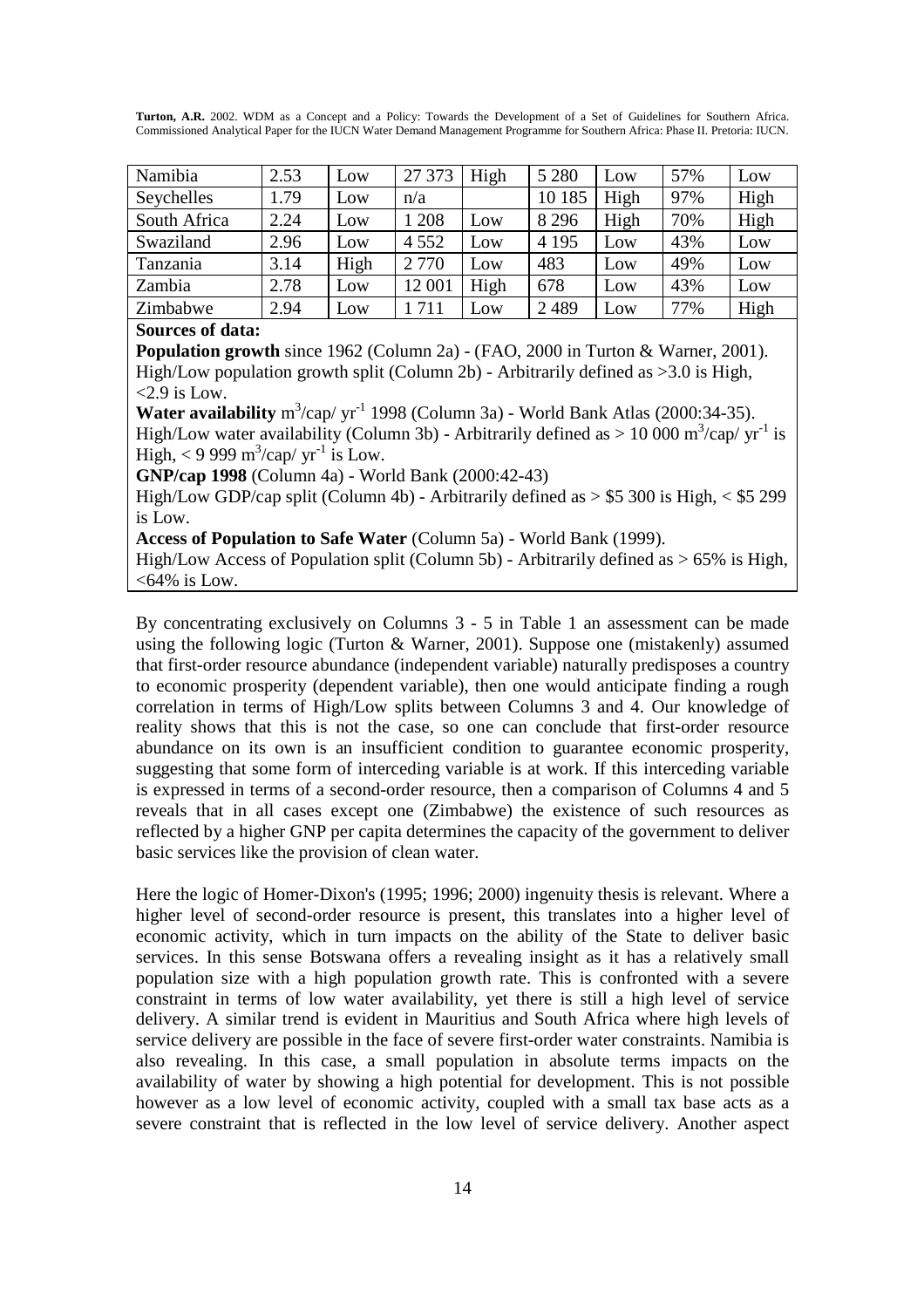about Namibia and Botswana deserves to be noted. In both cases there are no permanently flowing rivers within either of these countries of any great magnitude. Where rivers are found, they form the borders of the country, leaving the hinterland dry and consequently difficult to develop. Both countries also have a relatively small population and consequently a small tax base. The fact that the GNP/capita indicator is split differently for these two countries is probably irrelevant, given the crudeness of the criterion used.

By applying this filter to Table 1, a neat differentiation of cases is evident in keeping with the key concepts that are being used in this Analytical Paper. In the regard, particular emphasis is placed on the three conditions, which were defined as SIRWA, SIRWS and WP. This typology is presented in Table 2.

| Table 2. Classification of Various Southern African States in terms of Proposed |                                                                  |                 |                 |  |  |  |
|---------------------------------------------------------------------------------|------------------------------------------------------------------|-----------------|-----------------|--|--|--|
| Typology (after Turton & Warner, 2001:130).                                     |                                                                  |                 |                 |  |  |  |
|                                                                                 | <b>First-Order</b><br><b>Second-Order</b><br><b>More Complex</b> |                 |                 |  |  |  |
|                                                                                 | <b>Problems</b>                                                  | <b>Problems</b> | <b>Problems</b> |  |  |  |
|                                                                                 | <b>SIRWA</b>                                                     | <b>SIRWS</b>    | WP              |  |  |  |
| <b>Southern Africa</b>                                                          | <b>Botswana</b>                                                  | Angola          | Lesotho         |  |  |  |
|                                                                                 | Mauritius                                                        | Congo (DRC)     | Malawi          |  |  |  |
|                                                                                 | South Africa                                                     | Mozambique      | Swaziland       |  |  |  |
|                                                                                 |                                                                  | Namibia         | Tanzania        |  |  |  |
|                                                                                 |                                                                  | Zambia          | (Zimbabwe?)     |  |  |  |

It is evident from Table 2 that the typology that was developed above as manifest in the concepts of SIRWA, SIRWS and WP can be applied to all cases where data is available with only one exception (Turton & Warner, 2001). Zimbabwe presents an anomalous situation that does not fit neatly into this framework with a combination of low levels of both first and second-order resources resulting in a high level of service delivery. The explanation for this is not self-evident, but it probably relates to the fact that the current political leadership has impacted negatively on the economy so as to create an acute shortage of second-order resources. The high levels of service delivery in Zimbabwe are manifestations of past achievements that occurred during the early-Mugabe era. As such this suggests that Zimbabwe has a high potential for development provided that the negative ramifications of poor political leadership can be resolved.

Southern Africa has a spread of cases from all three categories, with all results corresponding with what is known about each country. The three cases that are classified under SIRWA are known to be the most prosperous countries in the region. Should data have been available for Seychelles, then this country would probably also fall into this category. For these countries the water-related problems are primarily of a first-order nature, namely the continued search for and mobilization of alternative sources of water supply. Given the relative economic prosperity of these countries, the range of options is wide, covering supply-sided solutions (development of ever more distant water resources via IBTs and desalination where appropriate), WDM and the importation of Virtual Water in an attempt to balance the national water budget. All three strategies are known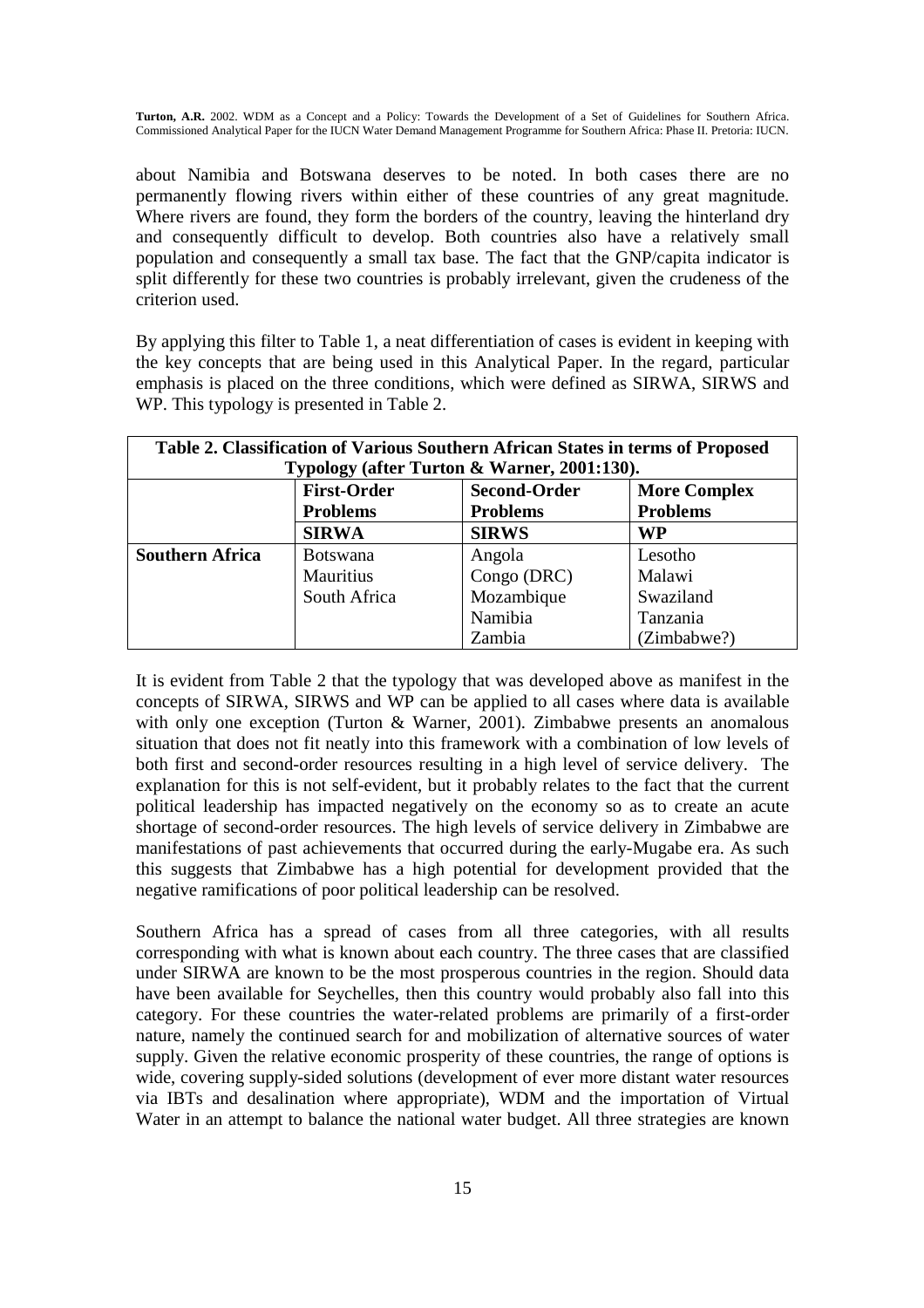to be taking place at present. The role of Virtual Water trade as a critical component of a strategic water management strategy for these countries is only recently becoming known (Turton *et al*., 2000a).

The five cases that are classified under SIRWS are all countries that ostensibly have an abundance of water, but lack the institutional, financial or intellectual capital to translate this into economic growth and development (Turton  $&$  Warner, 2001). As such the type of problems facing these countries are primarily of a second-order nature. Angola and the DRC are politically unstable, largely as the result of civil war. Unfortunately no end to this debilitating condition is in sight, although there are some indications that this may be changing in Angola. Mozambique offers a glimmer of hope as it has turned its back on civil war and is seemingly on the road to economic recovery. Institutional capacity is extremely weak however, and a high debt burden continues to hamper this recovery. The major floods that took place in early 2000 set the economic recovery back significantly (Christie & Hanlon, 2001) and were also a manifestation of the inability to respond to the crisis. Namibia is politically stable but has become embroiled in the war in Angola and the DRC. This does not bode well for the future as it is starting to hemorrhage precious financial resources that could be used on institutional development instead. Namibia also presents an interesting case in the sense that the first-order type of indicators shows the country to be relatively well endowed with water. This is highly misleading however as the water that exists in found only on the northern and southern borders of the country, and is difficult to mobilize. The low population levels also create a false impression by presenting a relatively high per capita water availability, showing the flaws in first-order analyses. Zambia is politically stable but has a low level of economic activity. It is also being negatively impacted on by the civil war in both Angola and the DRC. Should Angola, the DRC, Mozambique and Zambia manage to solve these problems, then they could conceivably become the regional breadbaskets, using their natural resource endowment to balance the regional water scarcity by becoming Virtual Water exporters within SADC (Turton, 1998; Turton *et al.,* 2000a).

The four cases that are classified under WP present a complex set of problems indeed. In these cases, there is a relative scarcity of both first and second-order resources so dependence on external aid is likely to grow over time. Lesotho is an interesting case as it is first-order resource poor, yet it is the source of water for South Africa via the Lesotho Highlands Water Project (LHWP). This represents one of the few natural resources that Lesotho can exploit (the other being labour and to a lesser extent diamonds), so it sells this to South Africa, using the royalties to finance other development projects.

Armed with the results that are presented in Tables 1 & 2, a series of hypotheses have been developed (Turton & Warner, 2001). Four hypotheses are evident.

- In all cases presented, the relative abundance (or scarcity) of the second-order resource determines the outcome.
- Where there is a relative abundance of first-order resources in conjunction with a relative scarcity of second-order resources, the developmental potential is likely to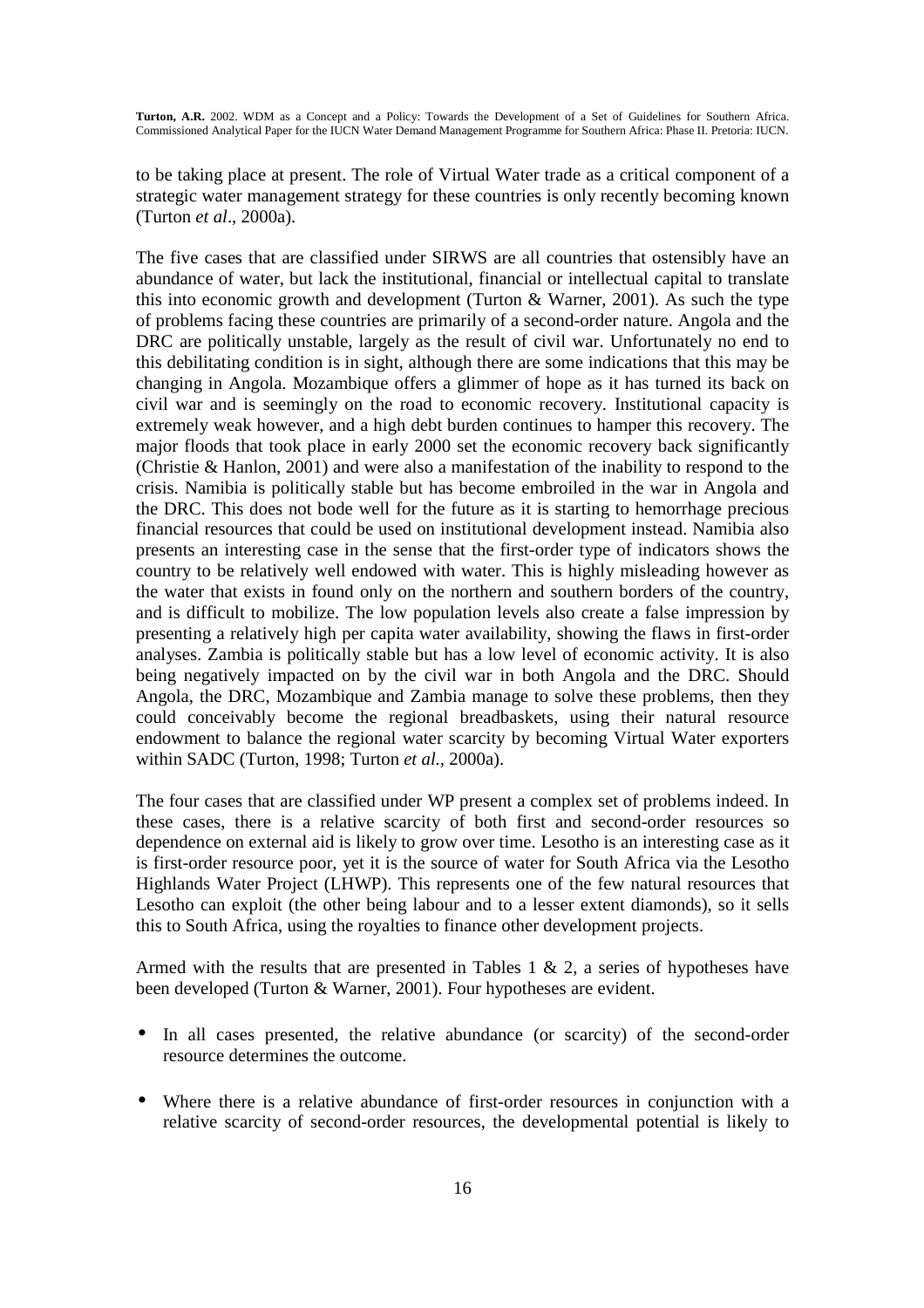remain low. This condition can be labeled Structurally Induced Relative Water Scarcity (SIRWS), which is an unhealthy condition that policy development should seek to actively counter. WDM policies are unlikely to succeed under these conditions, as the necessary institutional capacity is unlikely to be developed and sustained over time.

- Where there is a relative scarcity of first-order resources in conjunction with a relative abundance of second-order resources, the developmental potential is likely to be high. This condition can be labeled Structurally Induced Relative Water Abundance (SIRWA), which is a healthy condition to be actively sought as a policy-outcome. WDM policies are likely to succeed under these conditions as the necessary institutional capacity can be developed and sustained over time.
- Where there is a relative scarcity of both first and second-order resources, the developmental potential is likely to remain low. This condition can be labeled Water Poverty (WP), which is a debilitating condition that is likely to result in a spiral of social and economic decay over time, with no apparent end in sight short of external intervention in some form. Under these conditions, policy intervention is likely to be exogenous in nature, being dependent on third party involvement. WDM policies are unlikely to succeed under these conditions, as the necessary institutional capacity is unlikely to be developed and sustained over time.

These hypotheses have direct relevance to WDM, and can be used to explain why an earlier IUCN study found that "WDM is not an intrinsic part of water resource planning and management at the national and regional levels in Southern Africa" (Goldblatt *et al.,* 1999:11). The answer to this is likely to be found in the relative scarcity (or abundance) of second-order resources in Southern Africa. In particular, the answer to this riddle lies in the notion of complexity and the resultant need for institutional development with which to manage the unintended consequences of this complexity.

### **3.4 Complexity and its Implications for Water Managers**

We are confronted with three key questions at this juncture.

- What is complexity?
- Where does it come from?
- Why is it relevant to WDM?

Complexity is a central component of modern living and is the very foundation on which modernizing ideologies have been founded. A useful analysis of this can be found in the work by Homer-Dixon (2000:101-121), which for reasons of brevity will not be summarized here. (Should the reader wish to know more, the full-length Analytical Paper can be consulted). The world we know is a product of our own ingenuity, but in turn it demands increasingly more of our ingenuity to maintain it. This can be found in the philosophical work by Descartes (1637; Anscombe & Geach, 1954:46), where the main driving force of the Natural Sciences has been to become "master and owners of Nature".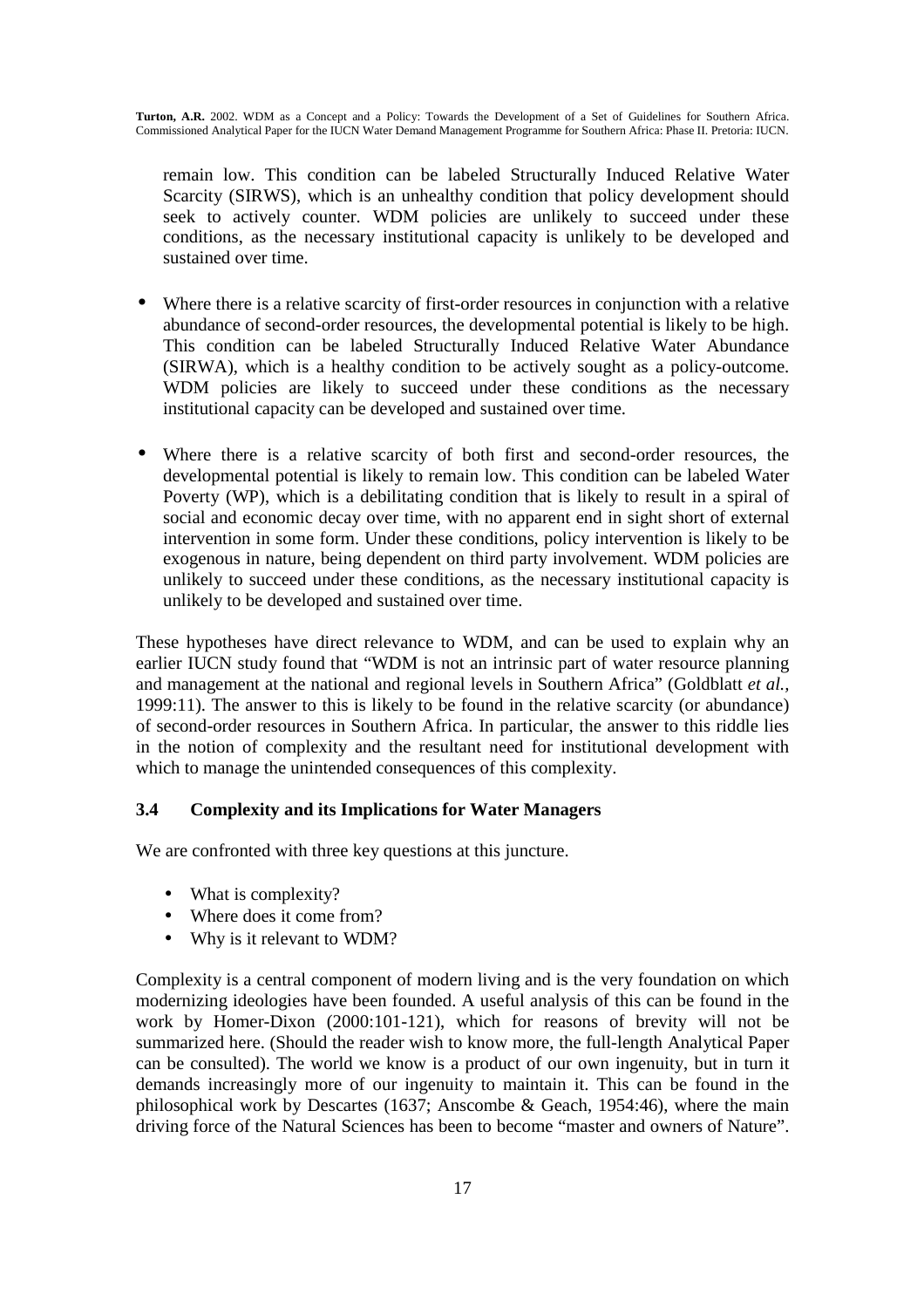Most of us have been forced to hand over control of key aspects to so-called specialists (Homer-Dixon, 2000:107). The fact that specialists are now working on WDM as a specific element of water resource management is a manifestation of this propensity towards complexity.

This has led Homer-Dixon (2000:173) to conclude that we are increasingly living in a world that is fraught with what he calls "unknown unknowns" – we are ignorant about our own ignorance. As the result of this increasing complexity and interdependence, there is a greater chance of nonlinearity, which tends to boost the number of unknown unknowns in the natural, social and technological systems around us. For example, the way that we deal with natural resources is revealing about our constructed knowledge. The people we train to manage these systems, have usually been taught that it is possible to have a precise and detailed knowledge about their specific system - fisheries, logging or river basin management. They have been taught basically that these systems are relatively predictable with few unknown unknowns, so when they get into the field they see their resources as finite and closed systems capable of being managed (Homer-Dixon, 2000:174).

Tenner (1996) has catalogued what he called "revenge effects" (Homer-Dixon, 2000:178). These are the "ironic, unintended consequences of mechanical, chemical, biological, and medical ingenuity". The technological world we have created around us has the tendency "to get even, to twist our cleverness against us". Many examples exist, but the most relevant to the water sector are the debilitating effects of *Schistosomiasis*  (bilharzia), *Simulum Chuteri*, salinization and the loss of biodiversity, all of which are the unintended consequences of the construction of water infrastructure such as large dams and Inter-Basin Transfers (IBTs) (Davies *et al.,* 1993:135-170; Davies & Day, 1998:242- 310).

These aspects are all relevant to the management of water demand, because water resource management has a natural tendency to become more complex over time, particularly as river basin closure is being reached. *It is precisely at this stage in infrastructure development that WDM policies are considered for the first time, so it is no wonder that they very often fail*. We simply do not understand them within the context of an increasing degree of complexity that arises when we start to become "masters and owners of Nature". In fact, WDM policies and practice add yet another level of complexity to existing bureaucracies and institutions, many of which are already overburdened.

### **4. Development of a Potential Model**

Let us briefly recap on the critical elements of the argument that has been developed so far in this Analytical Paper. Having noted that there is a shift in water resource management paradigm away from a strictly supply-sided approach with its resultant firstorder focus; to a more demand-sided approach with its resultant second-order focus (Figure 2), we went on to say that there is a Paradox of Perception at work. This Paradox forces us to seek a solution to a given problem based on our perception of the reality that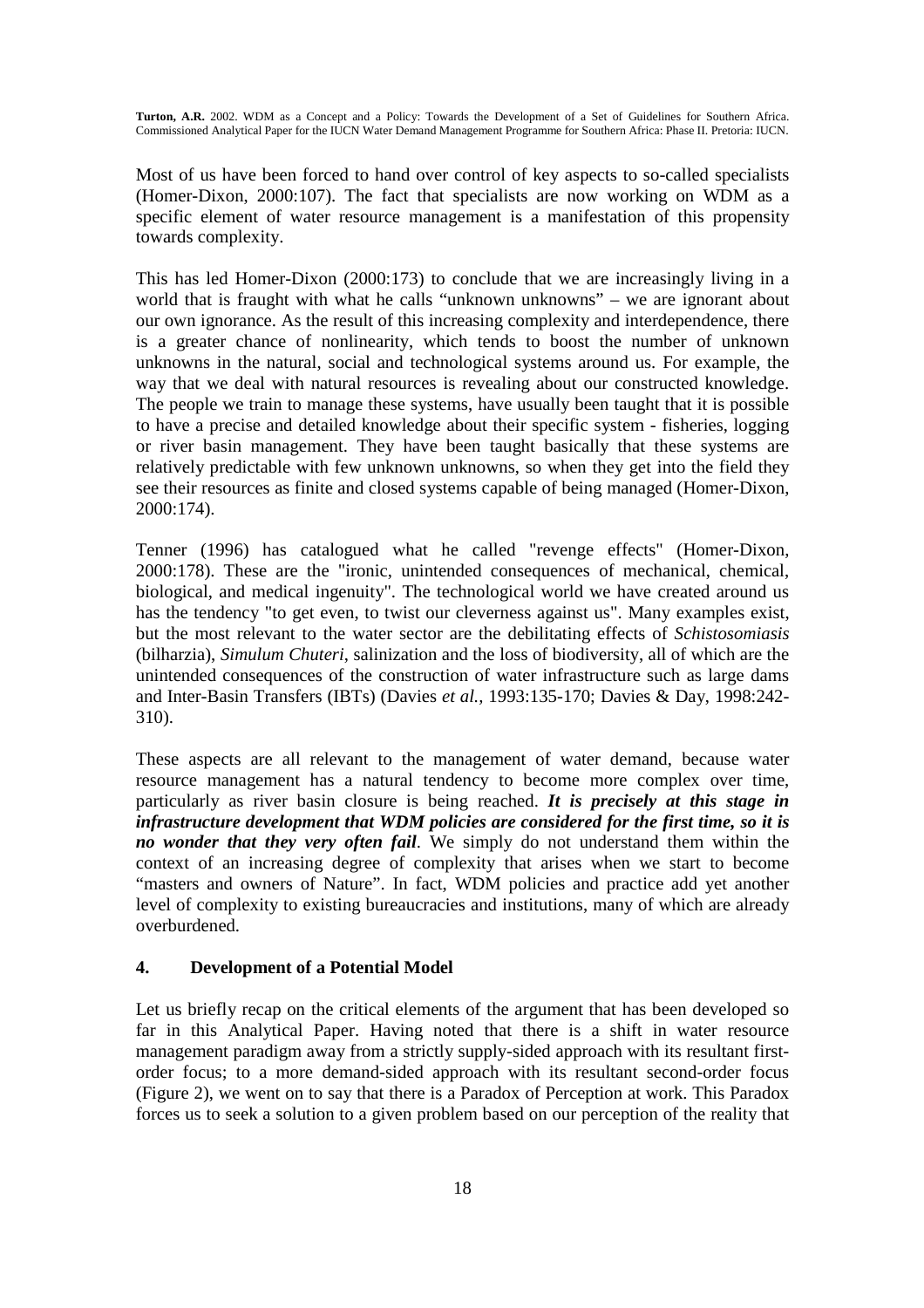underpins that problem. We then went on to show that there is an increasing propensity towards complexity, with many examples of this being manifest in the water sector. One element of complexity arises from the nonlinearity that starts to occur when we try to manage ecosystems. The philosophy of Natural Science implores us to become "masters and owners of Nature", which in turn implies that we enter a race against increasing complexity. In order to keep ahead of this race, we need to muster increasingly large amounts of what Homer-Dixon (1995; 1996; 2000) calls "ingenuity", or what Ohlsson (1998; 1999) and Ohlsson & Turton (1999) call a "second-order resource". We then looked at what a resource actually is, and concluded that there are two distinct types of resource. Natural resources we chose to call a first-order resource, of which there may be a relative scarcity or abundance. Social resources we chose to call second-order resources, of which there may also be a relative scarcity or abundance. We then went on to show that it is primarily the availability of second-order resources that determine the outcome of first-order resource mobilization. From this we categorized three conditions that can be applied to the water sector in Southern Africa (SIRWA, SIRWS and WP), each defined by the relationship between the relative scarcity and/or abundance of both first and second-order resources. It has also been shown that an increased level of secondorder resources are needed to manage the effects of this propensity for complexity.

Let us now turn our attention to river basin closure, and in particular to a deeper understanding of what this implies in terms of water management institutions. From this we can develop a more sophisticated model of the institutional development needed to generate WDM solutions, and then to sustain those policies over time.

### **4.1 The Implications of Basin Closure on Water Management Institutions**

Basin closure is a useful concept that is central to our understanding of the *problematique* of WDM as both a concept and a policy. A river basin with no utilizable outflow of water is a closed basin (Seckler, 1996). A river basin is said to be facing closure when all of the available water has been allocated to some productive activity and there is no more water left to be allocated (Svendsen *et al.,* 2001:184). This means that issues such as sectoral water efficiency (SWE) become increasingly important as basin closure is reached, so consequently decisions regarding the inter-sectoral and intra-sectoral allocative efficiency become relevant. This in turn implies that competition increases between users making the allocative decisions increasingly politicized, particularly when this allocation is between sovereign states, calling for a robust conflict resolution mechanism such as effective regimes in international river basins (Turton, 2002a:13). This differs from the hydrological definition of the term where a closed basin is a basin that has an outflow into internal seas, lakes or other sinks (Wester *et al.,* 2001:161). *Only when a river basin approaches closure, does WDM start to become relevant, so it is necessary to know where this threshold is in any given situation if we are to understand WDM as a concept and a policy more profoundly*.

Working on the development of the concept of basin closure, and in particular the changing institutional arrangements that are needed in order to manage this condition, Molden *et al.,* (2001:73-87) have developed a useful model. This model shows what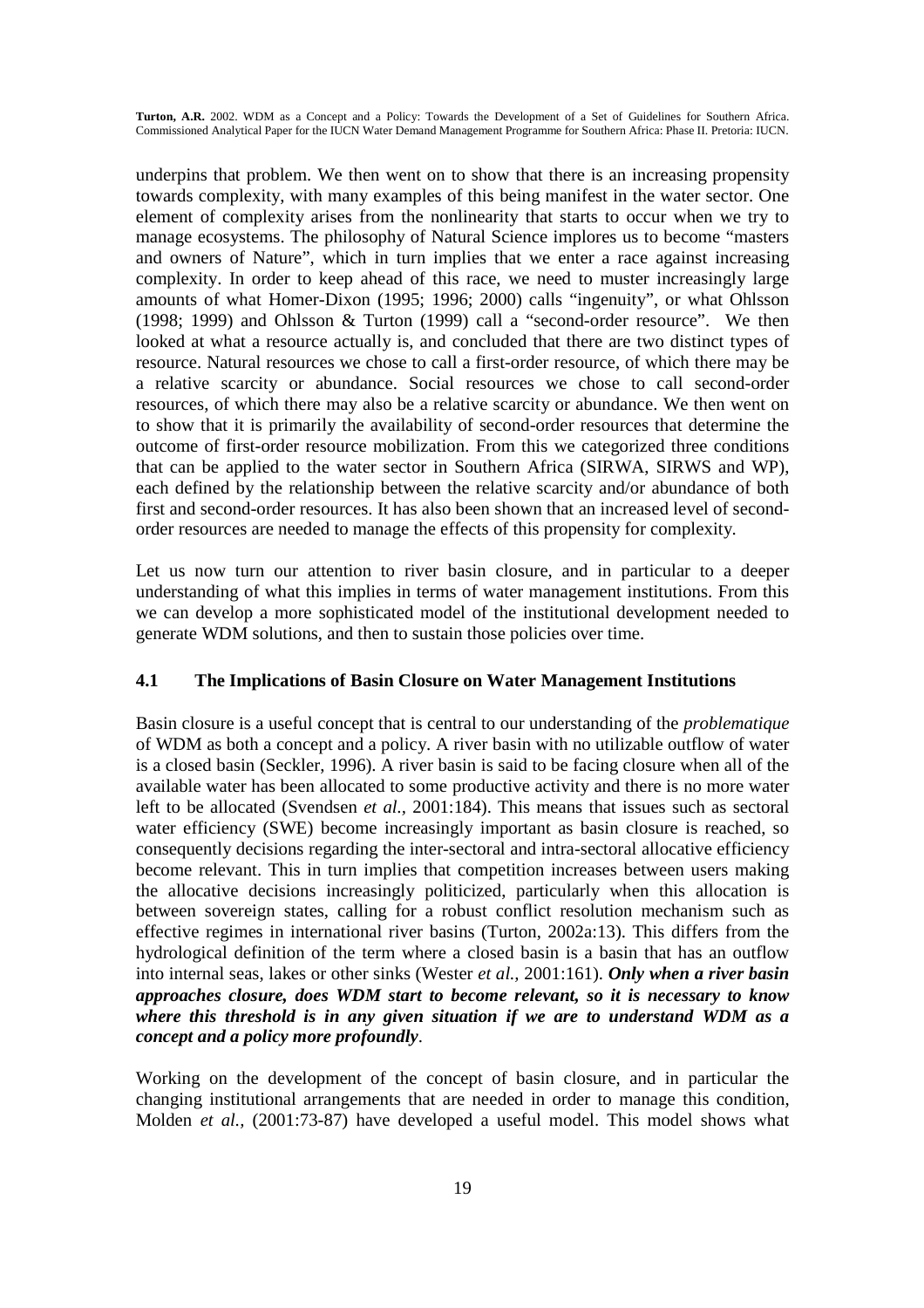happens as the water resources within a given river basin are developed for economic use over time. Their central hypothesis is that changing patterns of water use within a given river basin require "adaptive institutions" for the sustainable, equitable and productive management of water resources (Molden *et al.,* 2001:74). As the water resources are developed over time, the institutional arrangements needed to manage those resources change. According to Molden *et al.,* (2001:77-78) three distinct phases of institutional development can be isolated, each associated with a specific level of resource development, and consequently each needing a different set of rules, procedures and management priorities. These three phases consist of the following:

- The Development Phase. This is found in the early stages of river basin development. During this phase, there is no scarcity of naturally occurring water, so the main emphasis is on developing the resources that exist in nature. Due to the abundant availability of water, the laws of economics dictate that it is not a scarce good and consequently the value is relatively low. *As such WDM is not necessary at this time, and if introduced as a policy would probably fail*. Increasing demand for water results in increased development of hydraulic infrastructure such as dams and pipelines. This starts to place an economic cost on water, but in general the economic value stays low due to its relative abundance. Institutional priorities at this stage are centered mainly on engineering-related issues and are a classic example of the First-Order Focus noted in Figure 2.
- The Utilization Phase. This starts to occur once there has already been significant development of the hydraulic infrastructure. As such there has been considerable economic cost involved in mobilizing water and guaranteeing the assurance of supply to a given level. In this phase efficiency starts to become an issue, so the institutional arrangement changes to adapt to this new management requirement. The institutions tend to focus on sectoral issues such as the management of irrigation projects or the supply of bulk water to domestic or industrial users. Scarcity is not yet a major problem, but the economic cost of water delivery starts to become a concern. Small new infrastructural projects are also developed as the depletion curve approaches the available curve, but these are less attractive and more costly for various engineeringrelated reasons, so their improved yield is rather limited. In a sense this is roughly like the economic law of diminishing returns. *At this time WDM starts to become a management issue, but at best this is used to buy time before the next stage of infrastructure such as a dam needs to be developed*.
- The Allocation Phase. This starts to become relevant as basin closure is being reached, and depletion approaches the potentially available water curve. This means that there is limited scope for new infrastructural development, so increased efforts need to be made to increase the productive use of the water. The increasing scarcity of water means that the economic laws of supply and demand start to operate and the value of water rises. *At this stage allocative efficiency becomes an issue, with the need to start inter-sectoral allocation from lower sectoral value users to higher sectoral value users.* Managing the demand for water also starts to become a central issue at this time. The institutional focus now changes to the allocation of water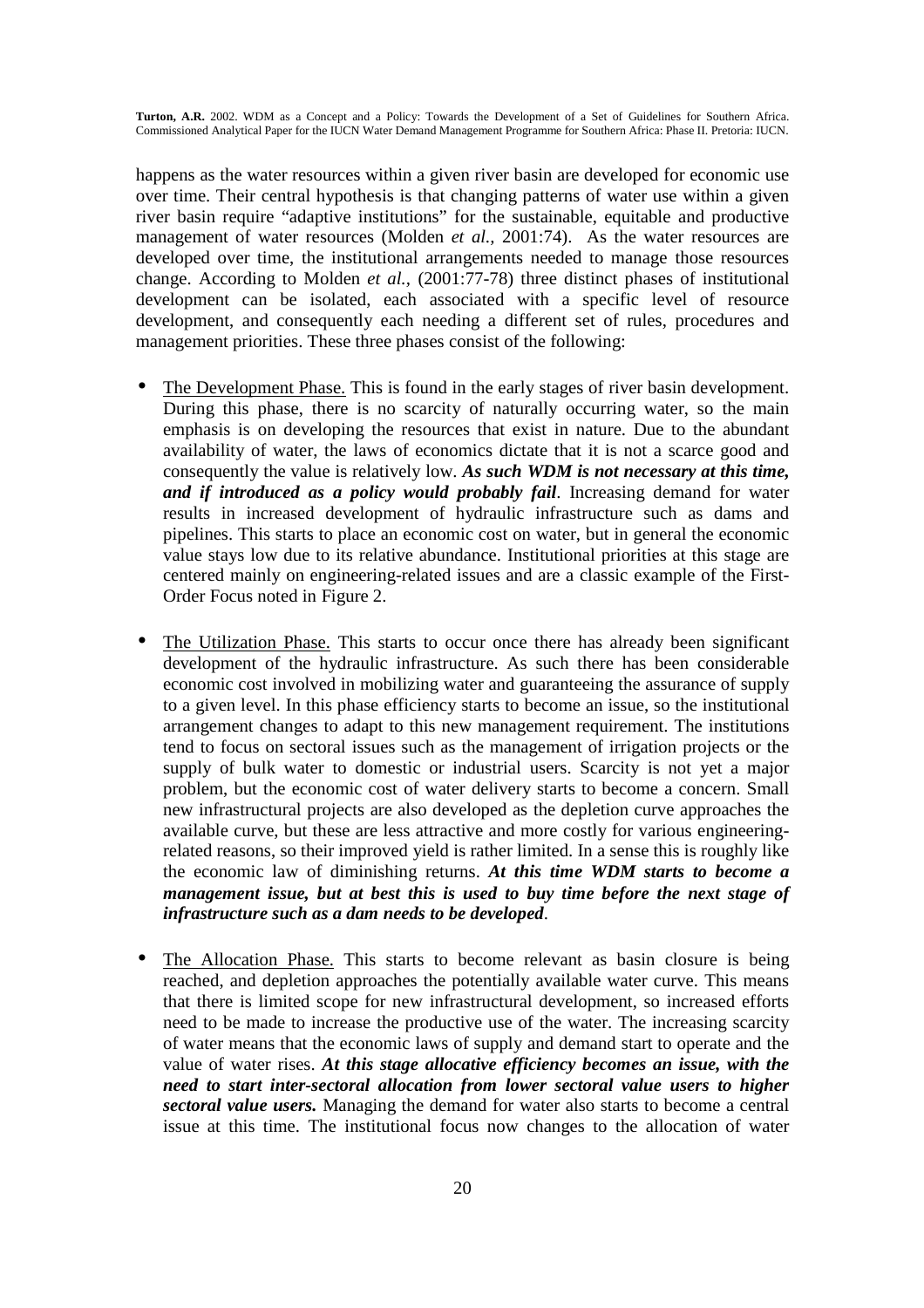between competing users and sectors, the resolution of conflict that now becomes endemic within the river basin, and the regulation of water supply. Coordination becomes increasingly important involving significant transaction costs. The apportionment of water to different riparian states becomes a key issue in international river basins at this time.

While Molden *et al's.*, (2001) model is helpful in showing how institutional arrangements within a given river basin need to change over time, it does not cast enough light on some important conceptual issues. In order to achieve this, some additional research work has been done with the purpose of developing a more comprehensive model (Turton, 1999a; Turton & Ohlsson, 1999; Lundqvist & Turton, 2001). Central to this work is the need to understand the various transitions that are implicit in the model that has been developed by Molden *et al*., (2001).



**Figure 3. Simplistic model showing transition from Supply-Sided Phase to Demand Management Phase within a given river basin (Turton, 1999a).**

The starting point of this refined model as shown in Figure 3 is similar to that of Molden *et al.,* (2001), but was developed independently of that model. The central need was to understand what social triggers, if any, would become important for institutional development as various phases of water resource management were encountered over time. As such the identification of thresholds would be important, as these would trigger off a new set of institutional needs, which if not met, would result in an increase in conflict potential and a delegitimization of the institution. This model is based on the assumption that it is largely demographic factors that drive the demand for water in a given river basin. This is represented as an "S" curve. There are five important concepts that are central to this model (Turton, 1999a) which need to be highlighted. These are as follows: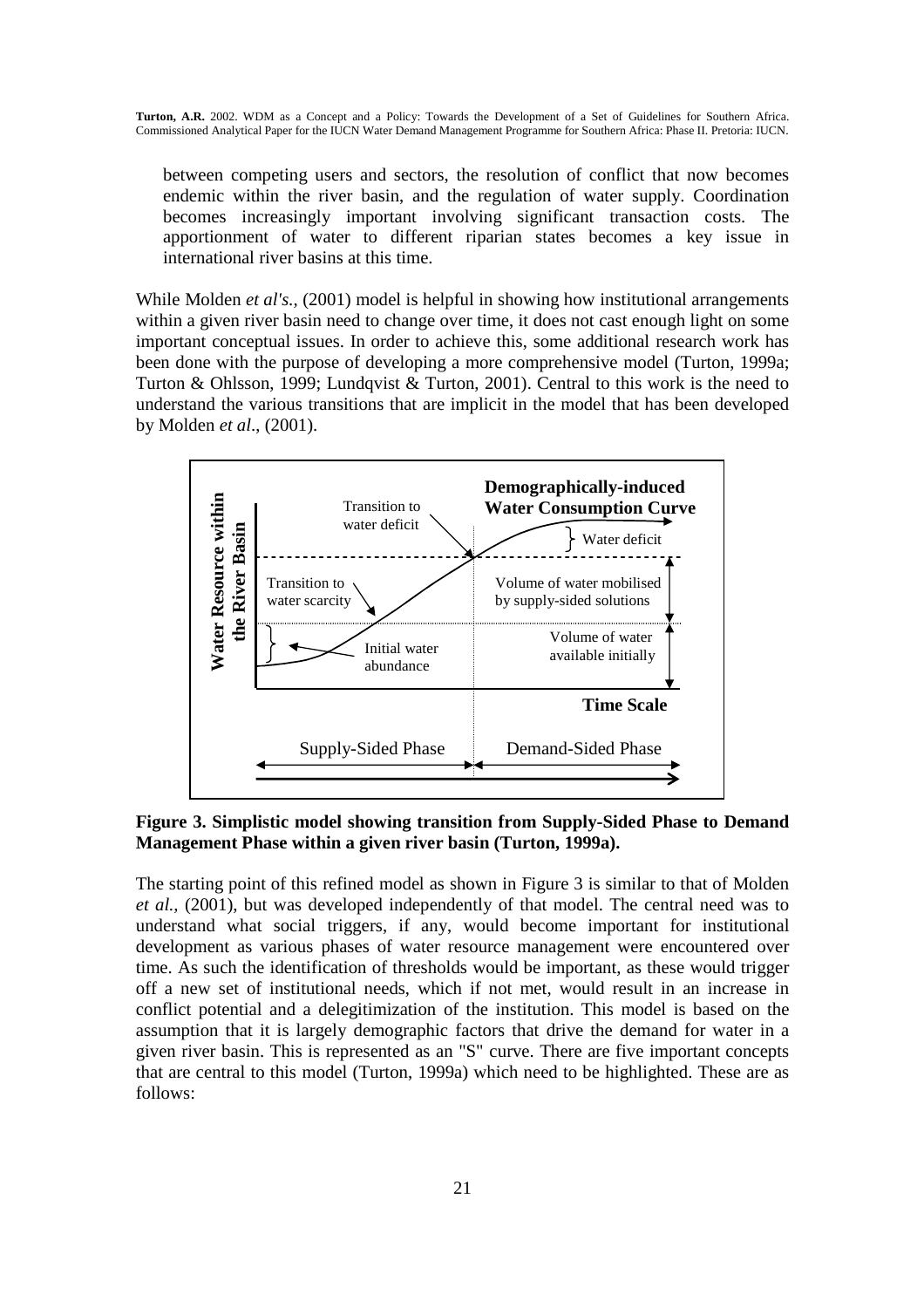- As the demographic base of a given river basin changes over time, there is an increase in the demand for water. In this sense there is a close correlation between demographic growth and the growth in water demand. As a result, the main curve on the graph is called the "Demographically-Induced Water Consumption Curve" (DIWCC). The word "consumption" is used loosely in the sense that water is used but not really consumed as one would consume a resource like coal, which once ignited would no longer be available for burning as an energy source. Water is consumed but returned to the hydrological cycle in some form or either, either as effluent or as water vapour. The important aspect is that this water is not readily available for direct re-use, so in a loose sense it has been consumed. In reality effluent can be treated, but this adds cost and is normally beyond the capacity of most developing countries to do, resulting in pollution as a significant element in the depletion of a resource-base. Lundqvist (1998) has labeled this phenomenon "hydrocide", which is a manifestation of a specific - and particularly debilitating - second-order resource problem for the developing world in general.
- During the early stages of development within the given river basin, there is an initial period of water abundance. In this sense the term "water abundance" means that the volume of water that is available exceeds the demand for that water. Under such conditions, demand is relatively low, water availability is relatively high and consequently water has a low economic value. This in turn means that the incentive for the abuse of water is high during the early stages of river basin development.
- Economic development takes place, very often having been triggered off by a specific event such as the discovery of gold on the Witwatersrand (Turton & Meissner, 2000), which in turn creates a rapid increase in the demand for water. This forces the DIWCC upwards, to a point where it crosses the horizontal line that represents the volume of water that was available initially. This specific moment in time is known as the transition to water scarcity.
- Water scarcity exists within the given river basin when the DIWCC exceeds the locally available supply of water. The transition to water scarcity results in the birth of the hydraulic mission in society, as politicians seek to mobilize water in order to create a stable infrastructural platform on which future social and economic development can be built. Engineers are commissioned with the task of mobilizing water by means of the development of hydraulic infrastructure. Institutional development that has been created by the transition to water scarcity is similar to the "development" and "utilization" phase of water resource management depicted in Molden *et al's.,* (2001) model. Basin closure is approached, and possibly even reached in this phase of water scarcity. If basin closure is reached, then there is a strong stimulus to augment supply within the given river basin by capturing the resource-base in another river basin by means of an IBT. *This increases the volume of water that can be mobilized through human ingenuity, thereby enabling water supply to continue even after basin closure has been reached*. This acts as a primary stimulus for resource capture, with direct implications for other downstream riparian states in shared international river basins. This important element of water resource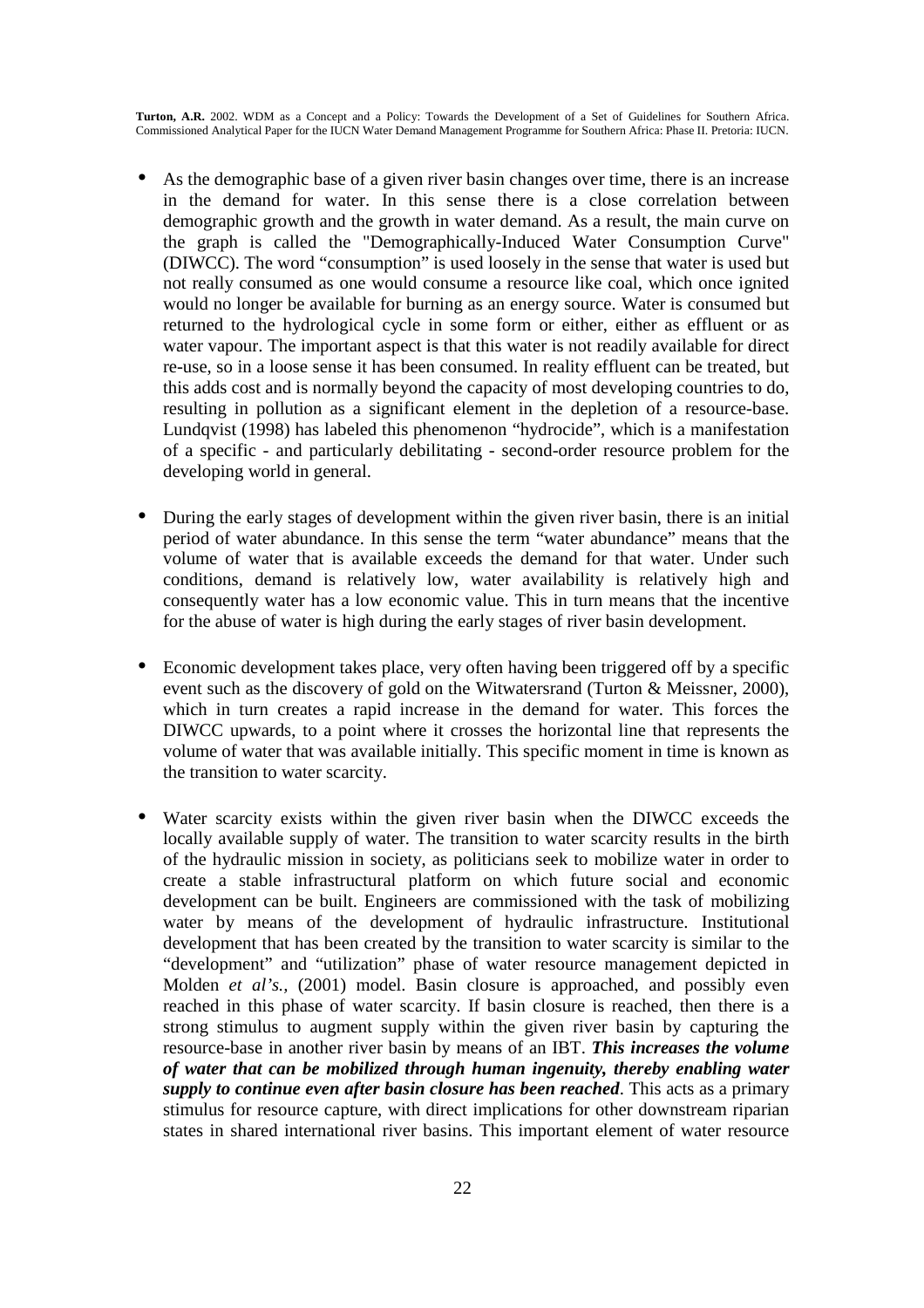management is not evident in Molden *et al's.,* (2001) model, which presumes that water is managed within the context of a given river basin with no linkage to other river basins.

• Continued economic development causes water to be mobilized to such an extent that the DIWCC starts to approach, and eventually passes, the maximum volume of water that can be mobilized by supply-sided solutions such as IBTs. This represents the transition to water deficit, beyond which no further water can be mobilized without severe long-term ecological impacts. Under these conditions water can become securitized as the strategic implications of water as a fundamental component of the economic growth potential of the state become apparent (Turton, 2001). *Institutional development in this phase is centered on water allocation, conflict resolution and the management of demand*, with specific implications for other riparian states in shared international river basins, given the potential impact that resource capture has had on their own resource base.

### **4.2 Concept of Adaptation as a Result of Second-Order Resources**

Molden *et al.,* (2001) have shown that water management institutions must adapt over time as river basin closure approaches. It therefore becomes necessary to dwell for a few moments on the dynamics of this adaptive institutional development because *in reality* the *problematique* of WDM as a concept and a policy is that *this adaptation often does not occur, which is why WDM is not being widely applied in Southern Africa*. Haas (1983:57) notes that organizations learn and adapt, which is accomplished via the processing of information and the development of institutionalized knowledge. As such, knowledge creates the basis for cooperation by illuminating complex interconnections that were not previously understood (Krasner, 1983:19). Knowledge is therefore a function of cooperation, which in turn is the foundation of adaptation. Institutionalized knowledge, learning and adaptation are closely linked, but are also different from each other. A critical element of both the Molden *et al.,* (2001) and Turton (1999a) model is the central role that adaptation plays within any institutional arrangement for water management in a closing river basin. The weakness of both these models is that they assume that adaptation will occur, without explaining what the specific elements of adaptation are. This is where the work by Ohlsson (1998; 1999) becomes highly relevant (Allan, 2000:323). Ohlsson (1999:5) was initially concerned about the Malthusian-related issues of abundance and scarcity, seen within the context of natural resources and this linkage to human populations. Central to Ohlsson's (1999:23-24) argument is the existence of three distinct forms of scarcity. These are as follows:

- The scarcity of non-renewable resources such as minerals (which generally becomes a scarcity of environmental space over time).
- The scarcity of renewable resources such as water that are used for the production of biomass and food.
- The scarcity of social resources that will be needed by societies to adapt to changing levels of renewable and non-renewable resource scarcity.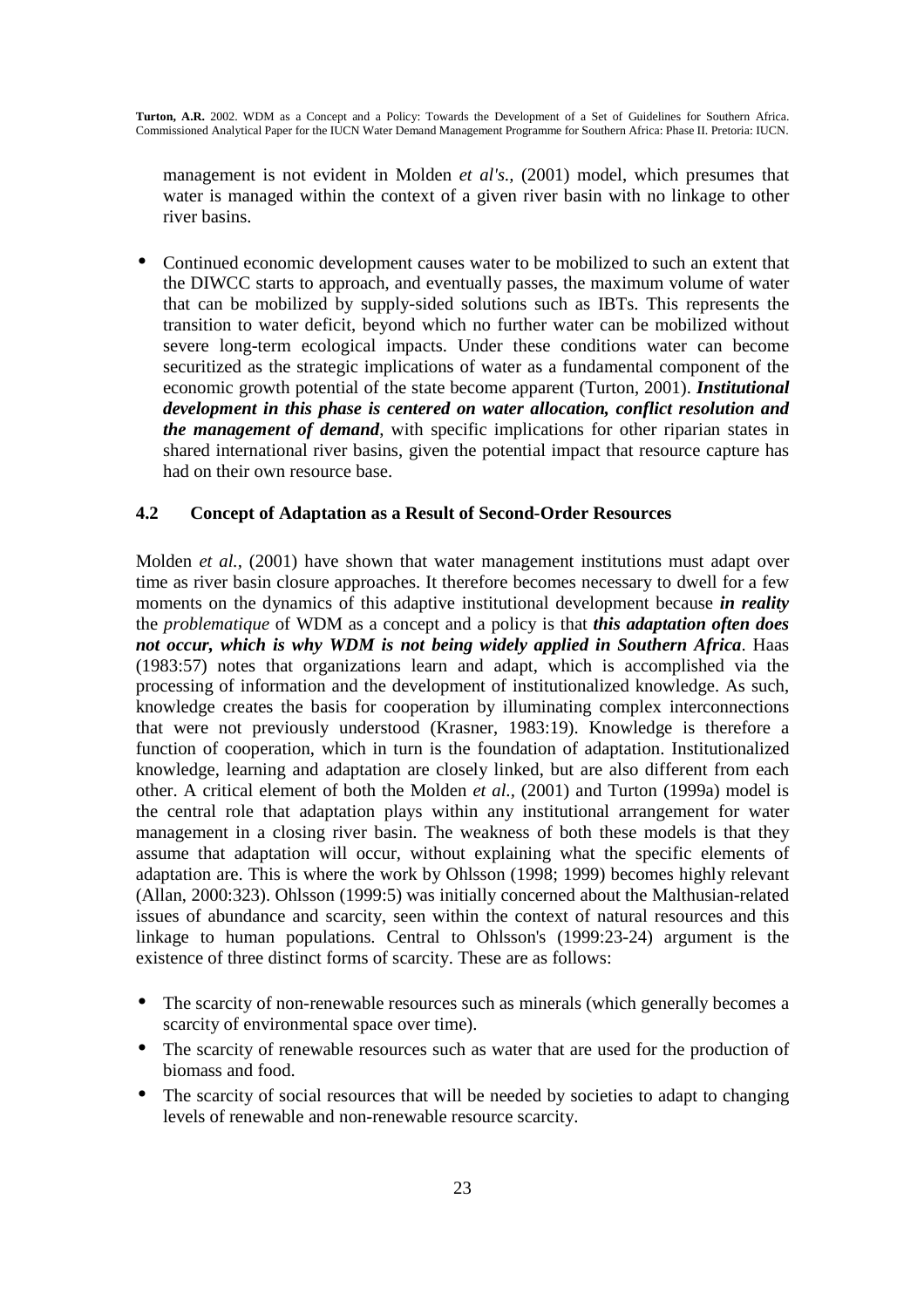These three forms of resource scarcity lie at the very heart of Ohlsson's research work, and have major significance for explaining and predicting the institutional adaptation that is assumed by Molden *et al.,* (2001) and Turton (1999a). It must be noted that social adaptation - or more accurately stated, the lack of appropriate social adaptation - is a central feature of many water-related conflict patterns. This has led Ohlsson (1999:161) to distinguish between two specific types of resource that are relevant to any analysis of resource scarcity. These are as follows:

- A First-Order Resource: is a natural resource such as minerals, land and water, which may be scarce or abundantly available. There are also two distinct types of first-order natural resource, each with fundamentally different characteristics:
	- Non-Renewable Resources: have a finite availability, and once depleted cannot be replaced. One characteristic of these resources is that they are consumed, which is an irreversible process. Typically, consumption of these resources results in a whole series of other problems such as pollution and environmental deterioration, so the management of the resource needs to factor this in.
	- Renewable Resources: are not depleted and therefore are not consumed. Consequently, effective management of these resources can result in continued economic growth over time. The operative word therefore becomes "effective" management, establishing a linkage to second-order resources.
- A Second-Order Resource: is a social resource, which may be either scarce or abundantly available. More appropriately, it is the need that is acutely perceived by societies, administrative organizations and the managers responsible for dealing with first-order natural resource scarcities, to find the societal tools appropriate for dealing with the social consequences of changing levels of first-order scarcities. *The failure to mobilize the appropriate amount of social resources with which to accomplish institutional transformation and change must be seen as a special form of resource scarcity.*

Seen in this light, Ohlsson (1999) has identified two different discourses on resource scarcity, which he presents graphically as shown in Figure 4. This work represented a substantial shift forward in the way that water resource management could be explained and understood, prompting the author to develop these concepts a little further (Turton, 1999a; Turton & Ohlsson, 1999). The starting point for this development was the model that has been presented in Figure 3. If Ohlsson's (1998; 1999) work is valid, then *there are essentially three phases to water resource management, and consequently three specific focal points of water policy, each necessitating a different institutional arrangement*. This has specific relevance to an understanding of the *problematique* of WDM as a concept and policy, making it central to the logic of this Analytical Paper.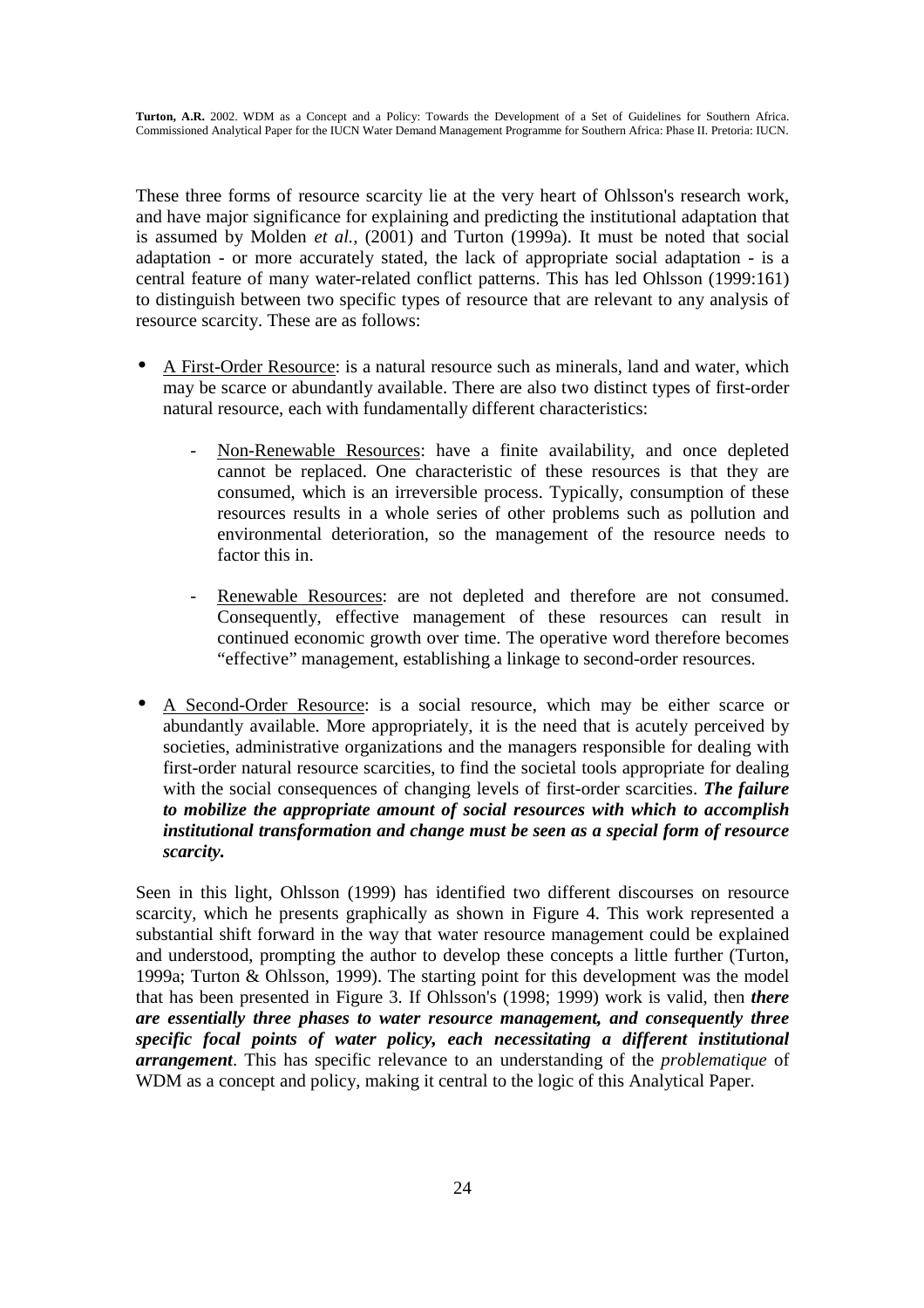

#### **Figure 4. The parallel discourse of First-Order Natural Resource and Second-Order Social Resource Scarcity as depicted by Ohlsson (1999:164).**

Using the same concepts as those inherent in Figure 3, the assumption was made that water deficit is an unsustainable condition, much like an overdrawn bank account or balance of payment deficit in economic terms. Consequently, if water demand continues above the level of water mobilized by supply-sided solutions, then ecological collapse is likely. This would become a classic type of threshold event, heralding in a non-linear collapse of economies and the social systems that they support. To use Homer-Dixon's (2000:173) terminology, "greater complexity … and a higher chance of nonlinearities tend to boost the number of unknown unknowns in the natural, social, and technological systems around us". If this condition were to be averted, then any policy choice would have to involve the decision to re-align the DIWCC with the sustainability level of engineered water supply shown in Figure 5. This would change the shape of the "S" curve, and would split the water demand curve from the population growth curve (Ashton & Haasbroek, 2002).

As noted earlier, this is called reflexivity (Giddens, 1990; Beck, 1992; 1995; 1996a; 1996b; Allan, 2000:29). *Reflexivity constitutes an empirically verifiable indicator of the effectiveness of water policy as an output of any given institutional arrangement, because it shows the ability of the management unit to reduce the deficit* and realign the demand for water with the sustainable levels of supply. In other words, the change in trajectory of the water demand curve is the result of effective adaptation and institutional learning. Reflexivity is like paying back the bank overdraft before the point of bankruptcy is reached, or reducing the national balance of payments deficit before the whole economy stagnates. *Reflexivity therefore enables the unknown unknowns* - to use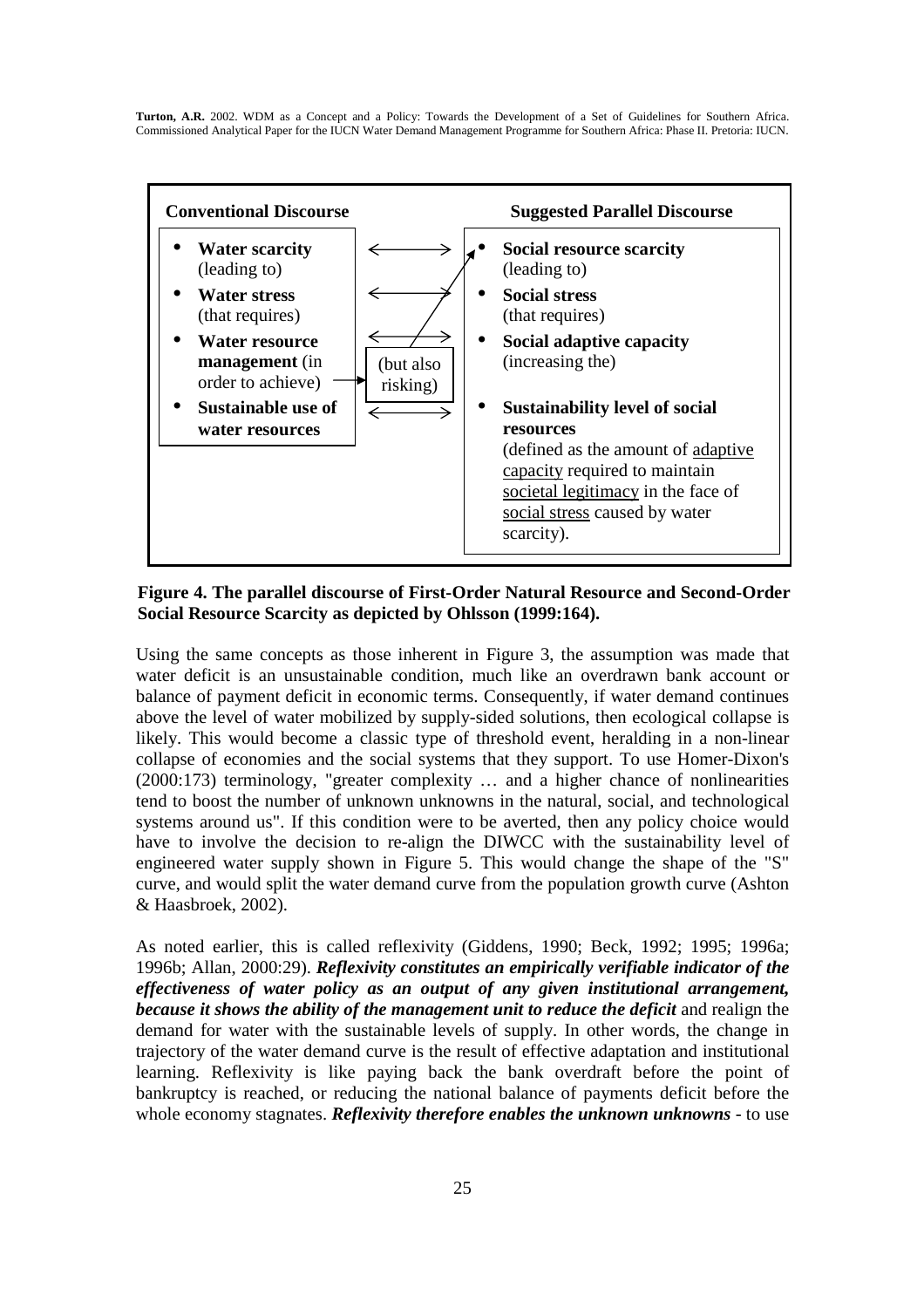Homer-Dixon's (2000:173) terminology - *that are associated with the threshold effect to be avoided before they occur.*



**Figure 5. Schematic representation showing how reflexivity is needed to realign population-induced demand for water with the maximum level of sustainable supply (Turton, 2000b; 2002a:175).** 

From this more sophisticated model, *three distinct phases of water resource management can be isolated*:

• The Supply-Sided Phase: of water resource management starts when the DIWCC crosses the first threshold from water abundance into water scarcity. This acts as a stimulus for the hydraulic mission of society, which goes by different names in different parts of the world. Reisner (1993) originally coined the term "hydraulic mission" when describing the American experience at mobilizing water in order to settle the arid West. Breznhev (1978) describes a similar occurrence in the former Soviet Union. Swyngedouw (1999a; 1999b) has used it in his study of the mobilization of water in the modernization of Spain. Platt (1999) refers to this as the phase of "heroic engineering" in the mobilization of water resources for the development of the Boston and New York metropolitan areas. This is what Waterbury (1979:116) refers to as the "High Dam Covenant" in the case of the Nile and the construction of the Aswan High Dam as a foundation for economic modernization in Egypt. Allan (2000:28) notes that the hydraulic mission is essentially a feature of modernity, which is a term used to describe the processes of change in the industrialized North during the nineteenth and twentieth centuries.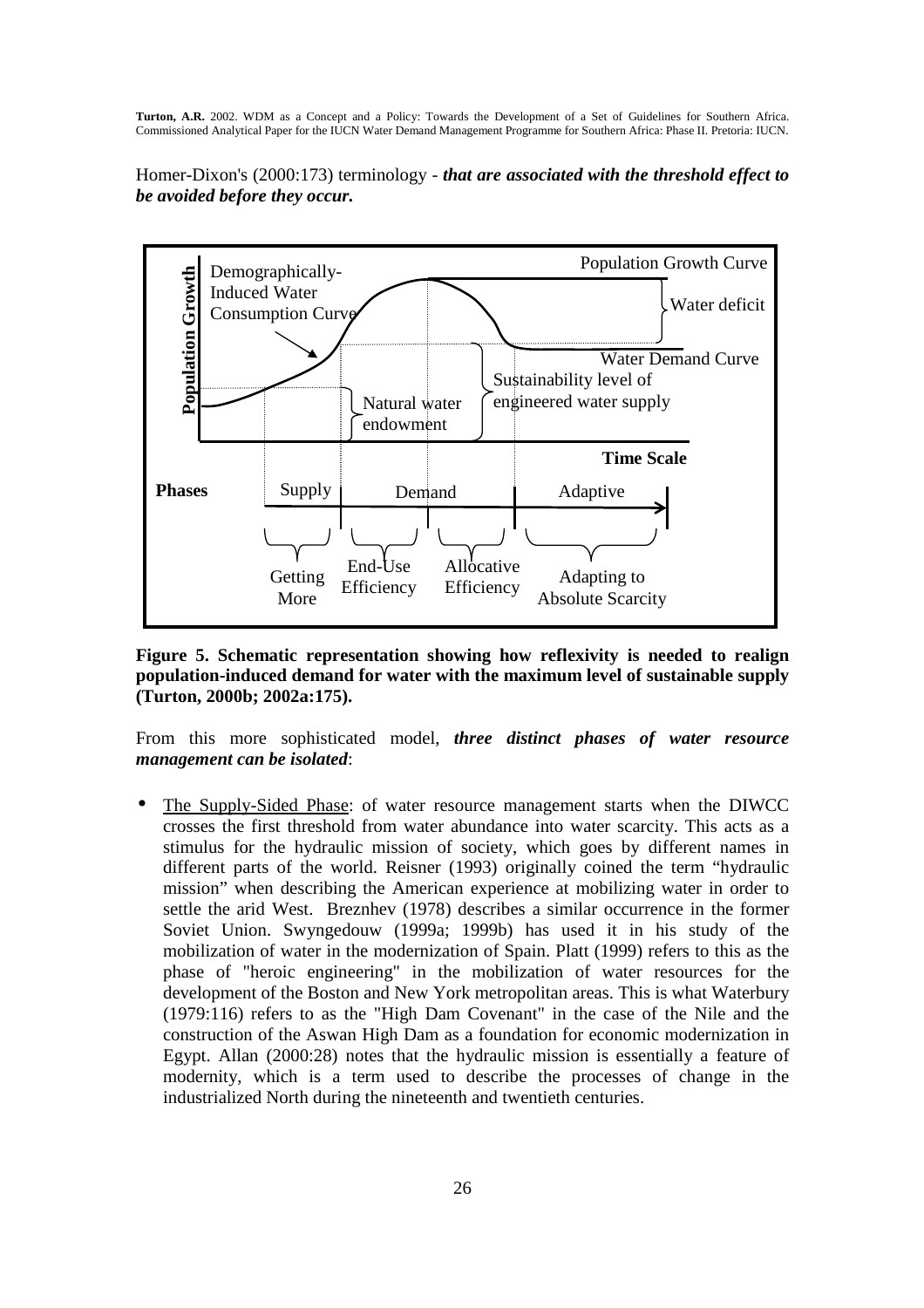- The Demand Management Phase: starts when the DIWCC crosses the second transition from water scarcity to water deficit. In reality this consists of two distinct sub-phases.
	- The early phase is about end-use efficiency, where intra-sectoral allocative *efficiency occurs at the level of the production unit away from water-related activities that yield a low return to water, towards productive activities that show a higher return to water*. This is not too complex to manage as it involves limited social disruption and is thus preferred by politicians (Turton & Ohlsson, 1999; Allan, 2000:184).
	- The later phase is about allocative efficiency, and in particular inter*sectoral allocative efficiency, where water is moved away from economic sectors involving a low return to water (typically agriculture), towards economic sectors showing a higher return to water (typically industry)*. This is highly disruptive in social terms, and consequently tends to be avoided by politicians (Turton & Ohlsson, 1999; Allan, 2000:184), but is necessary if a reflexive response is to be achieved in the long-term.
- The Adaptive Phase: occurs when the social entity concerned needs to learn how to live with absolute scarcity and still manage to survive in a rapidly globalizing economy where efficiencies of production are important. This is a difficult phase of water resource management because it implies that economic growth and social stability will need to be managed in the face of endemic and debilitating water deficit. It also means that the complexity related to the management of the environmental problems that result after first-order resource depletion has occurred would need to become part of the institutional objectives. In the water sector this includes issues such as the acid mine drainage that occurs after exhausted gold mines flood and decant their toxic waters into streams, which is currently happening in parts of the former Witwatersrand (now called Gauteng). In shared international river basins this also includes managing the thorny issue of riparian relations and water allocations between the various riparian states in a way that prevents the securitization of the dwindling water resource-base (Turton, 2002a:177).



**Figure 6. Schematic representation showing how water scarcity generates an adaptive response that results in some form of allocative measure such as WDM being introduced (Turton & Ohlsson, 1999; Turton, 2002a:177).**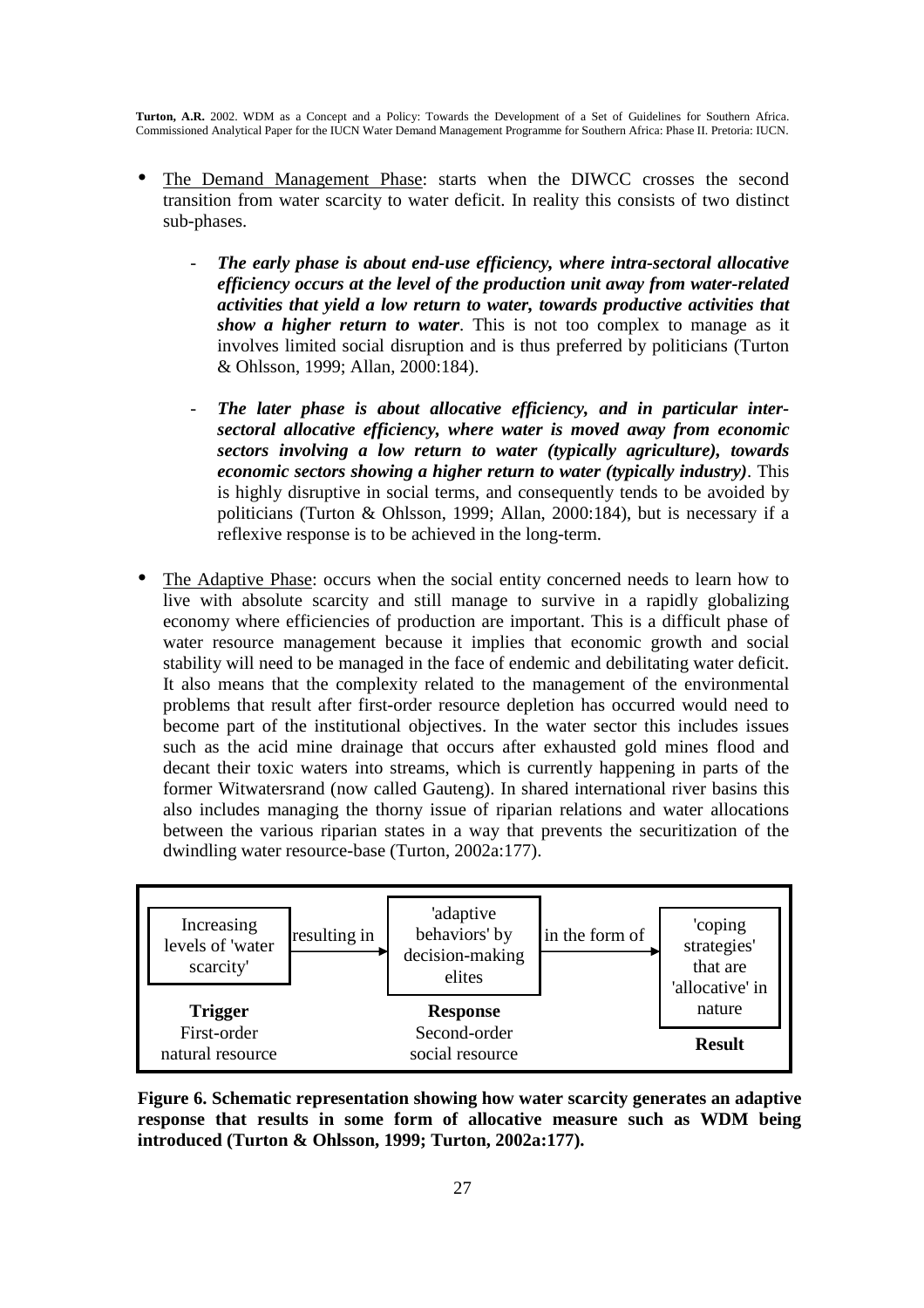It is therefore evident that adaptation, which involves institutional learning, is really a key concern for sustainable water resource management, as suggested by the model that has been developed by Molden *et al.,* (2001). In fact, it can now be deduced that changes in the first-order resource availability trigger responses that are needed to manage those changes. These responses are second-order resource dependent as shown in Figure 6. There is thus an intimate link between first-order and second-order resources which is not evident in Molden *et al's.,* (2001) model that needs to be explored further.

There are consequently a number of great challenges facing water-policy makers in countries where water scarcity is a major factor determining the economic growth potential of the state. Ohlsson (1999:189) has identified three generic challenges, which he elaborates as follows:

- The management of conflict.
- Getting more use out of the same volume of water.
- Making better use of the available water.

*In order to manage these three challenges*, Ohlsson (1999:189) notes that *three policy goals are needed*. These goals would have to be incorporated into water management institutions if they are to function in a sustainable and satisfactory manner over time. These policy goals are as follows:

- The management of competing demands: for water from different societal sectors and population groups (within a given river basin) in order to achieve a distribution of the scarce resource that is deemed to be equitable. This essentially entails developing and maintaining effective WDM strategies.
	- This will require robust institutions capable of withstanding the potentially delegitimizing demands that will be made of them in their quest to mitigate and resolve endemic conflict.
- The facilitation of technological changes: in order to achieve greater end-use efficiency of existing water.
	- This has a First-Order Focus: because it seeks to limit the use of water as a resource, and therefore requires a specific form of technical ingenuity to accomplish successfully (Homer-Dixon, 2000). This is central to Falkenmark's (1990:181) concept of a "water barrier" that she considers to be relevant to the Jordan River Basin case (Falkenmark, 1986:197) and other developing countries such as those found in Southern Africa. This barrier only exists if sufficient ingenuity (of the right type and at the right moment in time) cannot be mobilized (i.e. if there is a second-order scarcity in society).
- The facilitation of socioeconomic changes: in order to achieve greater allocative efficiency of water.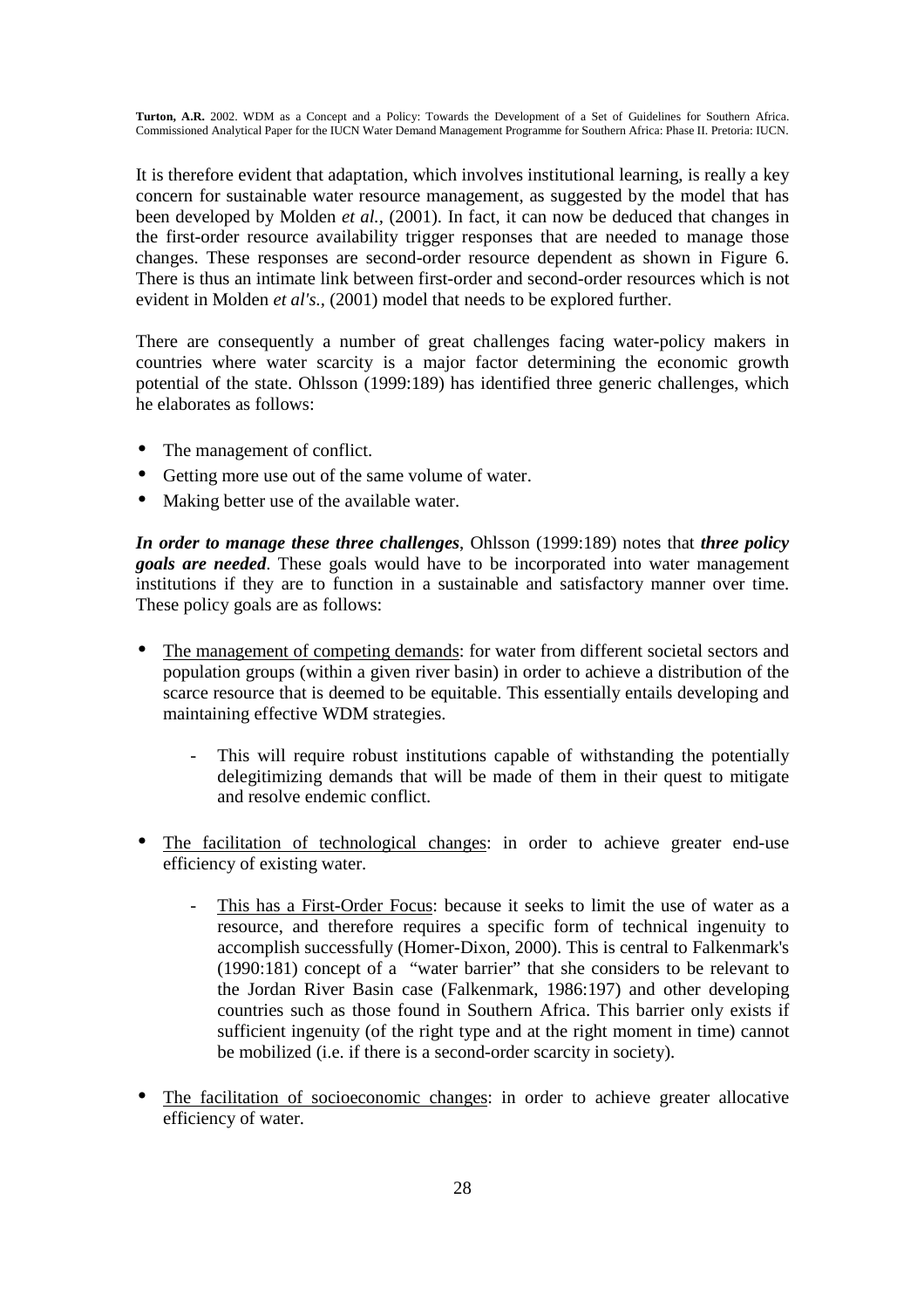- This has a Second-Order Focus: as it seeks to do better things with the available water. Because it involves changes to the social fabric of society, such as those caused by the reduction of non-specialized agriculture that is usually performed by unskilled rural dwellers; the increase in mechanized factory farming using fewer unskilled workers; the resultant migration from rural areas to urban areas; and the redeployment of scarce water into the industrial sector, this is a highly complex process that carries considerable political risk. As such it places high demands on the second-order resourcebase of any given society.

The policy tools that are available in order to reach these policy goals can be divided roughly into two generic groups (Ohlsson, 1999:189):

- The administrative approach.
- The market approach.

From this Ohlsson (1999:189) develops a matrix linking the water policy goals with the available tools. This is presented in Table 3. *Significantly, it is the development of appropriate institutional arrangements, and the generation of viable coping strategies in the form of policies, that lie at the heart of the water management dilemma. It is these very issues that are also second-order resource dependent*, so the first-order resource focus inherent in most water scarcity narratives - such as the story being told about rivers running dry - is deeply flawed (Ohlsson & Turton, 1999; Ohlsson & Lundqvist, 2000).

| Table 3.                                                     |                                |                          |                              |  |  |  |
|--------------------------------------------------------------|--------------------------------|--------------------------|------------------------------|--|--|--|
| <b>Matrix Showing Water Policy Goals and Available Tools</b> |                                |                          |                              |  |  |  |
| Goals (right):                                               | <b>Equitable Distribution</b>  | End Use Efficiency       | <b>Allocative Efficiency</b> |  |  |  |
| Tools (down):                                                |                                |                          |                              |  |  |  |
| Administrative                                               | Recommended but not            | Clumsy but probably      | Government faces             |  |  |  |
| Approach                                                     | necessarily the best           | still necessary          | tough decisions              |  |  |  |
| Market                                                       | administrative<br><b>Needs</b> | Getting<br>the<br>prices | Markets can be cruel         |  |  |  |
| Approach                                                     | measures as well               | right is difficult       | decision-makers              |  |  |  |
| Source: Ohlsson (1999:189).                                  |                                |                          |                              |  |  |  |

From this analysis it is evident that the problems confronting institutions as the result of basin closure are extremely complex indeed. *This complexity is a mixture of both a firstorder resource scarcity (water deficit), and a second-order resource scarcity (inability to reform or adapt institutions effectively) that cannot be understood in terms of a linear model.*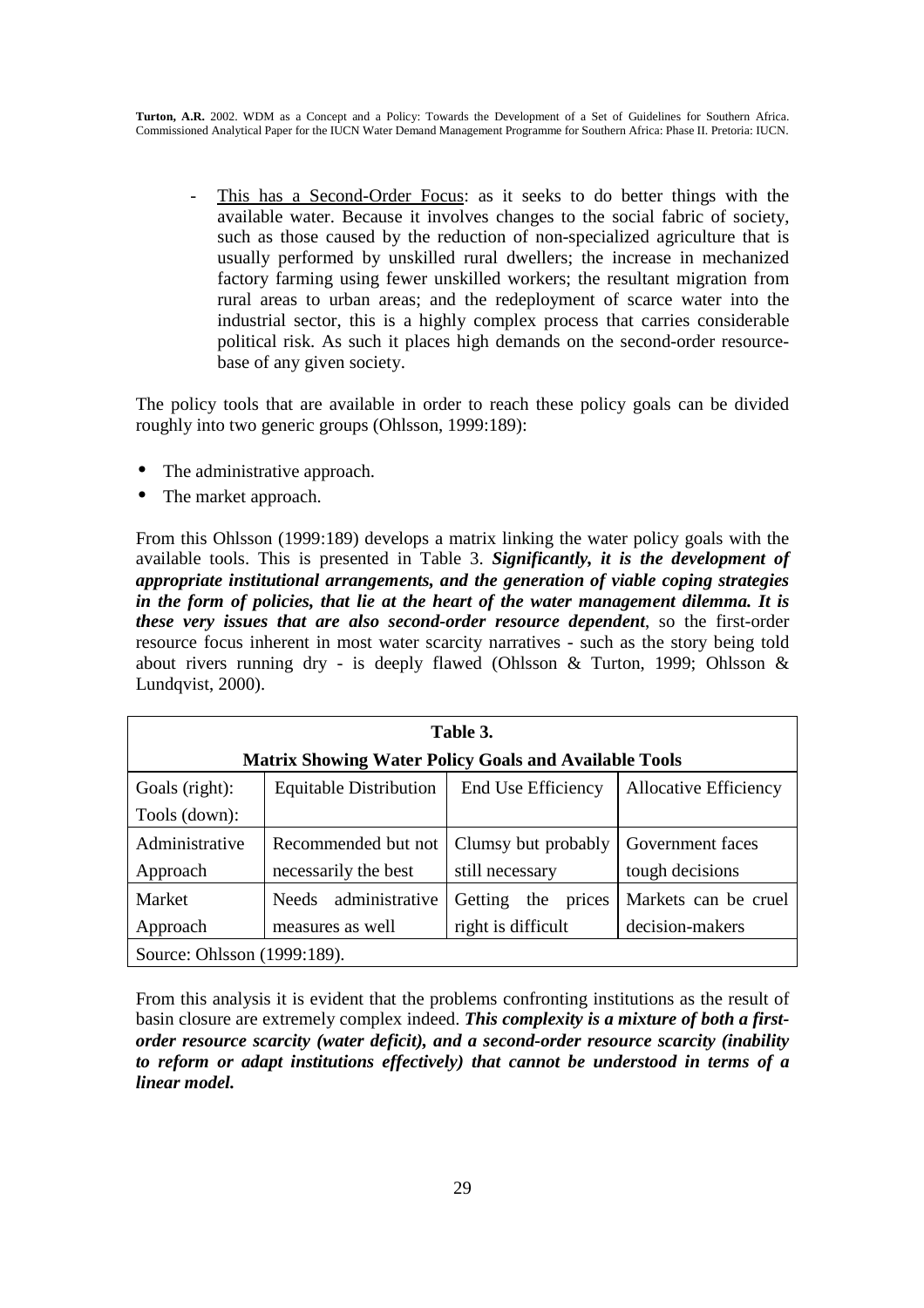### **4.3 First-Order and Second-Order Resource Oscillations: The Turning of a Screw Model**

The *problematique* arising from this complexity can best be understood in terms of a series of bottlenecks or oscillations between first-order and second-order resources over time. This can be likened to the turning of a screw (Ohlsson & Turton, 1999; Ohlsson & Lundqvist, 2000) in which there is a form of non-linear progression between:

- Identifying bottlenecks in water resource management.
- Finding and mobilizing the appropriate social tools to meet the challenges as they arise.
- Dealing with the conflicts that are being created by the new adaptive ways in which water resources are being managed.

This progression oscillates in a non-linear fashion, between a perceived scarcity of water (first-order resource), and a perceived scarcity of the social means (second-order resource) needed to overcome this initial first-order water scarcity, all the while spiraling upwards because increasing amounts of social resources need to be mobilized as water deficit becomes endemic due to basin closure. With each of these oscillations, the level of complexity increases. The tasks of managing this oscillation is about the process of learning, preferably within an institutional context, how to effectively deal with:

- The conflicts encountered as a result of the water scarcity (First-Order Focus as shown in Figure 2), including those within both the international and domestic political environments.
- The conflicts encountered as a result of the social resources applied to overcome this natural resource scarcity (Second-Order Focus as shown in Figure 2), including conflicts that are aimed at reducing state legitimacy.

It can therefore be seen that there is a shift in emphasis over time, from managing firstorder resource problems (getting more water) initially, and ultimately managing secondorder resource problems (managing water allocation between riparian states, competing economic sectors and doing better things with the available water). These correspond to the three water management phases shown in Figure 5. Details of some of these issues are as follows (Ohlsson & Turton, 1999; Ohlsson & Lundqvist, 2000):

- During the Supply-Sided Phase: the problem is perceived as water scarcity. The logical solution is therefore to build hydraulic infrastructure and mobilize water as part of the hydraulic mission of society. Central to this is the Paradox of Perception noted earlier. This is entirely first-order in focus, but second-order issues arise in the form of:
	- Conflict over access to the water resource being mobilized the so-called pipelines of power thesis in which hydropolitical privilege is not evenly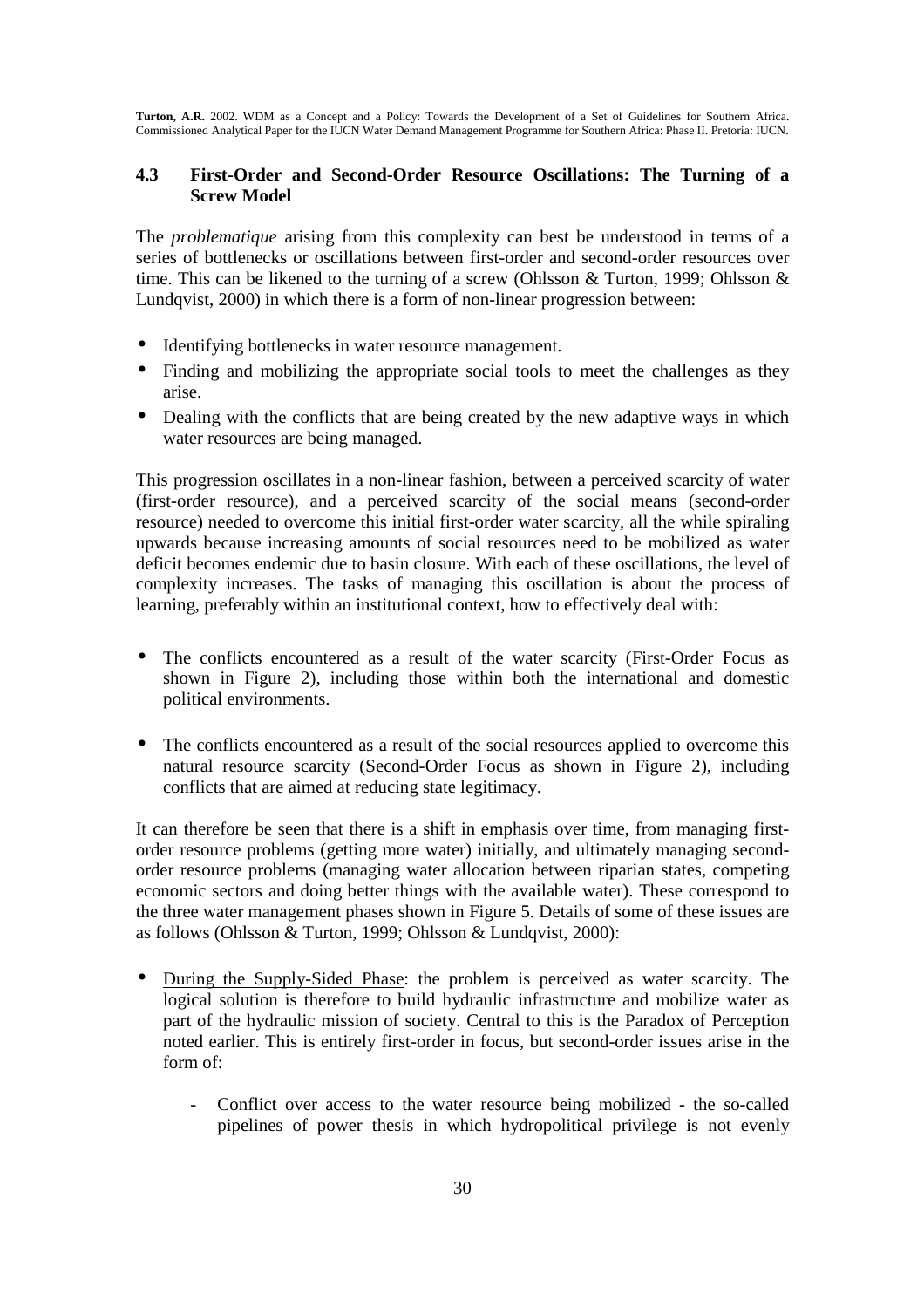spread throughout society - in water scarce regions such as Southern Africa (Turton, 2000a).

- Conflict between people who are displaced by the dam-building projects and the government.
- Conflict between riparian states within an international river basin, which is usually configured around the zero-sum principle inherent in the upstream/downstream hydropolitical game - sometimes called the Rambo option (Turton, 2000f; Ohlsson & Lundqvist, 2000). This has particular relevance to Southern Africa where a large number of rivers are shared between more than one country (Chenje & Johnson, 1996:151; Pallett, 1997:71).
- During the Demand Management Phase: the problem becomes more complex because it is essentially about doing more in economic terms, with less available water. Here again the so-called Paradox of Perception becomes highly relevant, because the core perception of the problem needs to change. Sustainability is at stake and very little new water can be mobilized due to basin closure, so the perception of the problem changes from the management of water supply (first-order focus), to the management of demand (institutional transformation as a second-order focus) (refer to Figure 2). *Central to this is the transformation of the management of water as an absolute scarcity, to one of a relative scarcity that can be managed provided that society is prepared to pay the necessary price in social and economic terms*. This results in a new emphasis being placed on second-order problems - what Edward Tenner (1996) (cited by Homer-Dixon (2000:178)) calls "revenge effects" - such as:
	- Conflicts arising from the adjustment to rules, norms and administrative procedures, which change the pattern of hydropolitical privilege that has become the norm in society.
	- Conflicts arising over the metering of water to previously non-metered users who have grown accustomed to free water.
	- Conflicts arising when people have to start paying full cost recovery level tariffs for their water services.
	- Conflict arising from displaced farmers as the shift to water-saving technology forces people off the land.
	- Conflict between rural and urban users of water.
	- Conflict between riparian countries in international river basins, especially where one country is more developed than another and has consequently already mobilized the majority of the water.
	- Conflict between economic sectors, as sectoral water efficiency (SWE) issues become more relevant.
- During the Adaptive Phase: the problem is extremely complex, as it is about doing alternate and even-more economically productive things with the now highly scarce, probably polluted and very expensive available water. This involves a major emphasis shift towards second-order issues. This in turn unleashes a new series of revenge effect-styled second-order problems which come in the form of: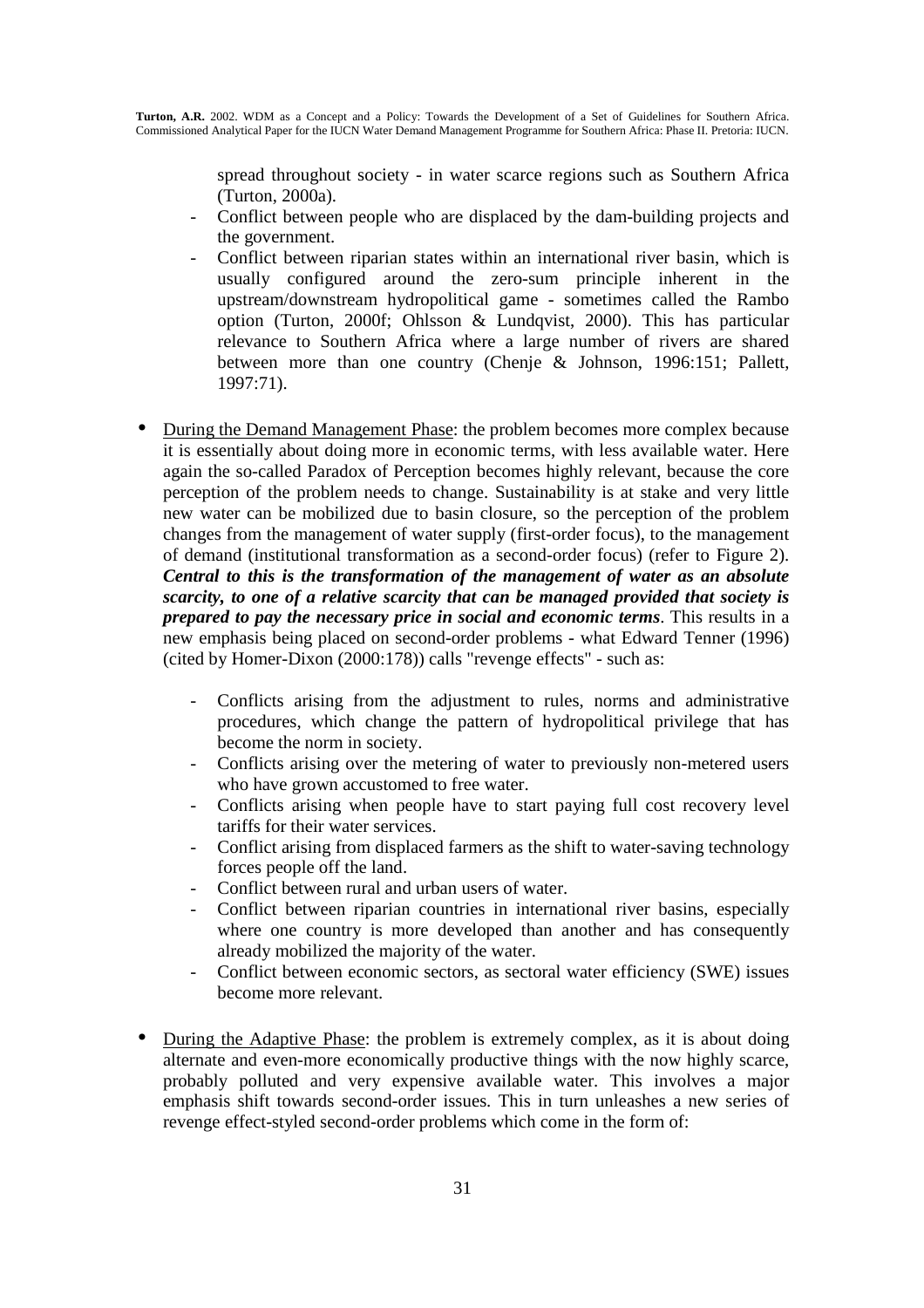- Conflicts arising from the restructuring of society, away from an agrarianbased economy, to an industrially based economy.
- Conflicts arising from rural/urban migrations and the increase in slums around large metropolitan areas.
- Conflicts arising from increasing levels of crime, as the rapidly urbanizing work force is unable to gain full employment due to inadequate education levels, and the effects of economic stagnation.
- Conflicts between riparian states over the allocation of water in shared river basins.
- Conflicts arising from new political and economic dependencies, that arise from the need to balance local water deficits, by importing virtual water from the global grain market.
- Conflicts arising from economic marginalization, as the developing country battles to integrate into the globalizing economy, because the nett outflow of hard currency needed to achieve food security (for the importation of virtual water) becomes inflationary.



**Figure 7. The Turning of the Screw Model showing the oscillations between a First-Order and Second-Order Focus over time (Ohlsson & Turton, 1999; Ohlsson & Lundqvist, 2000; Turton, 2002a:183).** 

The oscillations within the turning of the screw model (Ohlsson & Turton, 1999; Ohlsson & Lundqvist, 2000) can be visually depicted as shown in Figure 7. The left-hand column shows the main policy tool that is used in each of the water management phases. The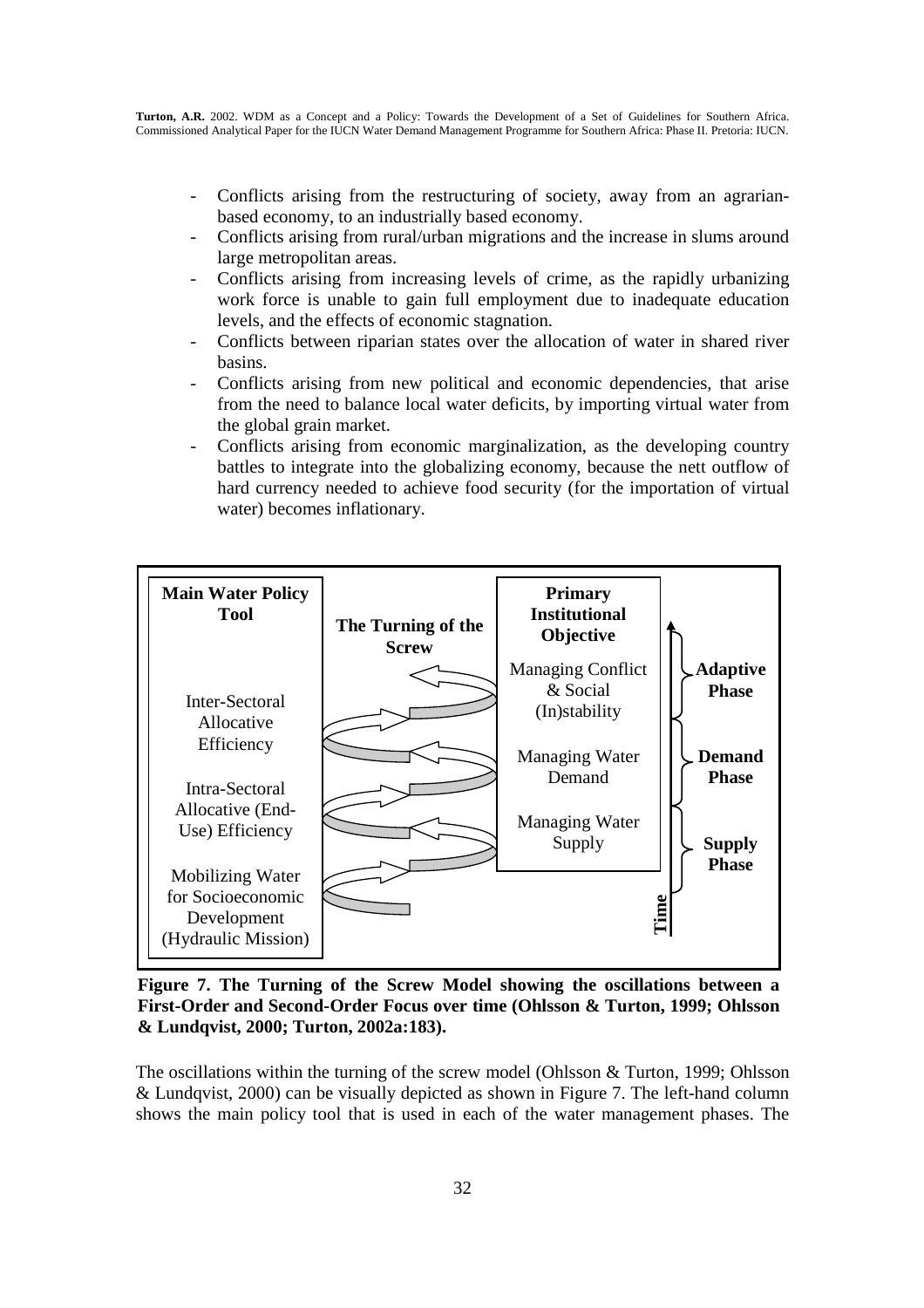right-hand column shows the primary institutional objective for each of the water management phases, as initially defined in Figure 7, which are shown on the time-line at the extreme right of the diagram. The oscillations between first and second-order resource priorities are depicted as the turning of the screw between the main policy tool and the primary institutional objective columns.

Let us summarize the argument for the importance of second-order resources that has been developed so far. Having noted that adaptive management is needed in the water sector from Molden *et al.,* (2001), we have moved on to explore the connection between institutional learning and the various phases of water resource management over time (Turton, 1999a; Turton & Ohlsson, 1999). The turning of the screw model (Ohlsson & Turton, 1999a; Ohlsson & Lundqvist, 2000; Turton, 2002a:183) has shown that there is an intimate linkage between a first-order and a second-order resource focus, with an oscillation in emphasis between these two types of resource in a way that is more complex that the simple linear relationship shown in Figure 2. *From this we have concluded that second-order resources,* which we have crudely defined as social adaptive capacity, *are the actual determinants of social stability in water-scarce states* (Ohlsson, 1998; 1999; Turton, 1999a; Turton & Ohlsson, 1999; Turton & Warner, 2001). In support of this, Trottier (1999:134) has shown that this theoretical aspect is valuable in explaining the conditions in the occupied territories of the Jordan River Basin. In his work on the Middle East in which he has sought to develop an integrated theoretical base for the study of hydropolitics as a unique discipline, Tony Allan (2000, xvi; 322-323) has emphasized the importance of second-order resources.

Stated differently then, *it can be said that second-order resources are an independent variable, because the quality, quantity and timing of the availability of those resources determine the final outcome of basin closure*. In other words, if basin closure occurs at a place and time where there is also a low level of social adaptive capacity (i.e. a secondorder resource scarcity), then WDM policies cannot be developed and the securitization of water is likely to occur as the conflict potential takes on a zero-sum configuration (Turton, 2001; 2002a). Conversely, if basin closure occurs at a place and time where there is a high level of social adaptive capacity (i.e. a second-order resource abundance), then the conflict potential is likely to take on a plus-sum configuration, as regimes are negotiated, WDM policies are developed and adaptive institutions are created and maintained. *Second-order resources seem to be the determining variable* (Turton, 1999a; Turton & Ohlsson, 1999; Allan, 2000:322-325; Turton & Warner, 2001).

#### **4.4 Ingenuity as a Second-Order Resource**

Having reached this point in our argument, we still know very little about what secondorder resources actually are, beyond the generic description of why they are needed. Even Ostrom's (1990:184) work merely notes that something which she calls "social capital" is needed to make common pool resource management effective, without going into details of what this might actually consist of. Fortunately, Thomas Homer-Dixon (1991; 1994; 1995; 1996; 1999; 2000) has been doing some groundbreaking research into what he calls "ingenuity", which is nothing more than a second-order resource or a form of social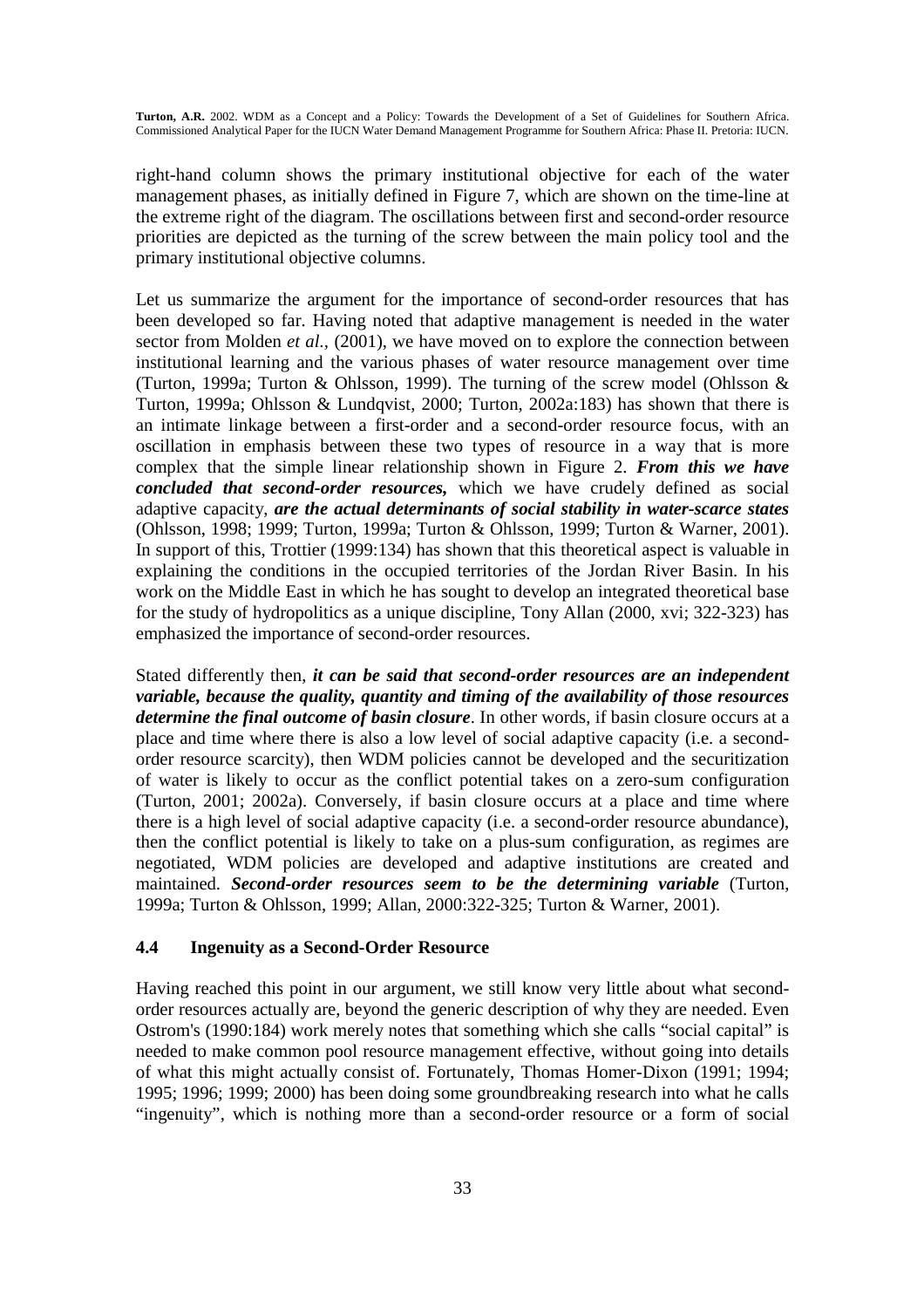capital. (For more detail the reader is referred to the longer version of this Analytical Paper).

One of the possible adaptive responses to increasing levels of environmental scarcity is related to technology, where it is argued by Cornucopians - another name for a technoeconomic optimist - that rising levels of resource scarcity will become the stimulus for invention. Seen in this way, society will somehow find the remedy when it is needed, because history has shown that necessity is the mother of invention. Refuting this argument as being overly simplistic, Homer-Dixon (1991:101) notes that market-driven adaptation to resource scarcity is most likely to succeed in wealthy societies. It is in these developed countries that sufficient reserves of capital, knowledge and talent help economic actors invent and adapt technologies that result in changes to consumption patterns. He goes on to suggest that this argument is deeply flawed, because the majority of countries that are in fact being confronted by increasing levels of environmental scarcity are developing countries, which are economically poor, with inefficient markets, a lack of financial capital and a paucity of knowledge and know-how. *Consequently, the "water barrier" that Falkenmark (1986:197; 1990:181) speaks of is dependent on second-order resource availability*, which Israel has in abundance, but which the Palestinians, Syrians and Jordanians have in varying degrees of scarcity (Allan, 2000: 324) by way of example.

When being confronted by increasing levels of resource scarcity, societies can avoid the resultant social disintegration and turmoil (second-order scarcity) if they can adapt to the rising levels of (first-order) scarcity. In this regard, Homer-Dixon (1994:16) notes that adaptive strategies essentially fall into two broad categories:

- Societies can continue to rely on their indigenous resources, but use them more sensibly. Economic instruments such as taxation and other incentives could be used to increase the price of resources, thereby encouraging conservation and innovation while reducing depletion.
- Alternatively, societies might choose to decouple themselves from dependence on its own environmental resources, by producing goods and services that do not rely on those resources. This would involve the reinvestment in capital and skills in order to achieve the shift to other forms of wealth creation. Central to this would be effective WDM policies.

In order to achieve either of these two options however, what Homer-Dixon (1994:16-17) calls "ingenuity" will be needed. Central to this concept of ingenuity is the notion of "social capital". It is the same concept that Ostrom (1990; 1994; 2000) utilizes. First used in the English language by Hanifan (1916) (Fine, 2001:28), there is also a strong French sociological tradition that is mostly associated with the work of Pierre Bourdieu (1986)(Fine, 2001:53). Putnam (1993:167) defines social capital as trust, norms and networks that can improve the efficiency of society by facilitating coordinated actions. It is these very elements that are needed to develop effective WDM strategies and to negotiate and maintain water-sharing regimes in closing river basins. Putnam (1993:172)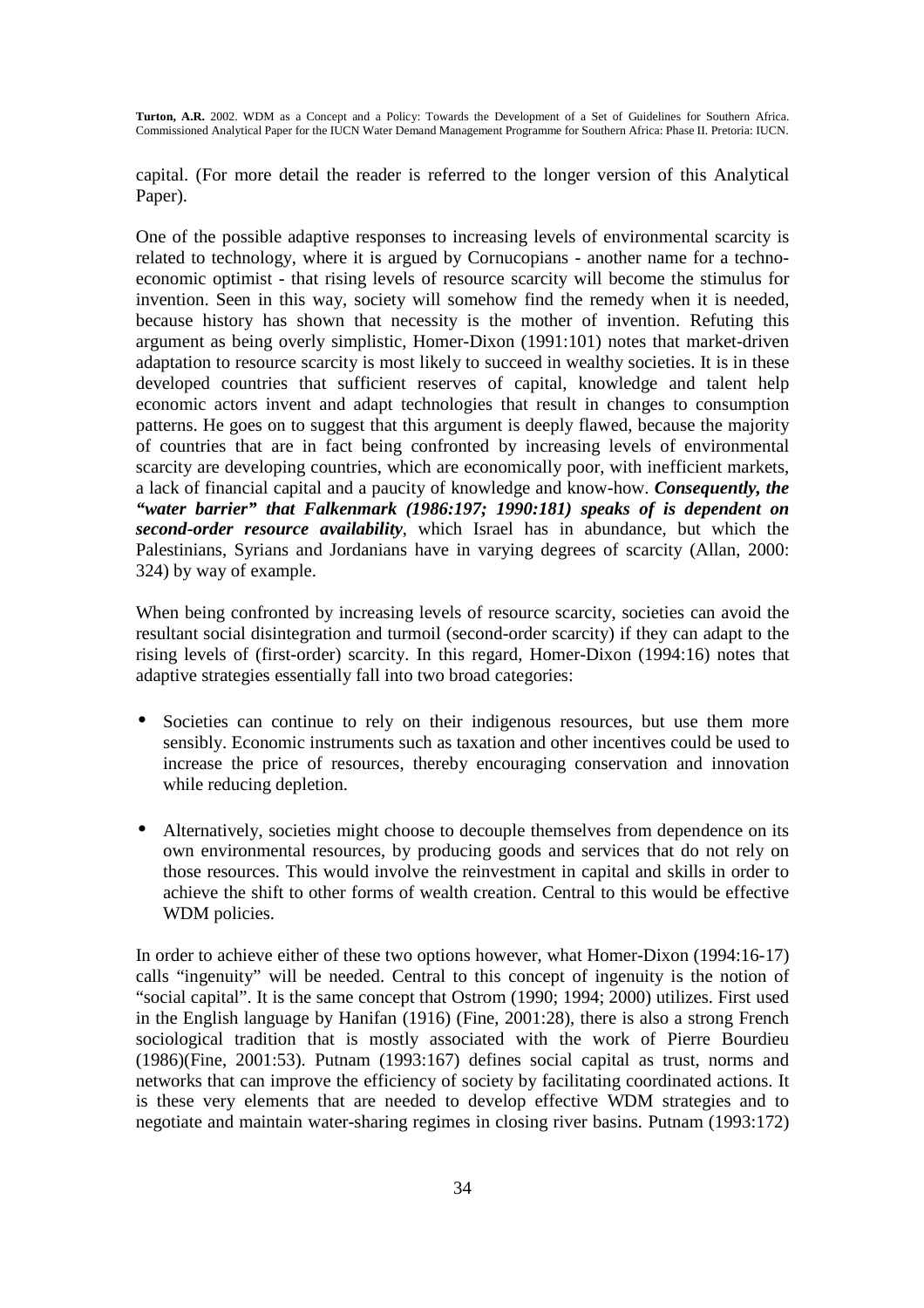notes that reciprocity is a highly productive component of social capital, so the reduction in reciprocal behavior erodes the social fabric. This is the underlying driver of resource capture, which over time delegitimizes the State and other institutions charged with the responsibility of managing the adaptive responses needed (Percival & Homer-Dixon, 1998:281). Again this raises the issue of legitimacy.

Ingenuity in its broadest sense is thus the set of ideas that can be applied to solve practical technical and social problems such as those arising from the depletion of natural resources (Homer-Dixon, 2000:21). So if ingenuity is the key to the solution, what exactly is ingenuity? More importantly, how does it work and can it be stimulated?

Homer-Dixon (2000:21) says that ingenuity includes a wide range of aspects including new ideas - which he calls innovation - but more importantly, also those ideas that are not necessarily novel but are nonetheless very useful. In this regard, ingenuity can be considered as being the sets of instructions that tell humans how to arrange the constituent parts of their social and physical worlds in a way that helps them achieve specific goals. Ingenuity has both a quantitative and a qualitative element to it. In a quantitative sense, the amount of ingenuity needed to continue running a system that has been developed, is not the same as the amount needed to initially create that system in the first place (Homer-Dixon, 2000:22). This is because the nonlinearity associated with both threshold effects and revenge effects, increases the degree of complexity that needs to be managed. In a qualitative sense, the type of ingenuity needed to create new technologies differs from that needed to reform old institutions and social arrangements.

Homer-Dixon (2000:22) has consequently isolated two key forms of ingenuity:

- Technical Ingenuity: helps us solve the problems that arise in the physical world.
	- An example in the water sector would be the construction of hydraulic infrastructure as part of the hydraulic mission to mobilize water on which social and economic development can be sustained.
	- This can be likened to the First-Order Focus shown in Figure 2.
	- It is also evident as one component of the so-called Paradox of Perception noted earlier.
- Social Ingenuity: helps us meet the challenges that humans face in their social world.
	- An example in the water sector is the development of WDM strategies, the negotiation of water-sharing regimes in closing river basins and the reform of water institutions.
	- This can be likened to the Second-Order Focus shown in Figure 2.
	- It is also evident as the other component of the so-called Paradox of Perception noted earlier.

*Seen in this light, the Paradox of Perception is actually a manifestation of the dynamic interaction between these two forms of ingenuity*. Each element of the paradox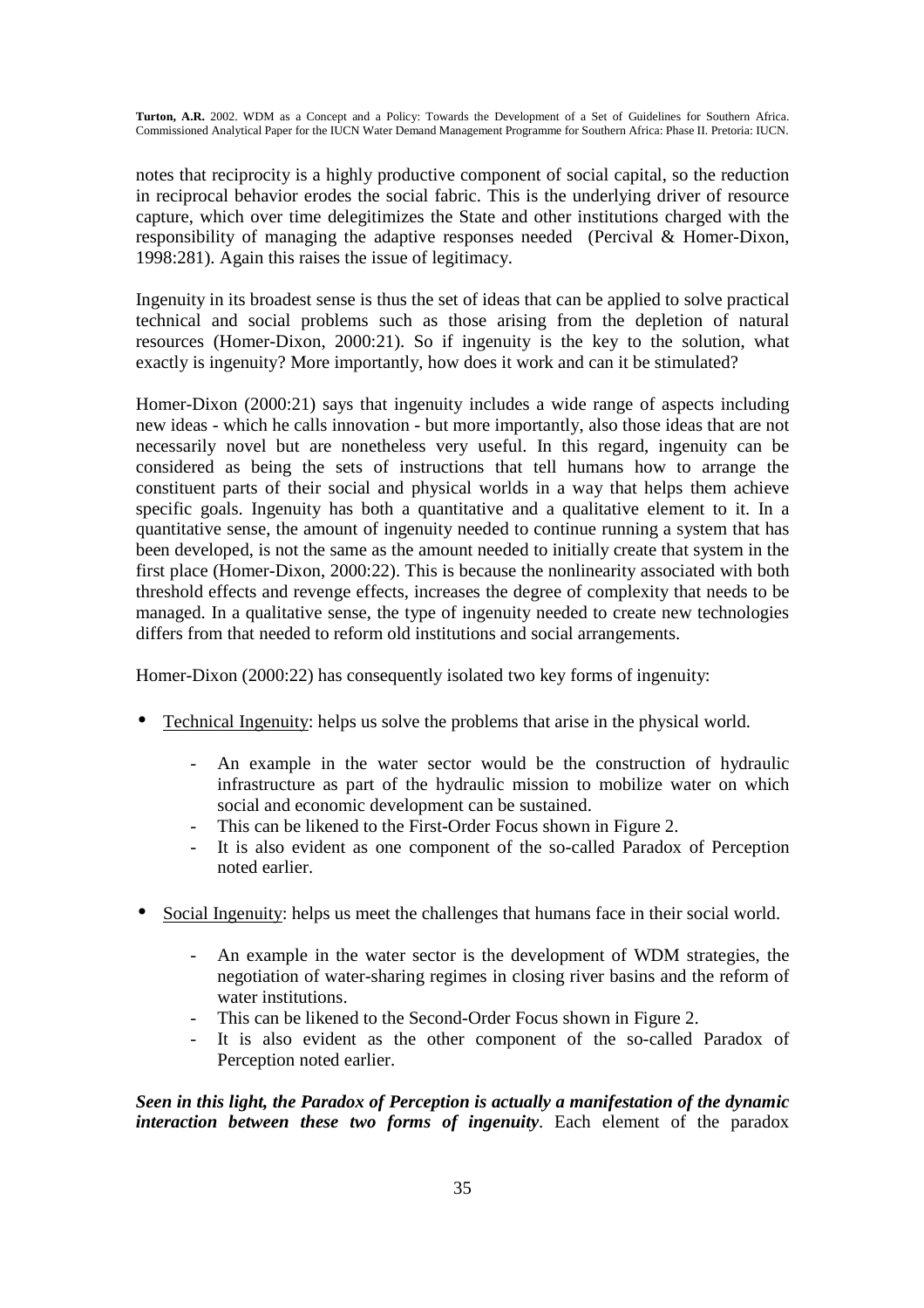represents to need to mobilize one dominant form of ingenuity, either technical or social, but always in harmony with the other. Thus the First-Order Focus noted in Figure 2 implies Technical Ingenuity dominance, but still with elements of Social Ingenuity being present; whereas the Second-Order Focus implies Social Ingenuity dominance, but still with elements of Technical Ingenuity being present. *The key concern is getting the correct mix of the two main ingredients at the right moment in historic time*. *This is the core challenge to WDM policy-making and implementation.* 

More significantly, there is a critical link between the two forms of ingenuity. *Social ingenuity is a critical pre-requisite for the generation of technical ingenuity* (Homer-Dixon, 2000:22-23). The reason for this is that markets provide the necessary mechanisms and incentives for inventiveness and the creation of new technologies. Politicians bargain for and create coalitions, underpinning them with the necessary incentives to put new institutional arrangements in place. Competent bureaucrats plan and implement public policy, while ordinary people in communities and households build local institutions and change their behavior in order to solve the problems that they face. These forms of social capital are all supplying a continuous source of social ingenuity. One of the outputs of this mobilization of social ingenuity is technical ingenuity. Social ingenuity is thus the independent variable in this equation. Society therefore needs ingenuity in order to develop more ingenuity (Homer-Dixon, 2000:232). This explains the complexity that is inherent in the Paradox of Perception, as well as the reason why the transition from a First-Order Focus to a Second-Order Focus as shown in Figure 2 raises so many vexing issues.

In the development of technological systems, the philosophical basis of modern science is to control nature rather than to understand it. Understanding nature is tolerated insofar as it enables man to ultimately gain control (Turton, 1999a). This is evident in the work of Francis Bacon (1620; Kitchen, 1855:129) and Rene Descartes (1637; Anscombe & Geach, 1954:46). The control of nature aspect is still relevant today within the Natural Sciences, and is particularly manifest in hydraulic engineering, where in essence human ingenuity is applied to alter the naturally-occurring hydrological flow patterns, the result of which both lentic and lotic ecosystems have evolved over millions of years of geological time. Seen in this way, dam building is a profoundly unnatural act, because it seeks to control nature, which is why sometimes "things bite back" (Tenner, 1996) in the form of revenge effects that basically increase the degree of complexity that needs to be managed. This philosophical foundation affects the way that we construct knowledge, which in turn impacts on the way that we interpret information. This has urged social theorists like Giddens (1984: 335) to conclude that there are social barriers to the reception of scientific ideas and provable truths.

Driven by our belief in the control over nature that is inherent in our scientific knowledge and resultant techno-economic optimism, the world has increasingly become humanimpacted, with very few natural systems still occurring. One of the results of this is an increase in the level of complexity (Arthur, 1994 in Homer-Dixon, 2000:103) and interdependence between the natural, social and technological systems (Homer-Dixon, 2000:173), which in turn means that a greater chance exists to encounter the unintended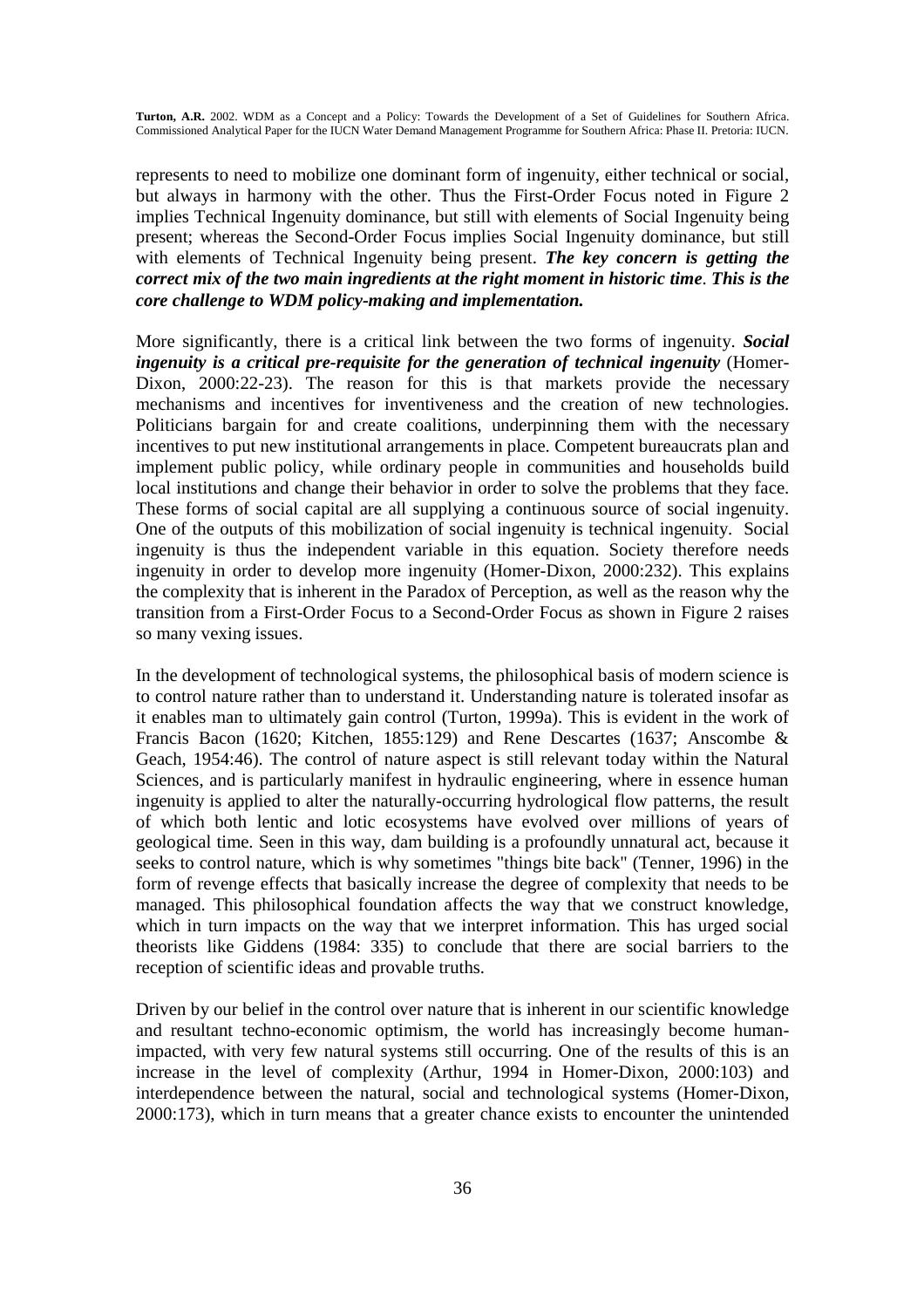consequences of nonlinearities and threshold effects as environmental scarcity increases. In this regard it has been shown that the ingenuity requirement goes up as environmental problems worsen, because societies need more sophisticated technologies and institutions to reduce pollution and to conserve, replace and share natural resources (Homer-Dixon, 2000:23). *It is precisely these aspects that are in short supply in the developing world, which is one of the reasons why WDM policies are generally poorly developed and largely ineffective in Southern Africa as shown by Goldblatt et al., (1999:11).* 

The supply of ingenuity thus involves both the generation of good ideas, as well as their implementation within society (Homer-Dixon, 2000:23). When examining this in more detail, it was discovered that many of the critical obstacles occur not when the ingenuity is created - there is usually not a shortage of good ideas - but rather when people try to implement these ideas. This is clearly the case with WDM policies, making this aspect highly relevant to this Analytical Paper. In fact, the biggest obstacle is often political competition among powerful groups in society, which stalls or prevents key institutional reform (Homer-Dixon, 2000:23). The supply of social ingenuity is therefore the major bottleneck in society (Homer-Dixon, 1995).

Stated simplistically, it is the inability of developing states to innovate in the face of complex challenges, which causes them to fail (Barbier & Homer-Dixon, 1996). *It is this very condition that mitigates against the development and implementation of effective WDM strategies, which accounts for the fact that policy guidelines have not been forthcoming, despite the effort that has been made to develop them.* Central to this observation is the conclusion that developing countries tend to fail because they are unable to generate or use new technological ideas in order to reap greater economic benefits. The crucial factor in this equation is the quality of public institutions, where resource scarcities affect the potential for innovation. Seen in this light, first-order resource scarcities directly affect the adaptive capacity of society, thus increasing secondorder social resource scarcity (Ohlsson, 1999:156).

Emerging from this argument, Homer-Dixon (2000:1) notes that there is a concept called the "ingenuity gap" which he sees as being a shortfall between the rapidly rising need for ingenuity, as the result of increasing levels of environmental scarcity, and the inadequate supply of the correct form of ingenuity to solve the resultant problems. This is the main reason why developing countries fail (Barbier & Homer-Dixon, 1996; Homer-Dixon, 1995; 1996). *It is also why WDM policies are not being readily developed, and where they are developed, are not being effectively implemented and sustained over time.* It seems therefore that ingenuity cannot easily be created or stimulated, because in essence it is a product of social capital, which in turn can be understood as being the synergistic application of second-order resources in society.

#### **4.5 Ingenuity and Institutional Learning**

We have shown that complexity is a naturally occurring phenomenon in all aspects of human life, and is also manifest in the water sector. Institutions, which are broadly defined as "sets of formal and informal rules, including their enforcement arrangements"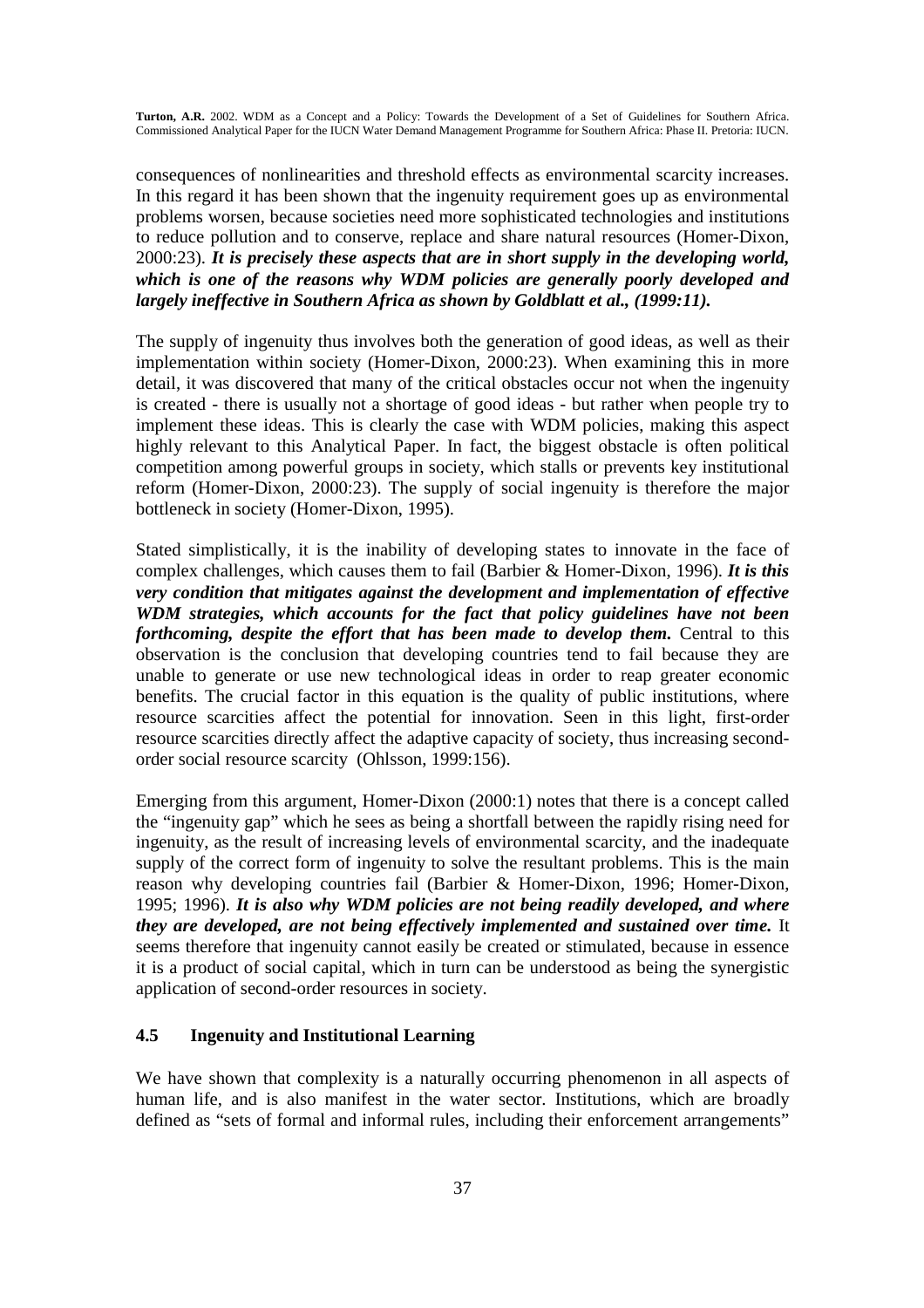(Furubotn & Richter, 1998:6), allow for the development of solutions to the problems arising from this complexity because they "define the incentive structure of societies and specifically economies" (North, 1990:4). Krasner (1983:12) has shown that regimes are needed to manage complexity. In fact, the increase in complexity can become one of the fundamental stimuli for regime creation in the first place. In this regard a regime is simply another form of institution, but with an international dimension to it. In the water sector, regimes refer to water-sharing agreements and their associated rules, procedures and institutional arrangements (Turton, 2002a) and as such have a WDM function as one of their core functional areas, especially in closed river basins where competing demands for water allocations are high. Central to this is the generation of knowledge, which is the sum of technical information and theories about that information which commands consensus at a given time among interested actors (Haas, 1980). So in essence there are five completely distinct, but extremely important, elements to this form of knowledge that needs to be understood:

- Technical information is the foundation of knowledge, but data on its own does not constitute knowledge.
- This technical information must be processed and evaluated before it becomes knowledge, so there must be agreed-upon scientific methodologies at work within the chosen institutional setting.
- Consensus needs to be generated on the validity of the initial data, as well as the methodologies used to evaluate those data, if the resultant output is to become knowledge. Consensus building is a social process with a strong political dimension to it.
- The resultant output of this process must result in changed perceptions about the core problem being confronted by the institution or regime. The so-called Paradox of Perception is consequently of central importance, and can be used as an empirical indicator of change. If there is no change in perceptions about this core problem over time, then the knowledge is probably not legitimate simply because insufficient consensus has been reached on the initial data, the methodology used to evaluate those data, and the final result of this process.
- This new knowledge must become the basis of new policy (such as WDM) that guides the institution or regime in the attainment of the primary goal that arises from the changed perception of the core problem being confronted.

Seen in this light, the difference between information and knowledge is the process of legitimization. Knowledge is institutionalized and is seen to be legitimate, whereas information need not necessarily be so. *Legitimate knowledge, when captured in an institutional setting, results in more than adaptation - it results in institutional learning as well*. Adaptation becomes the institutional response to the process of institutionalized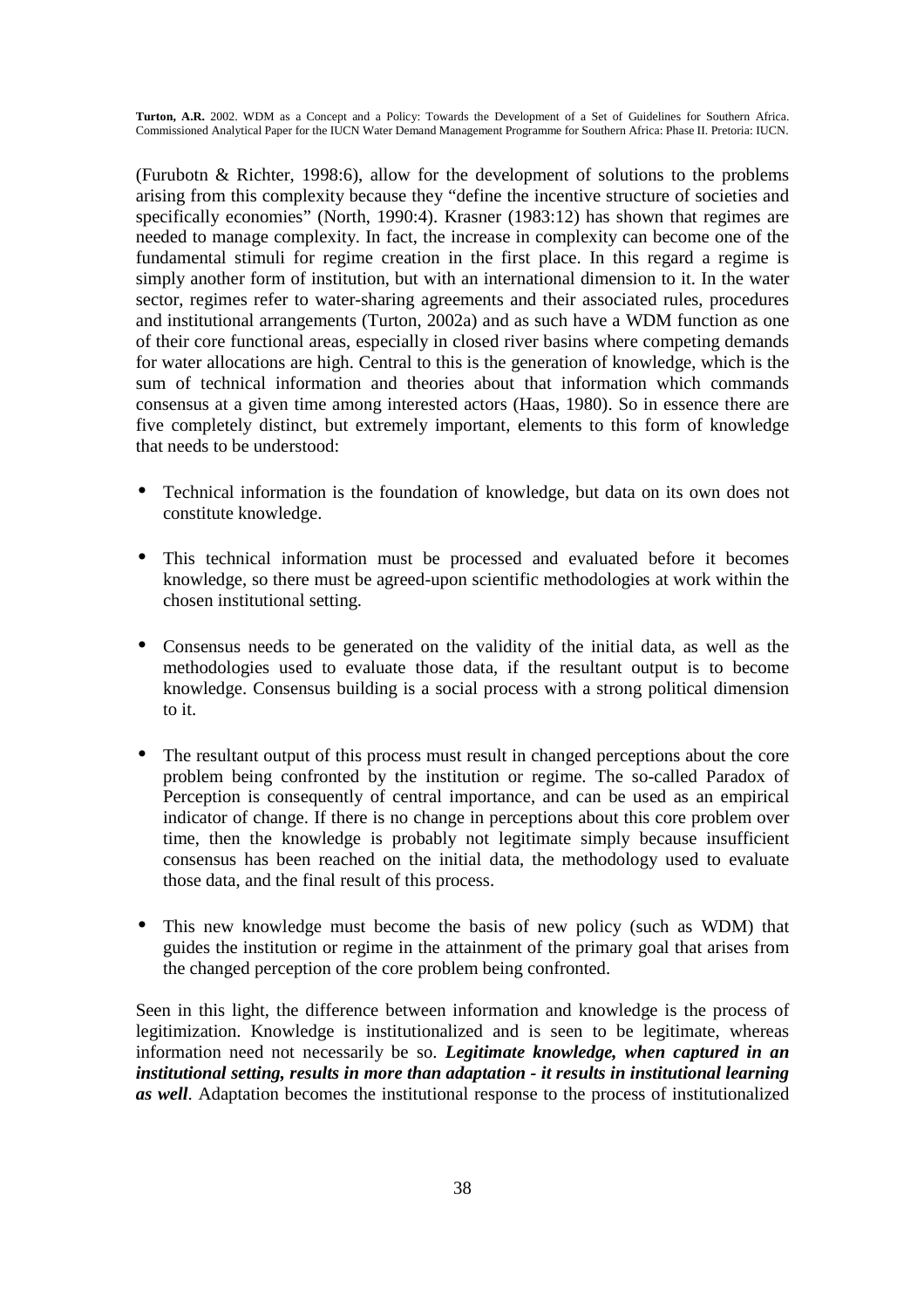learning, which in turn is the result of social processes of consensus building and legitimization. Yet again the issue of legitimacy becomes relevant.

It should come as no surprise then that institutional development is an incremental process, particularly in contested arenas where suspicion is high. For the same reason, the fact that earlier WDM studies have shown that such policies are "not an intrinsic part of water resource planning and management at the national and regional levels in Southern Africa" (Goldblatt *et al.,* 1999:11) should also come as no shock. Learning is necessary, because adaptations need to be made as regimes are created and institutions are developed. In this regard Ostrom (1990:190) found that the activities of external political regimes were positive factors in helping most of the groundwater producers in southern California to self-organize, but such activities were negative factors in preventing continued self-organization in other cases that she has studied. As a result of this, a theory of self-organization and self-governance of smaller units within larger political systems will need to take the activities of the surrounding political systems into account (Ostrom, 1990:190). *This means in effect that successful models from a given location cannot necessarily be transplanted into other hydropolitical settings and be expected to work.*  The reason for this is the culture-bound nature of problem definitions, threat perceptions and norms governing cooperative behavior, all of which are intimately linked to the specific historic experiences of the various role-players. *This is part of the reason why previous WDM studies (Goldblatt et al., 1999) have shown such policies to be unevenly developed and implemented in Southern Africa. This unevenness merely represents the different stages of institutional adaptation within the study area.* 

Ostrom (1990:191) has concluded that there are three problems that current theories of collective action fail to take into account. These have major ramifications for WDM analysis such as that conducted by Goldblatt *et al.,* (1999), because they reduce the effectiveness of existing theoretical models for providing the foundation for the policy analysis of institutional change. These three shortfalls in existing theory are as follows:

- The need to reflect the incremental, self-transforming nature of institutional change.
- The importance of the characteristics of external political regimes in an analysis of how internal variables affect levels of collective provision of rules.
- The need to include information and transaction costs.

It seems therefore that while institutions are capable of learning and adapting - to which we can now say with a degree of confidence that this is related to second-order resources - there is in effect little by way of acceptable theory that can guide us in our understanding of how and why institutions succeed (or fail).

#### **4.6 Legitimacy and WDM Policies**

Having noted that legitimacy is an important aspect of WDM, it is necessary to dwell for a few moments on this aspect in order to gain a better understanding of the concept. In this regard it has been shown that "because resource allocation is driven by political reasons it entails inefficiencies, but these inefficiencies are regarded as expedient because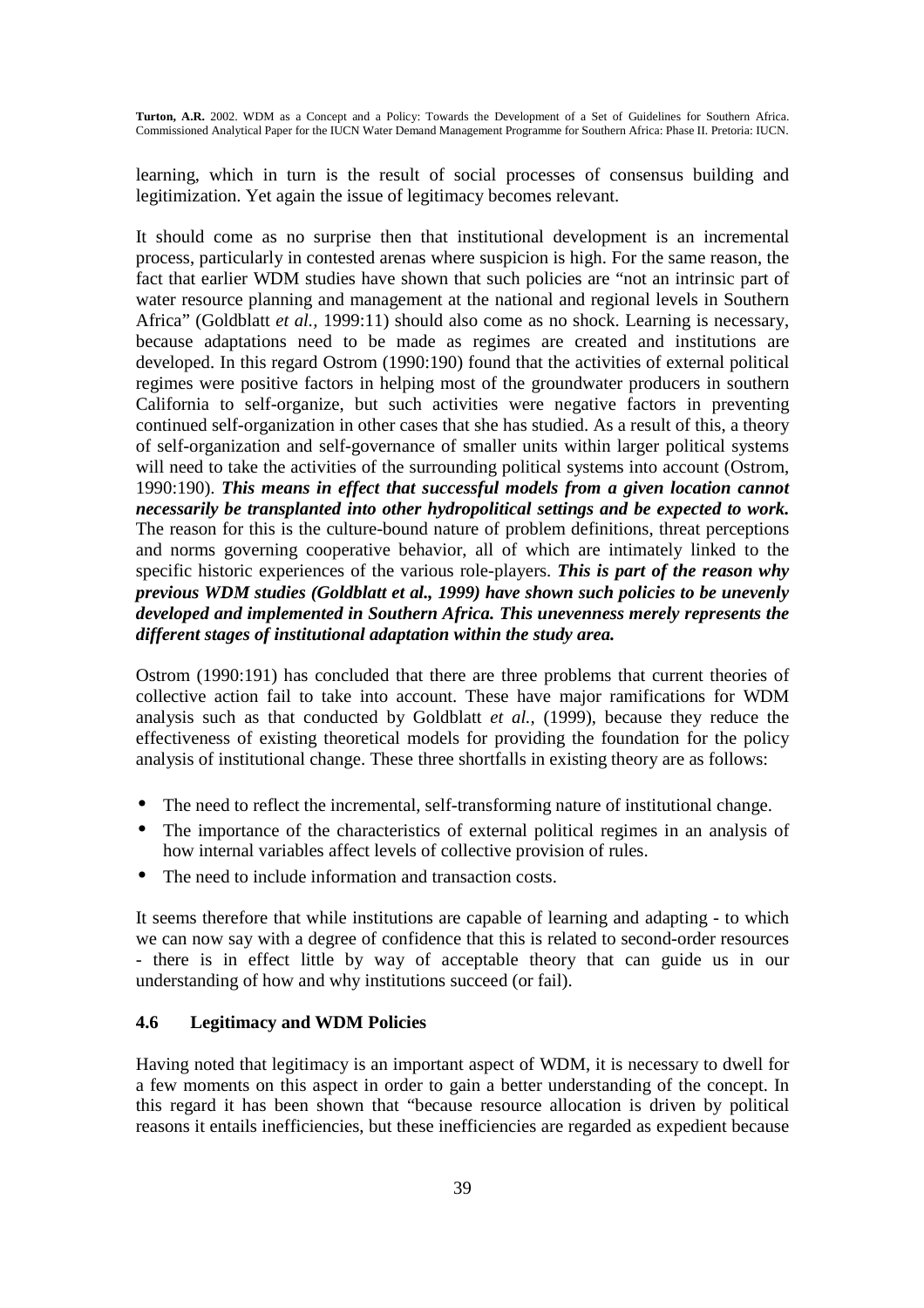this is the price the [government] has to pay for political security and support" (Turton, 2000a:144). Stated simplistically, illegitimate and unpopular governments are willing to tolerate inefficient resource allocation practices because this buys them support. The converse therefore also holds true, and a "legitimate government with broad-based popular support, can in fact introduce water demand management schemes, as the [government] under those conditions is not under constant threat" (Turton, 2000a:144). From this we can deduce that *popular support for government is a necessary condition for the successful implementation of WDM policies and strategies.*

In his classic study of the evolution of the American Hydraulic Mission, Reisner (1993) mapped out the history and political dynamics of water resource management in that country. What emerges from this case study is the following (Turton, 1999a):

- There are powerful vested interests that become linked with water availability and allocation. So powerful in fact, that Presidents can fall from office as a result.
- Water means livelihood and security in arid regions, so this fact politicises water supply and allocation measures. This can lead to resource capture.
- Supply-sided solutions are favoured, as they are the easiest to apply. This gives birth to what is known as a sanctioned discourse that places supply-sided solutions at the foundation of a water-related paradigm, which can be called the hydraulic mission of that particular society. This is linked with the political ideology of the State.
- Steady supply of water gives rise to increased demand, which in turn feeds a vicious cycle using the rationale of supply-sided solutions. This makes water a somewhat peculiar commodity. The sources of supply consequently become increasingly distant and costly in terms of both finance and environmental impact.
- This gives rise to the birth of a hydraulic social conscience, usually embodied in the form of environmentalism, which causes a change in what has been called the Hydrosocial Contract that exists between the Government and the people being governed (Turton & Meissner, 2002). This challenges the sanctioned discourse, but initially the alternative set of solutions that the environmentalists espouse are ignored.
- Because of a temporary crisis, usually in the form of a serious drought during which supply-sided solutions become incapable of meeting demand, forms of WDM can be considered. Drought therefore opens a window of opportunity that politicians and environmentalists can use to change the prevailing sanctioned discourse. Timing with regard to water sector reform is thus extremely important.
- WDM is introduced, but results in political stress. These political stresses can be so severe that even Presidents can fall from power, as happened with Jimmy Carter (see Carter, 1982:78-80 in Allan, 2000:29). For this reason, *there is a natural social dynamic at work, which acts as a disincentive to implement long-term WDM*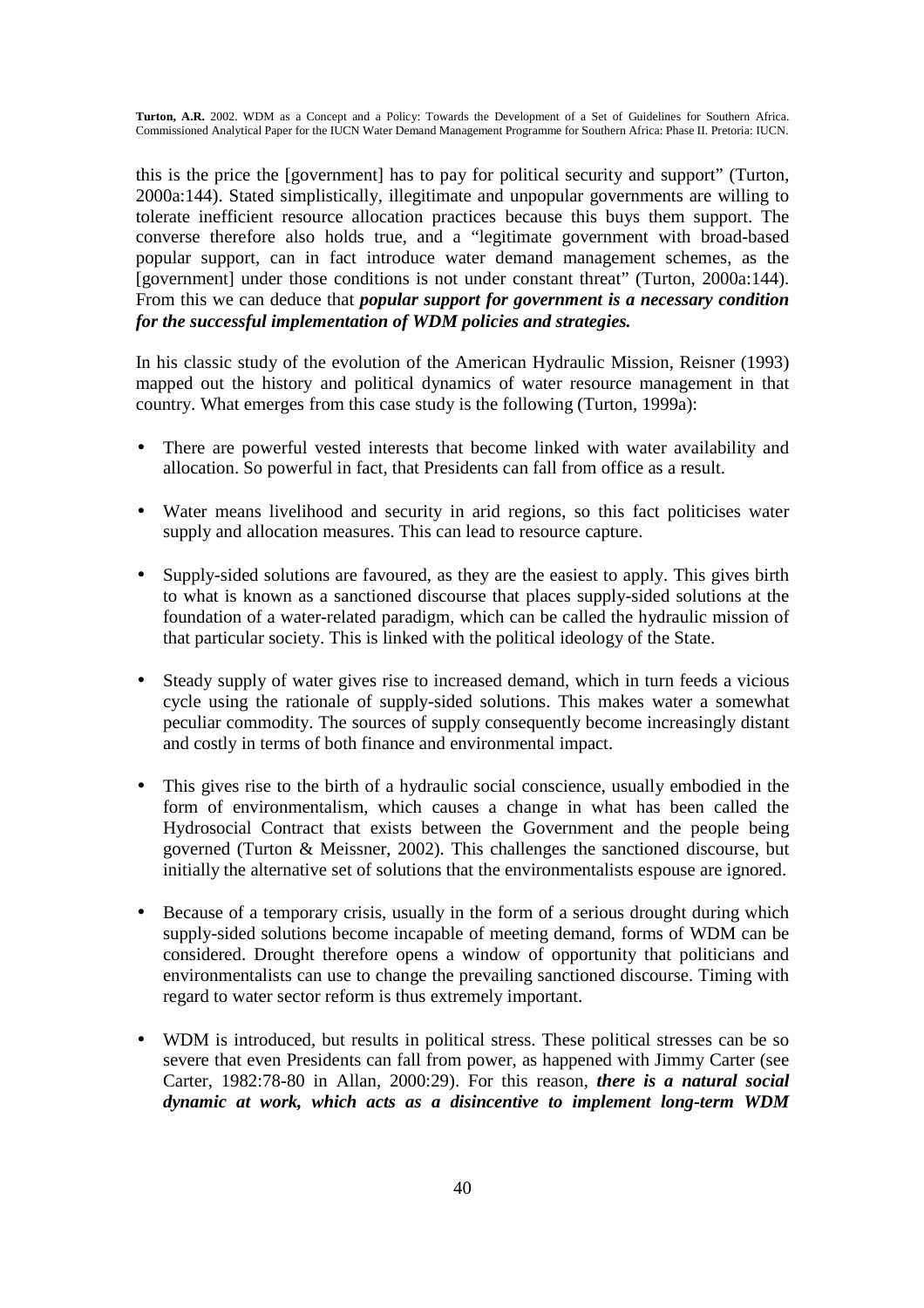### *strategies. Politicians are therefore hesitant to act, which becomes a serious impediment to the implementation of successful WDM policies*.

The latter aspect is extremely important as it hints at the existence of different degrees of WDM, each carrying different political risk. It is probably this reason that causes writers such as Kessler (1997) to lament that "the terminology used in the relevant literature is confusing". We have now shown that this is so because in reality there are many more aspects to demand management than a simple model based on notions of a transition from a supply management mode to a demand management mode as shown in Figure 2.

In order to understand why legitimacy is so important, we need to examine two key concepts in more detail. Figure 8 is a schematic representation of "End-Use Efficiency" and "Allocative Efficiency" at work. The point of departure in understanding the subtleties of each strategy is to accept that in any given political economy, there are essentially three broad sectoral consumers of water, which can be identified as agricultural, industrial and domestic users. These sectoral consumers have two critical components that need to be carefully differentiated. Each sector has a different:

- Water need or requirement in terms of both quality and quantity.
- Financial connotation attached to the way that it uses or converts water into a product. This can be best understood as "sectoral water efficiency" (SWE). This is operationalized by means of a comparison showing the volume of water consumed by that sector as a percentage of the total water consumed in that political economy, expressed as a ratio of the percentage contribution to the overall economy (GDP) of that sector (Turton, 1998: 7). This brings in a type of gearing aspect.

By introducing the element of efficiency into the equation, it now becomes possible to make choices between water allocations in terms of two major criteria regarding the contribution of that specific volume of water to:

- The overall economy in monetary terms.
- The number of jobs that can be created as a result.

Various authors use different sectoral breakdowns in terms of water consumption. Ohlsson (1999:178) notes that agriculture uses 65-70%, industry uses between 20-25% and domestic users account for between 5-10% of the total water used in a given country. There are of course variations. Agriculture consumes 81% (Reisner, 1993:333) of the water in the state of California alone, and 99% in the Sa'dah region of Yemen (Lichtenthäler, 1996). Allan (1998c: 170) notes that agriculture can consume as much as 90% of the national water budget of certain political economies. Figure 8 uses conservative figures for illustrative purposes.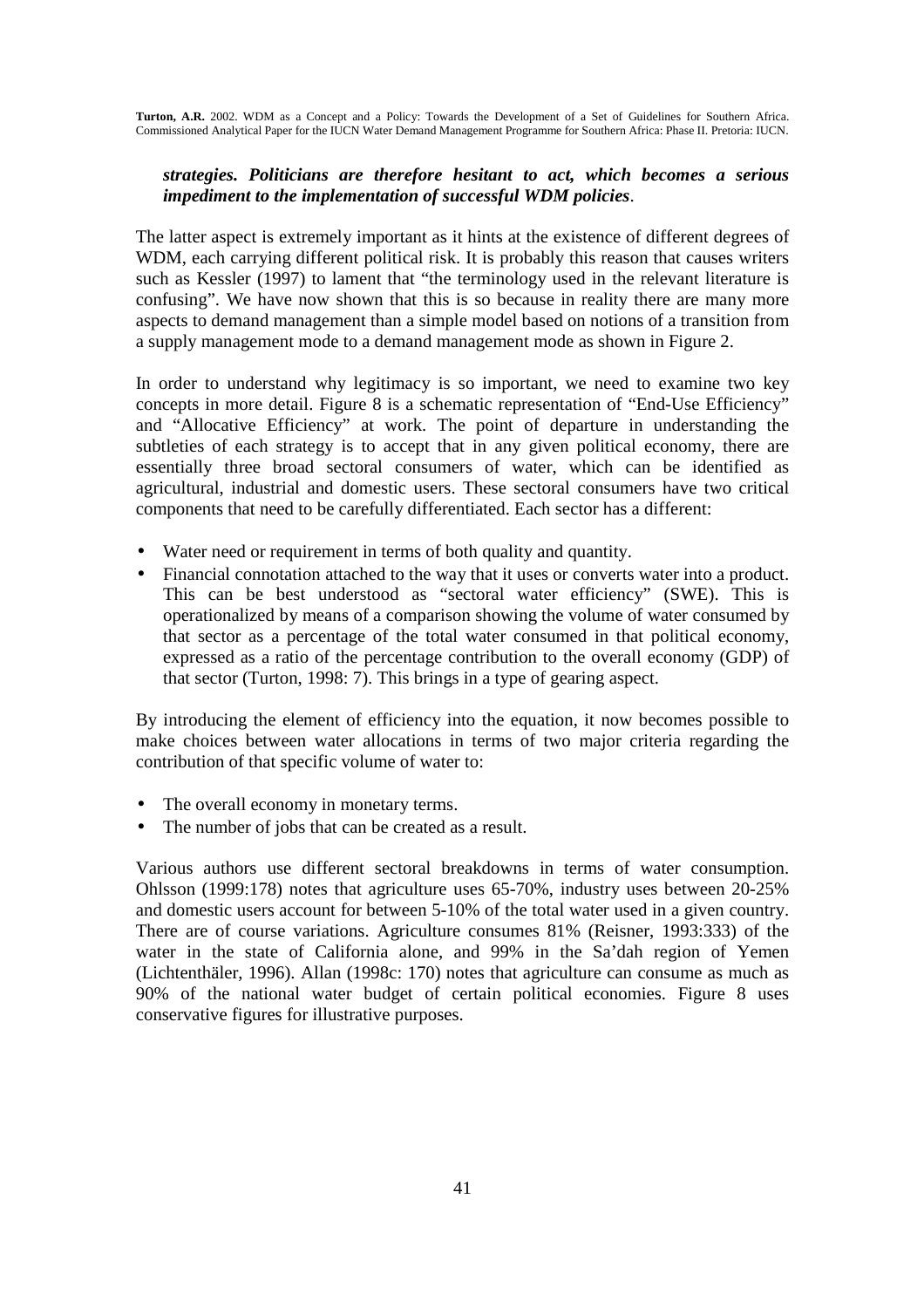

**Figure 8: Schematic representation of two different policy instruments typically found in WDM strategies (after Turton, 1999a).** 

What becomes evident from this diagram is the fact that because each sector has a vastly different consumption pattern, they cannot all be treated as equals when WDM strategies are being planned (Perry *et al.,* 1997:3). For example, if only a 10% saving can be achieved from agriculture alone, this will free up a massive volume of water, which can be allocated to alternative sectoral consumers. Making a similar saving of 10% in the domestic sector will not free up quite the same volume in overall terms. The cost of increasing efficiency versus the resulting actual improvement therefore becomes very relevant. It also becomes evident that there are two distinct policy instruments that can be integrated into WDM strategies.

• End-Use Efficiency: (also known as Intra-Sectoral Allocation) aims at developing a series of water saving strategies and technologies, which can be applied to all economic sectors (Allan, 1998d), usually at the level of the production unit or household. Obviously the big target would be agriculture, simply by virtue of the fact that it is the largest consumer, so even a small improvement here would be significant in terms of the overall water budget of a political economy. This is also relatively simple to achieve in both technical and social terms. Technically, it involves aspects such as leak detection, pressure control, retrofitting using low volume devices, alternative irrigation hardware and scheduling etc. Significantly, these technical innovations need not be developed within the country concerned, and are thus not regarded as being a critical component of the technical ingenuity within a given society. If these aspects are not available in society, they can be brought in from outside without too much bother. Socially, this is also true. *The introduction of water-saving devices and technologies are unlikely to cause a disruption beyond the*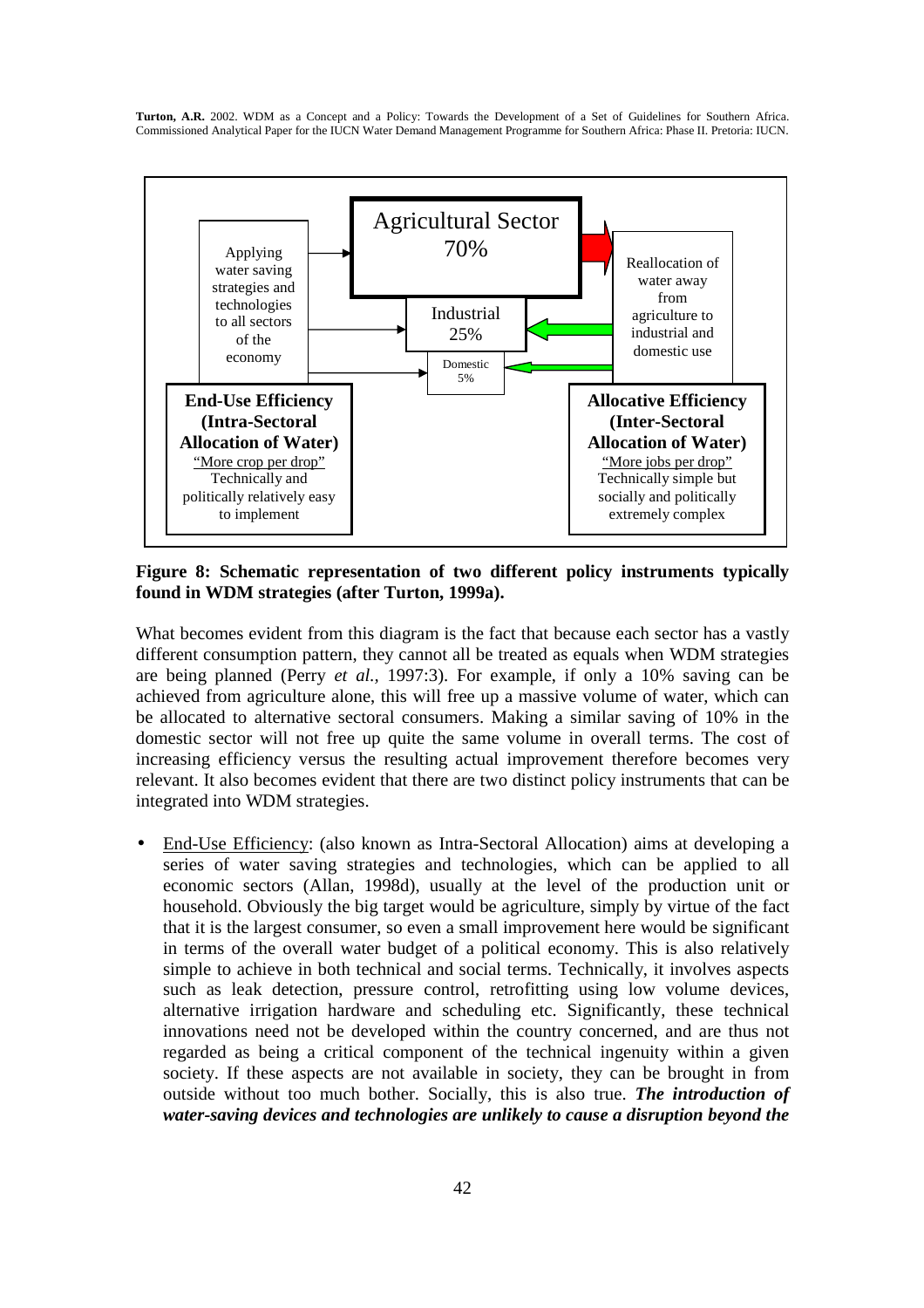*level of minor irritation so they do not impact on legitimacy.* These negative aspects are mostly offset by the rewards to the consumer in the form of reduced expenditure as evidenced in their monthly water bill.

- Allocative Efficiency: (also known as Inter-Sectoral Allocation) is something quite different however (Allan, 1998d). This aspect of WDM is relatively easy to design in terms of the purely technical aspects of the strategy (in the sense that a technocratic specialist may do this work far removed from the locus of the actual problem). The rationale is quite simple. By taking water away from agriculture, which is a heavy consumer of water and which normally contributes only a small amount to the GDP (low SWE) of a country, significant savings of water can result without a major loss in overall income. This liberated water can then be re-allocated to economic uses with a higher SWE, such as in industry or commerce. This is where the relative ease ends unfortunately. *The social disruptions caused by such re-allocations can be significant and political fallout can be more than most politicians would be prepared to countenance*. This is evidenced by the case of Jimmy Carter as reviewed earlier (Turton, 1999a; Allan, 2000:128). These disruptions are caused by:
	- The shift away from a national policy of food self-sufficiency to one of food security, which may be unpopular if a strong nationalistic element exists within the prevailing political ideology. This induces the State concerned to move into a position of some degree of dependence on foreign suppliers for foodstuffs.
	- The loss of jobs within the agricultural sector, in turn means that new employment opportunities need to be created in other sectors, to absorb this surplus of labour. This implies a strong element of human migration, which in turn places pressure on urban centres in the form of housing demands and service provision.

This is why politicians tend to avoid this option if they can, leading Allan (2000:184) to note that there are distinct forms of rationality, with a sharp contrast between political rationality, economic rationality and environmental rationality. This political avoidance is especially true if the Government concerned is unpopular or facing some form of legitimacy crisis (Turton, 2000a). The rewards for successfully managing this transition from End-Use Efficiency to Allocative Efficiency can be enormous however. Allan (1999) notes that allocatively effective water using activities can provide 10 000 times the returns to water of agriculture. An improvement in the order of four levels of magnitude is extremely attractive for water-scarce states. By using this strategy, more jobs are created, hence the label "more jobs per drop". The economic efficiency is improved to such an extent that products requiring a large amount of water to produce, such as cereals, can be imported. Since it takes 1 000 tonnes of water to produce 1 tonne of wheat, and 16 000 tonnes of water to produce 1 tonne of beef (Allan, 1999), it becomes feasible to import these from the global market (Turton *et al.,* 2000a). By importing such products, it is effectively like importing the volume of water that is needed to produce them in the first place. *This "virtual water" is significant to water-scarce political economies for three main reasons, all of which serve the valuable purpose of not undermining the legitimacy of Government*.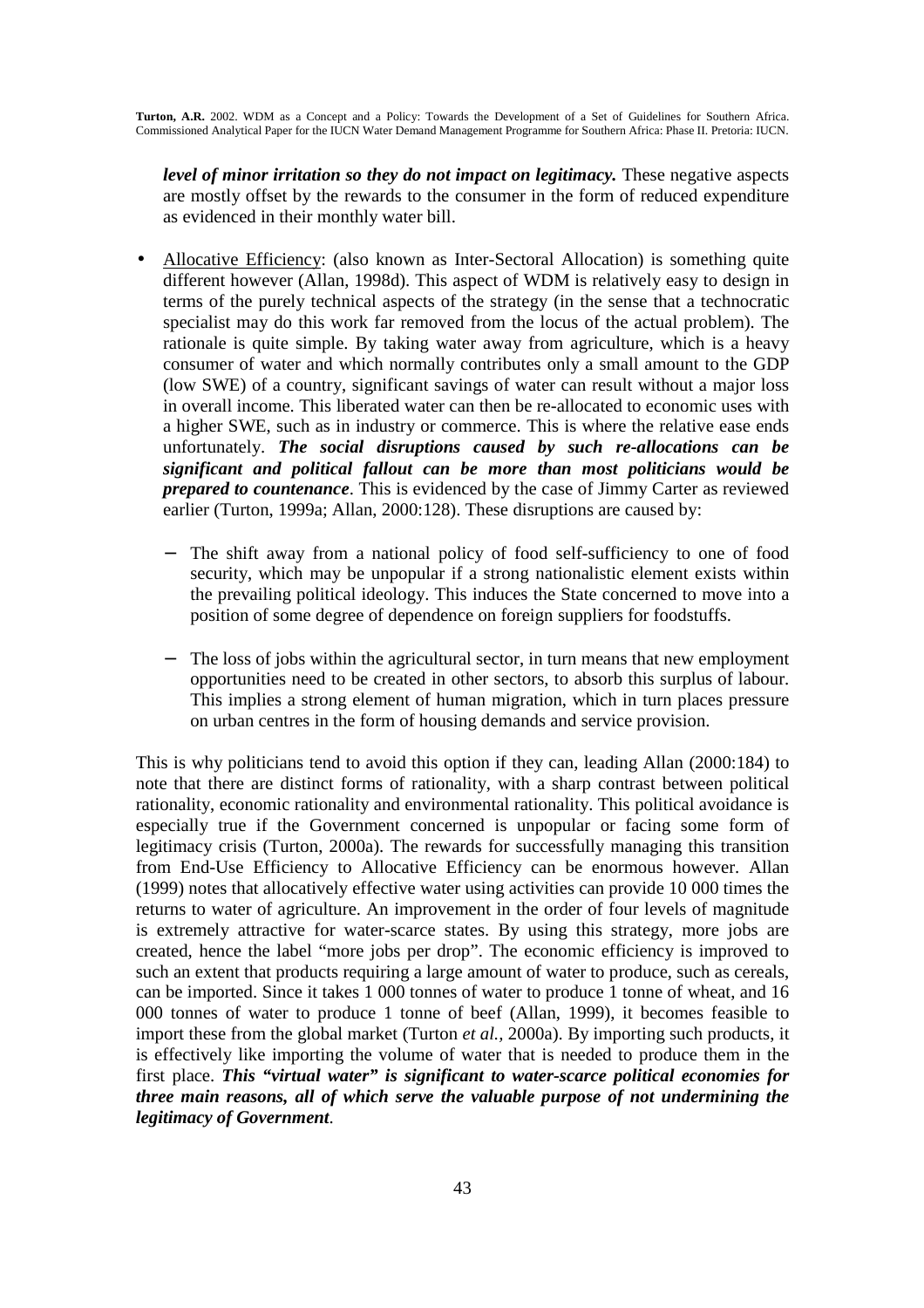- It provides a politically silent way of balancing the water budget. In other words, it de-emphasises the problem of a first-order water-scarcity.
- It is more efficient to import the water-rich product than to build an engineering solution to import the water and produce the product. In other words it is more sustainable financially and ecologically.
- It reduces the social tensions that would otherwise be caused by the need for the major structural adjustment that a transition to the final Adaptive Phase (Figures 5  $\&$ 7) of water management entails.

*The sensible choice of WDM strategies would therefore be to initially launch End-Use Efficiency (Intra-Sectoral Allocation of water) projects, and then to gradually phase in the Allocative Efficiency (Inter-Sectoral Allocation of water) strategies at a rate that is socially and politically acceptable.* Both strategies have a role to play and each require a specific set of social pre-conditions. Significantly, the former can buy time in order that the complexities arising from the application of the latter can be resolved through effective institutional development. This again strengthens the argument that Second-Order Resources are the determining factor in the long-term. *Intra-Sectoral Allocation does not impact on legitimacy as much as Inter-Sectoral Allocation does.* 

In order to illustrate the relevance of legitimacy, and in keeping with the concepts used in the rest of this Analytical Paper, we can now turn our attention to integrating this aspect into our emerging model. We have shown that there are two components to the transition in water resource management, and we called these a First and Second-Order Focus. Both impact on institutions, but with the Second-Order Focus being primarily about the reform and further development of those institutions in a way that can cater for the increased level of complexity that needs to be managed. Onto this model we have now shown that legitimacy is a key factor, which can impact on the development and implementation of WDM strategies. This enables us to now examine some of the aspects within an institution that has primarily a Second-Order Focus in more detail.

If we envisage an institution as a building of sorts, then we can see a number of distinct components to that building. Such a model has been presented in Figure 9, using a foundation, two pillars, a lintel and an apex. The foundation we can likened to the stock of Second-Order Resources available in society. If there are sufficient resources of this nature, then the foundation will be strong and the building will be steady. The left-hand pillar we can then call the Structural Component, which contains a number of distinct elements. These elements include institutional capacity and intellectual capital, which when combined generates an output. This output is about the way that the core problem is identified, and consequently about the generation of a set of coping strategies such as WDM policies. The right-hand pillar is the Social Component. This pillar looks deceptively simple, but in reality is extremely complex because it cannot be engineered and as such it remains unpredictable. The key element of this component is the willingness and ability of the people concerned to accept the output of the Structural Component as being fair and reasonable. One cannot force people to regard government policy as being fair and reasonable – and consequently legitimate – because this lies in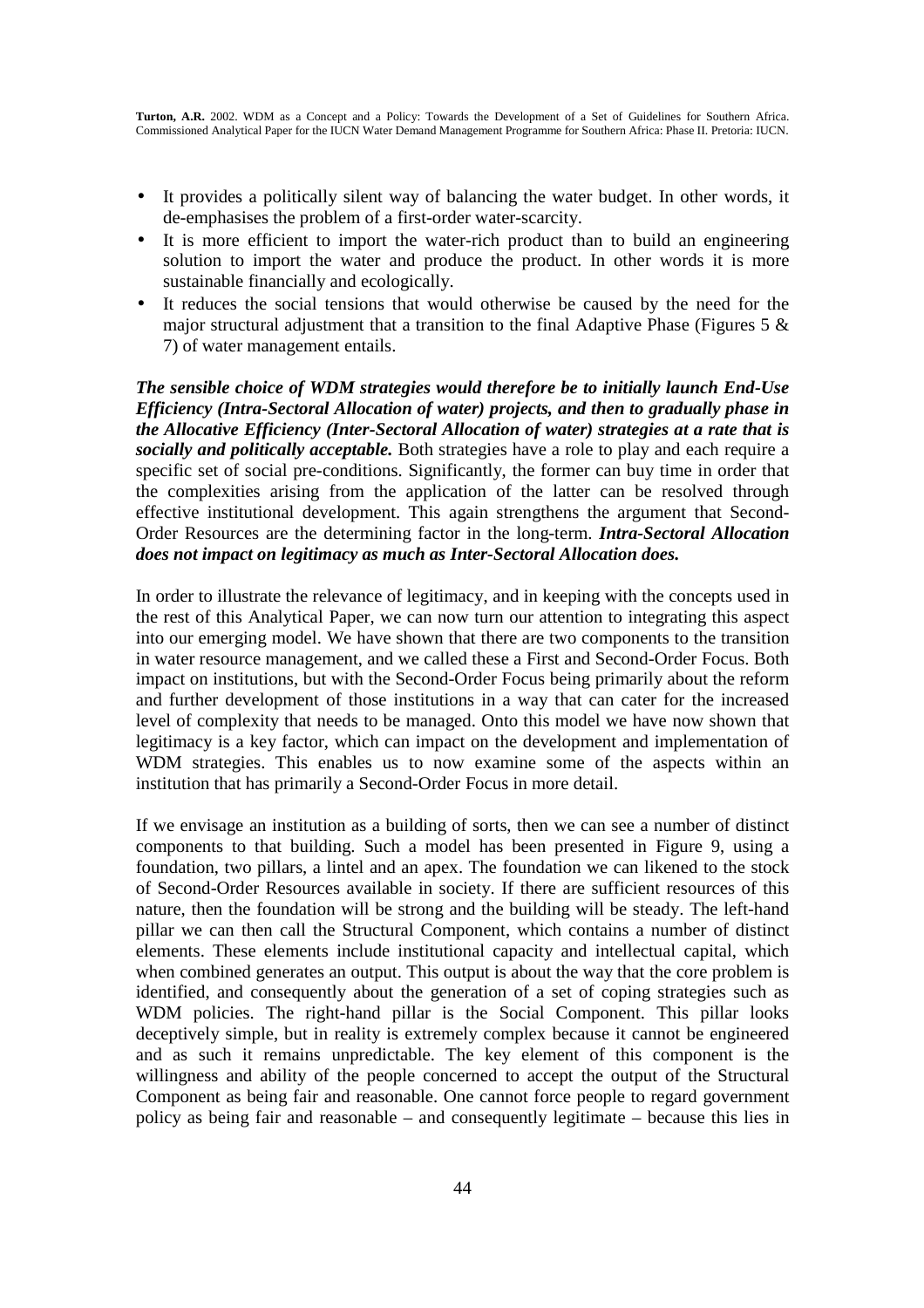the hearts and minds of the broad population that are affected by those policies. There is consequently a dynamic interaction between the two pillars. This dynamic interaction can be loosely described as being the support or opposition to those policies, and consequently lie at the very heart of legitimacy.



### **Figure 9. Model linking Natural Resource Reconstruction via Water Demand Management to the Second-Order Resource base of a given social entity.**

If WDM policies are effective, then they will lead to sustainable use of water resources in the country, resulting ultimately in the reconstruction or rehabilitation of the natural resource-base. In concluding this discussion *it is important to note that the issue of legitimacy becomes increasingly important as the transition from End-Use Efficiency (Intra-Sectoral Allocation of water) to Allocative Efficiency (Inter-Sectoral Allocation of water) occurs*. It is for this reason that the aspect of legitimacy must always be kept in mind when developing WDM policies as political stability can be negatively impacted. This is one of the unknown unknowns that arise from the propensity towards complexity that has been discussed earlier, which is not found in the existing literature on WDM.

### **4.7 Indices of Second-Order Resource Availability**

We have shown how important Second-Order Resources are in the context of WDM, but this raises a new question. How can we link ingenuity to the management of water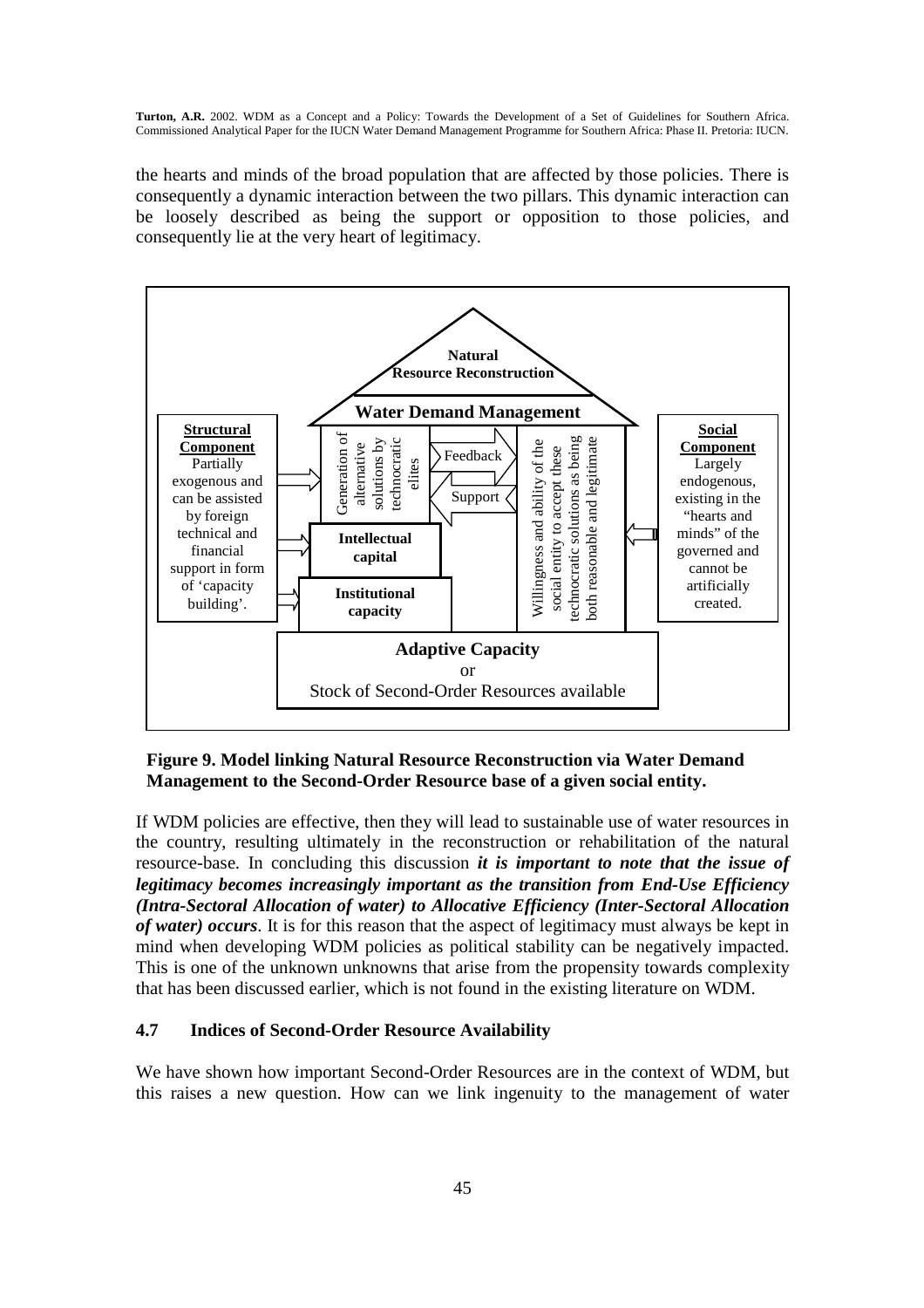resources in a closing river basin? More importantly, what indicators can we use to measure the existence (or absence) of Second-Order Resources in society?

Central to this is the role of institutions, which specify the range of socially permissible, required or recommended actions in any given situation (Homer-Dixon, 2000:283). Institutions also generate and make available key information about the actions of others (i.e. institutions reduce uncertainty, which is a key function of water-sharing regimes in closing river basins if the zero-sum result of securitization is to be avoided)(Turton, 2002a:203). President Jefferson realized two hundred years ago, that the complexity of our institutions must rise with the complexity of the human interactions that they are intended to manage, and the tasks that they are expected to perform (Homer-Dixon, 2000:283). This takes us back to the adaptation that is assumed in the models that have been developed by Molden *et al.,* (2001) and Turton & Ohlsson (1999) (Figures 5 & 7).

It has been shown that second-order resources are the key determining factors of basin closure (Turton, 1999a; Turton & Ohlsson, 1999; Turton & Warner, 2001; Ohlsson & Turton, 1999; Ohlsson & Lundqvist, 2000; Allan, 2000:323), yet there is nothing available in the literature to take us beyond this point. In reality, we still do not know what indicators can be used to measure the existence of second-order resources in society. In an attempt to overcome this problem, Allan (2000:322-325) has taken the initial conceptual development that was done by Turton (1999a), Turton & Ohlsson (1999), and Ohlsson & Turton (1999), and concretized this into an indicator of secondorder resources. Using GNP per capita adjusted to purchasing power parity, Allan (2000:324) has produced a matrix for the MENA countries. This matrix shows on the vertical axis, the level of water security in each country, measured as the volume of freshwater available per capita per year. On the horizontal axis the degree of adaptive security is measured, using the World Bank data on GNP per capita per year. This shows a good split of countries between possible combinations of water-rich but adaptive societies; water-rich and non-adaptive societies; water poor and non-adaptive societies; and oil rich and adaptive societies. The selection of GNP as an indicator was taken to embrace the capacity of society to mobilize resources for the development of institutions and consequently to generate a range of adaptive coping strategies. Alcamo (2000:164) supports the use of such data as an indicator of "state susceptibility". In this regard, this highly aggregated data is valuable because it exists over long time sequences, and it can be linked to the state capacity to respond to crisis. In similar vein, Homer-Dixon (2000:101) has shown that adaptation is unlikely to occur in poor countries, so a measure of relative wealth, particularly if this can be used in a comparative fashion, is a valid albeit crude indicator. From the application of this methodology, *Allan (2000:325) has concluded that it is the social and political process that in turn enables water policy reform, and not vice-versa.* 

Taking this further by incorporating the concepts that have been presented earlier, Turton & Warner (2001) have developed a similar matrix using the following concepts, for an analysis of various countries that are found in Southern and East Africa. The Southern African component is presented in Figure 10.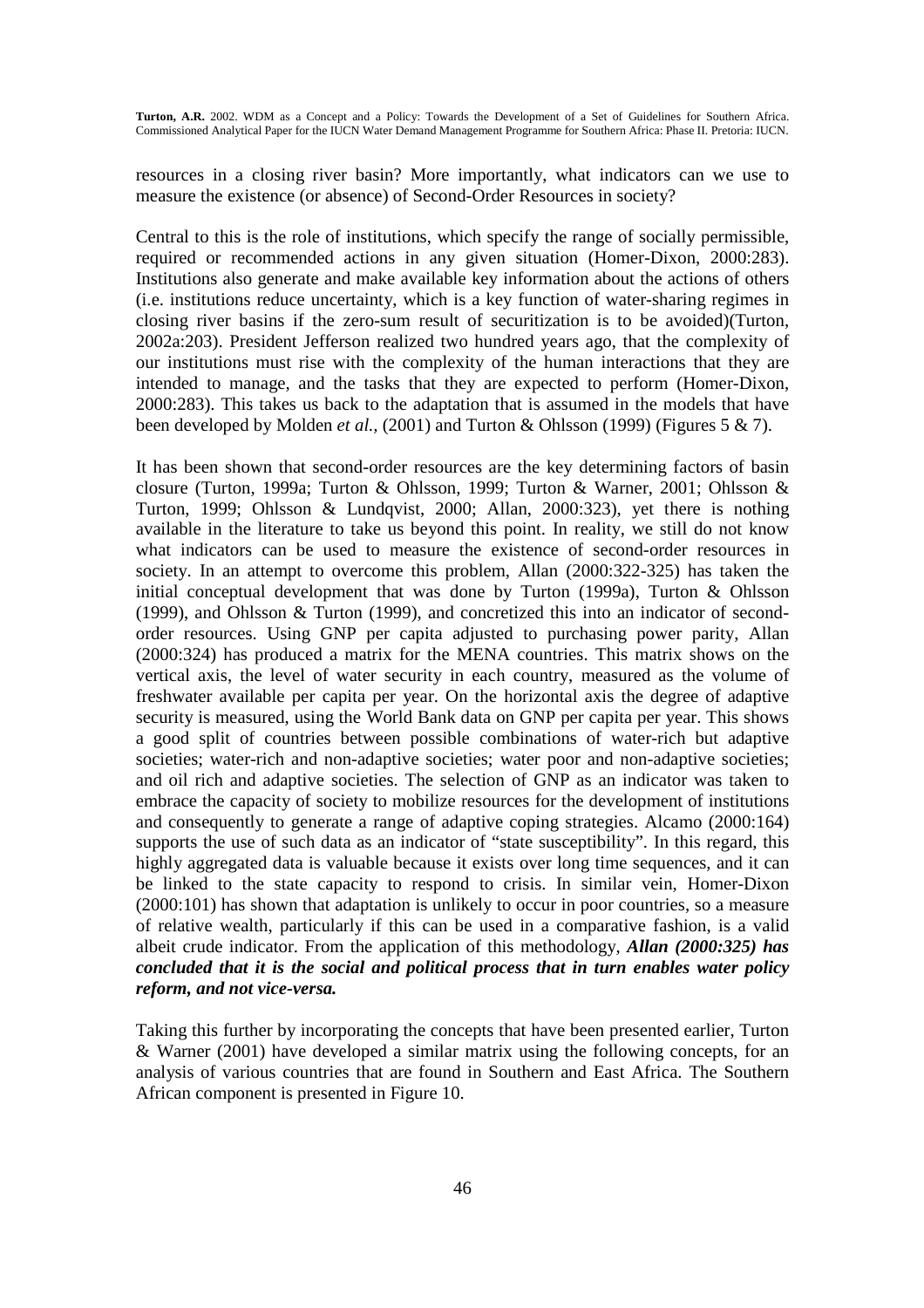

**Figure 10. Matrix showing the relationship of both First and Second-Order Resources in Southern Africa (Turton & Warner, 2001; Turton 2002a:199).** 

This shows the following:

- Structurally-Induced Relative Water Abundance (SIRWA). (Refer to Paragraph 3.3 for a definition of this term).
	- This includes Botswana, Mauritius and South Africa, which mostly have firstorder type of water resource problems (i.e. problems primarily related to the availability of water rather than the development of institutions).
	- Stated differently, the Second-Order Focus noted in Figure 2 is generally being taken care of in this category of country.
	- Significantly, WDM policies are being developed and implemented in these countries. This can be interpreted as being a manifestation of the successful mobilization of second-order resources in this group of countries.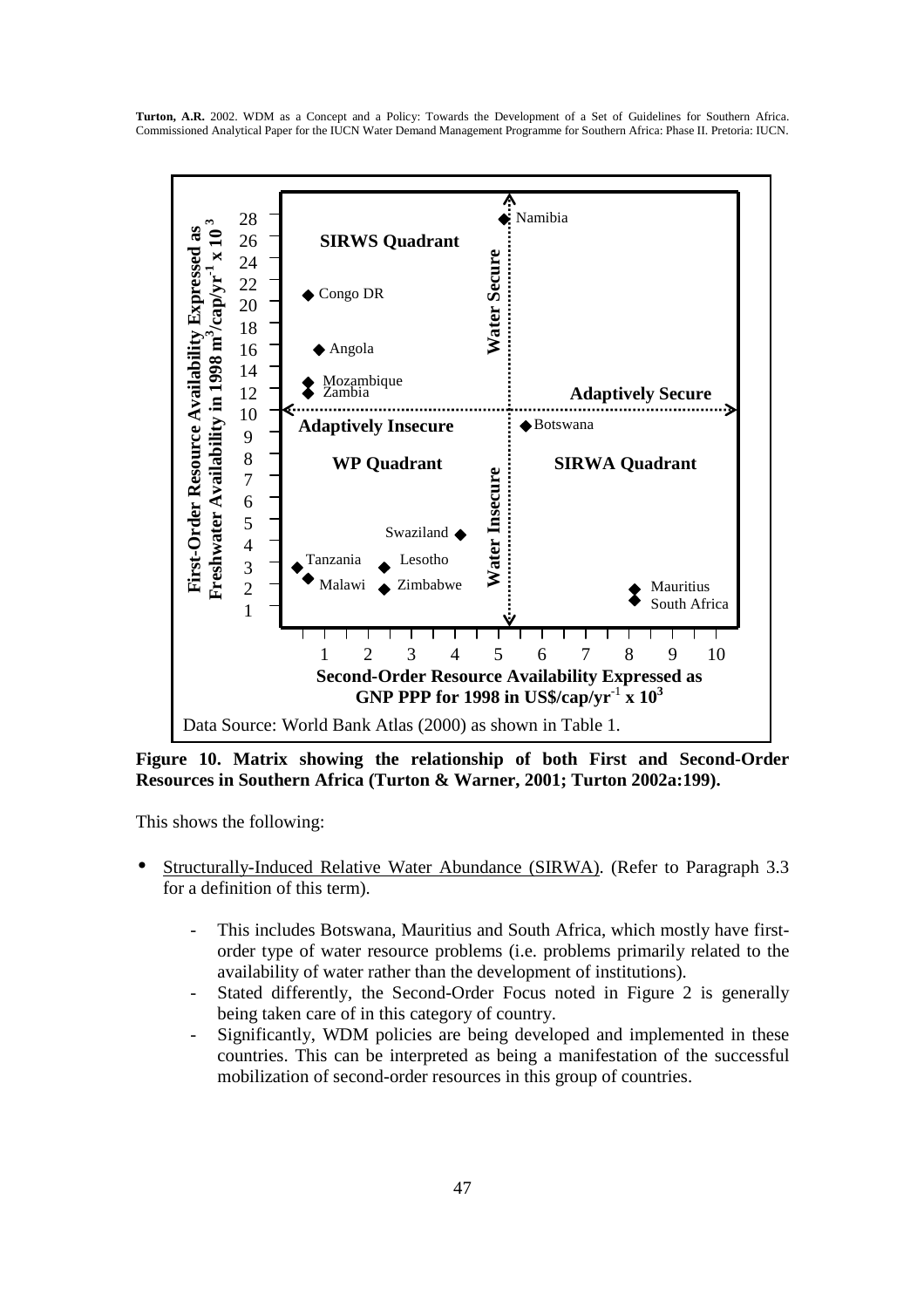- Structurally-Induced Relative Water Scarcity (SIRWS). (Refer to Paragraph 3.3 for a definition of this term).
	- This includes Angola, the Democratic Republic of Congo (DRC), Namibia, Mozambique and Zambia, which mostly have second-order type of water resource problems (i.e. problems related to the development of institutions and infrastructure with which to mobilize and distribute water as a basis for economic growth and social development).
	- It must be noted that Namibia falls into this category because of its small population base and relatively high level of wealth. This set of indicators fails to take into consideration the spatial distribution of water, which in Namibia is a serious problem.
	- Significantly, with the exception of Namibia, formal WDM policies are generally not being developed in these countries.
	- Stated differently, the First-Order Focus noted in Figure 2 is the primary area of concern for this category of country.
- Water Poverty (WP). (Refer to Paragraph 3.3 for a definition of this term).
	- This includes Lesotho, Malawi, Swaziland and Tanzania, which have a complex set of problems relating to both first and second-order resource scarcities (i.e. they have insufficient water for sustained economic growth and development, and they also have limited institutional capacity with which to resolve these problems).
	- Significantly, WDM policies are not strongly developed in this category of country.
	- Stated differently, this category of country embodies a complex set of developmental problems caused by the convergence of both first and secondorder resource scarcities simultaneously.

From this matrix (Figure 10) it can be shown that the four hypotheses that have been presented in Paragraph 3.3 are valid (Turton & Warner, 2001). Other indicators are also under development (Turton, 2002a:45-46), but it is not necessary within the context of this Analytical Paper to go into more detail about them. For more details the reader is referred to the longer version of this Analytical Paper.

# **5. Discussion**

From this analysis, *it becomes evident that there is no single set of policy guidelines that will be universally valid for the entire Southern African situation*. The reason for this is that policy initiatives are specific to a given social, cultural, economic and political setting. This explains why despite the best of intentions, and with the valuable material support from NGOs such as the IUCN, no set of guidelines has been developed. It also shows the approach that has been outlined in the document entitled "An Analytical Paper to Support the Development of WDM Guidelines for the Southern African Region" to be flawed, largely because it is based on the key assumption that the South African and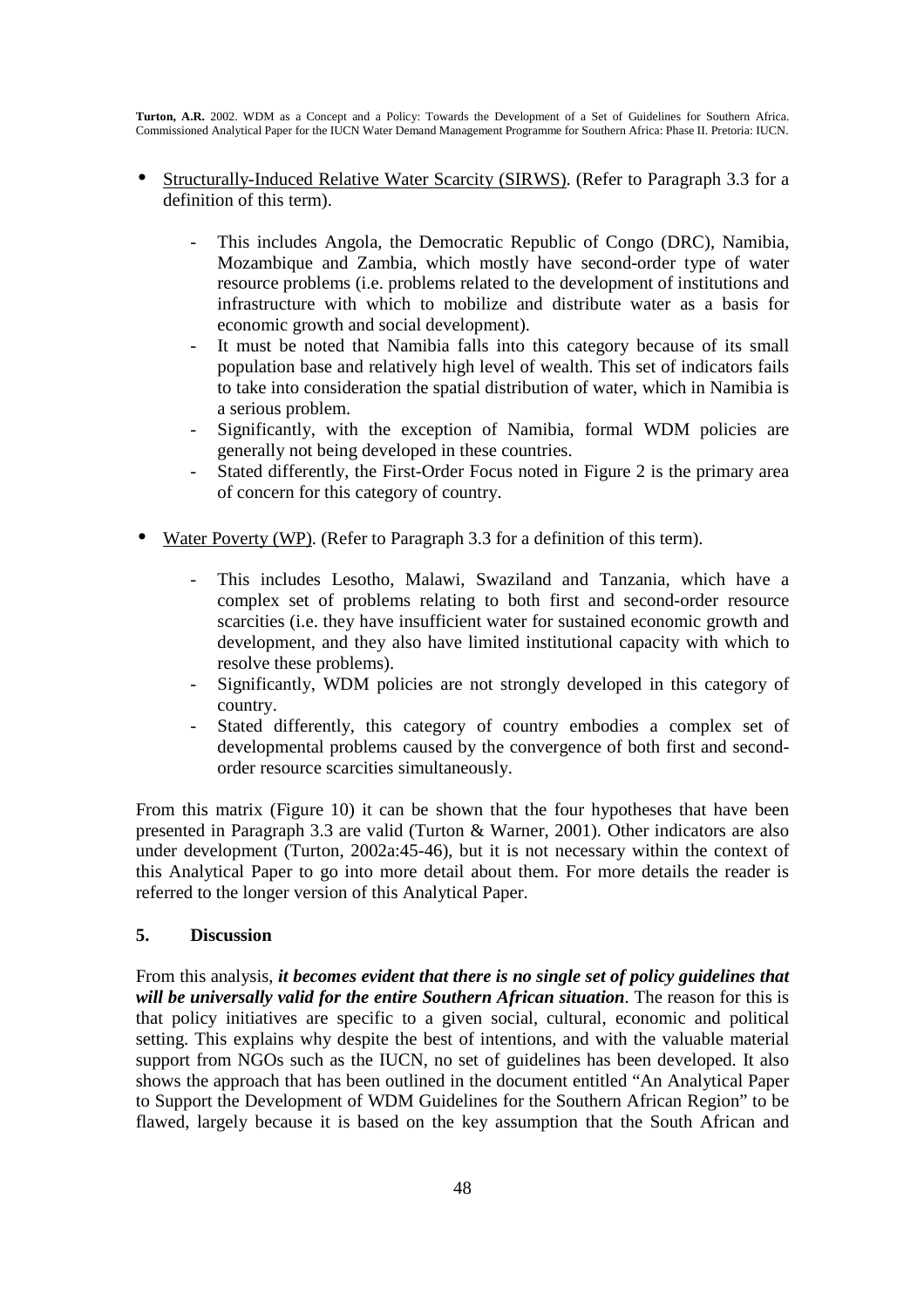Namibian experiences with respect to WDM can be replicated elsewhere in the region. This is unlikely to succeed for the host of reasons that have been presented in this Analytical Paper. This does not mean to say that the effort is futile however. Quite the contrary is true. The current IUCN initiative is valuable because it has allowed these complex issues to be analyzed, and in particular, it has allowed for the sharing of the ideas presented in this Analytical Paper to be critically discussed among water professionals from the entire Southern African Region.

So, if the intention of generating one coherent set of policy guidelines is likely to fail, what can we do to overcome this natural hurdle?

The analysis of the various concepts, theories and models that have been presented above suggest that there are seven strategic issue-areas in which a concerted effort should be made. It is the contention of the author, that by focusing on these key issue-areas, the whole *problematique* of WDM as a concept and a policy can be developed and effectively implemented in Southern Africa. These seven strategic issue-areas are as follows:

- Strategic Issue-Area No. 1: Accept that Diversity is the Norm. As the result of our deepening understanding of the conceptual difference between first and second-order resources, we can now explain why each country is different and somewhat unique. This is the fundamental reason why policy options that work in one setting, are likely to fail in another. Each country, river basin or catchment area has a different mixture of first and second-order resources at their disposal. This fact should be recognized and accepted as the primary point of departure in any future attempts to develop regional guidelines.
- Strategic Issue-Area No. 2: Focus on Institutional Development. It has been shown that the key problem in Southern Africa is the general failure to effectively develop institutions. This does not mean that there are no institutions, but rather that institutions are generally under pressure. The cause of this is the rising level of complexity that needs to be managed, and in particular the complexity arising from the need to manage demand. This needs a fundamental change to the so-called Paradigm of Perception that forms the very foundation of institutions as they currently exist. We have seen that each country has a different institutional challenge. Those countries that can be categorized as SIRWS have primarily a First-Order Focus, whereas those countries that can be categorized as SIRWA have primarily a Second-Order Focus. Each of these has a fundamentally different logic, rationale and philosophy to it. Those countries that have been categorized as WP have a more complex mix of problems. It is this category that will benefit the most from the involvement of external role-players.
- Strategic Issue-Area No. 3: Focus on Data Generation, Flow and Management. It has been shown that complexity is a natural outcome of management interventions, particularly with respect to ecosystems. This complexity needs to be modeled if it is to be understood. Central to this is the need for data, which needs to be generated. This is particularly true for WDM, where critical data such as water balances, water loss,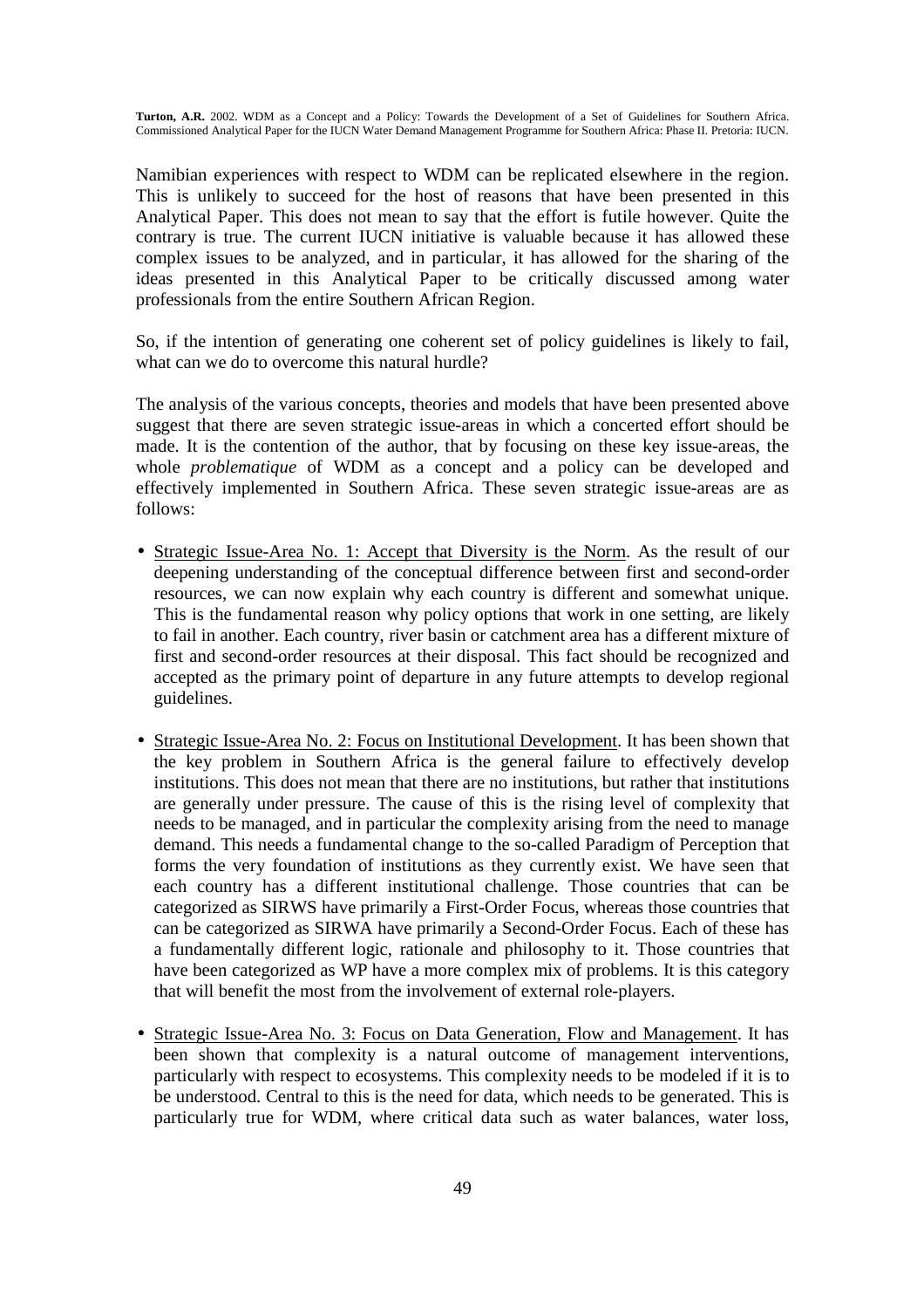payment levels, cost-benefit analyses of alternative options and suchlike are of crucial importance. That data then needs to be managed in some way in order to be processed on time, accurately and then provided to the relevant decision-maker in a format that can be understood. It is generally known that data management is a weakness in most developing countries, and Southern Africa is no exception.

- Strategic Issue-Area No. 4: Focus on the Broader Socio-Economic Setting. It has been shown that policy decisions do not take place in a vacuum. Similarly, it has been shown that complexity results in feedback loops, some positive and some negative. There is consequently an intimate linkage between the policy-making environment and the broader socio-economic setting in which it is embedded. WDM needs both policy generation and sanction for non-compliance if it is to succeed. This is unlikely to occur in a setting where socio-economic development does not allow for the generation of sufficient income streams with which to support institutions, let alone to allow them to adapt to changing needs. The linkage between poverty and second-order resource scarcity is a fundamental one that needs to be taken cognizance of if WDM policies are to be effective.
- Strategic Issue-Area No. 5: Focus on Political Will. Because water brings privilege, its allocation in society will always be politicized. As one commentator has noted, "water flows [uphill] towards power and money" (Reisner, 1993: 296). Politicians seek power and generally have a short-term focus (about getting elected), whereas water resource managers generally have a long-term focus. The political environment constrains the water resource management environment however, so there is a distinct difference between what should be done to manage resources sustainably, and what can be done to manage those resources sustainably (Allan, 2000:184). One therefore needs to get political buy-in before WDM policies can become viable. As long as politicians try to seek re-election by offering free water to potential voters, WDM policies will continue to be undermined.
- Strategic Issue-Area No. 6: Focus on Windows of Opportunity. A well-documented factor in hydropolitics is what some have called "emblematic events" (Hajer, 1996) and others have called "windows of opportunity" (Kingdon, 1984; Allan, 2000:190). While this has not been discussed in detain in this Analytical Paper, its relevance is that it provides an opportunity for intense public debate on a given issue, and in general it provides for a narrowing of opinion on a given issue. Windows of opportunity allow for changes to be made in water policy. This is one of the reasons why water policy reform is never uniform, and generally appears as a series of incremental adjustments and adaptations rather than sweeping once-off initiatives. Every effort should be made to concentrate efforts to reform policy at times that coincide with emblematic events. One such opportunity is the forthcoming Johannesburg Summit (World Summit on Sustainable Development) during which issues of sustainability will be examined in great detail.
- Strategic Issue-Area No. 7: Focus on Incremental Applications of WDM. It has been shown that institutions are capable of learning, and that this learning results in a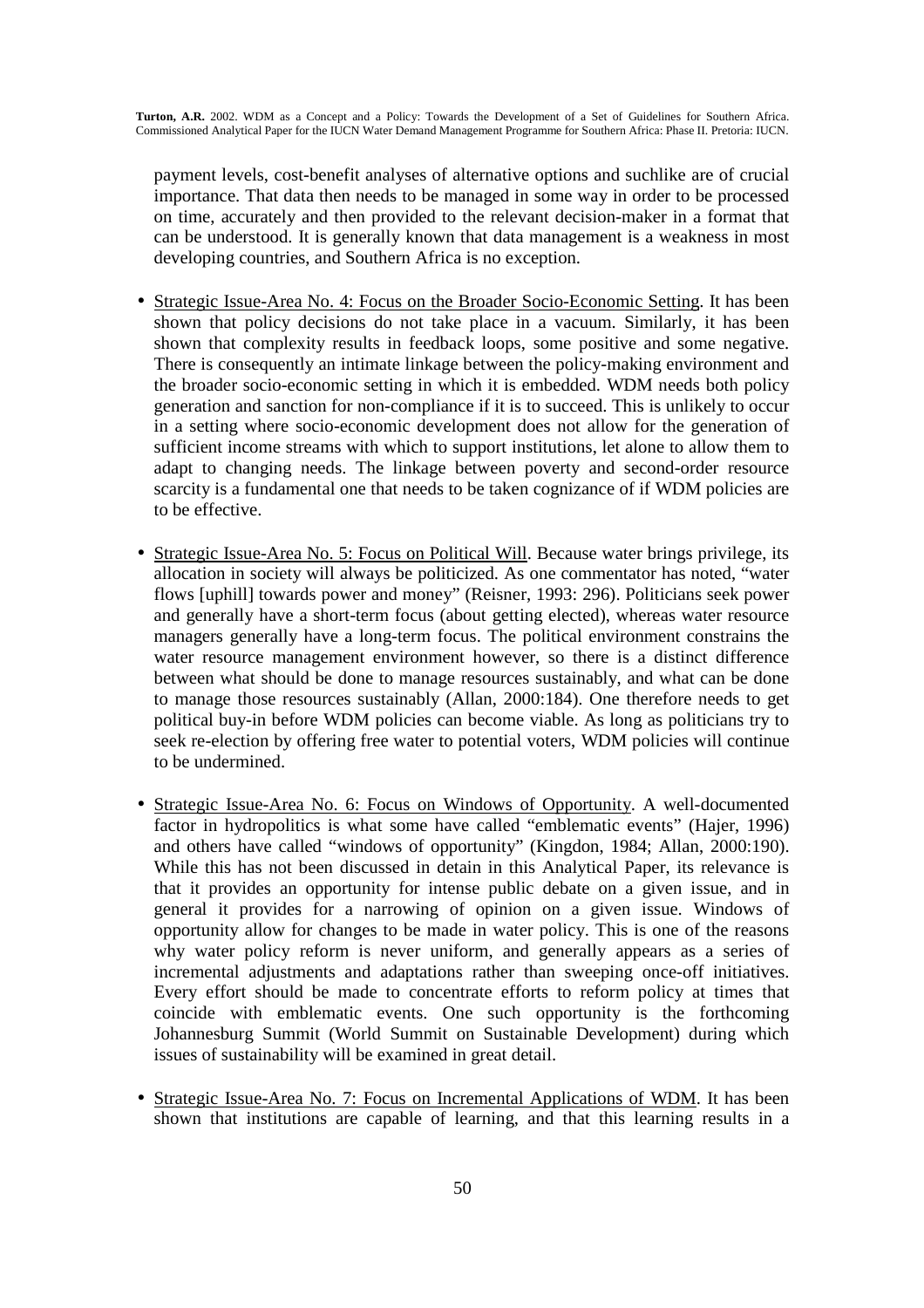redefinition of the core problem being managed (the so-called Paradox of Perception). This incrementalism is entirely natural and is in fact a healthy manifestation as it allows for corrections to be made before the results become catastrophic. For this reason any initiative designed to stimulate best practices and therefore to develop a set of WDM guidelines, should harmonize itself with this natural incrementality rather than seek to make one major effort. In this regard cognizance can be taken of the different factors raised in the other six strategic issue-areas, particularly with respect to the differing combinations of first and second-order resource availabilities within given countries. This will stimulate the development of sustainable WDM policies, and then encourage the cascading and adaptation of these policies to other countries and social settings.

### **6. Conclusion**

It has been shown that a central component of the *problematique* of WDM as a concept and a policy is what has been called the Paradox of Perception. This in turn is linked to the changing water management paradigm, which is shifting in response to external stimuli that are too strong for any one country to resist, from a highly centralized water supply perspective, to a decentralized demand management perspective based on the principle of subsidiarity. Underlying this transition as a basic driver is the notion of reflexivity. This shift is incremental, which is a healthy condition, as institutions need time to adapt. An important element of this adaptive response is what has been called Second-Order Resources, where it has been shown that such resources are an independent variable in the majority of cases. A set of hypotheses has been generated in order to test this notion out, and currently available evidence supports this conclusion. A central problem is the relative crudeness of our measuring instruments, caused in part by the fact that the concepts relating to Second-Order Resources are under-developed at present. It is hoped that as these are refined, our scientific knowledge about institutional development will increase exponentially.

It has also been shown that as a result of the dynamics of complexity, the management of water resources actually consists of a series of oscillations between First and Second-Order Resource focal points, which has been likened to the turning of a screw. The important aspect to note however is the fact that complexity increases over time, and that WDM represents yet another layer of management that is superimposed onto an already overburdened set of water management institutions. While the need to manage demand is a manifestation of increased complexity, a new set of complexities are introduced as well, some of which have unintended consequences. Emerging from this is the notion of different phases of water resource management, with three generic phases having been identified (the Supply, Demand and Adaptive Phases); each with a fundamentally different focal point; each representing an increasing level of complexity; and each containing a progressively greater degree of political risk, thereby introducing the importance of legitimacy into the overall management equation.

In conclusion a set of seven strategic issue-areas have been isolated. It is hoped that thirdparty role-players such as the IUCN and others can use this emerging knowledge in order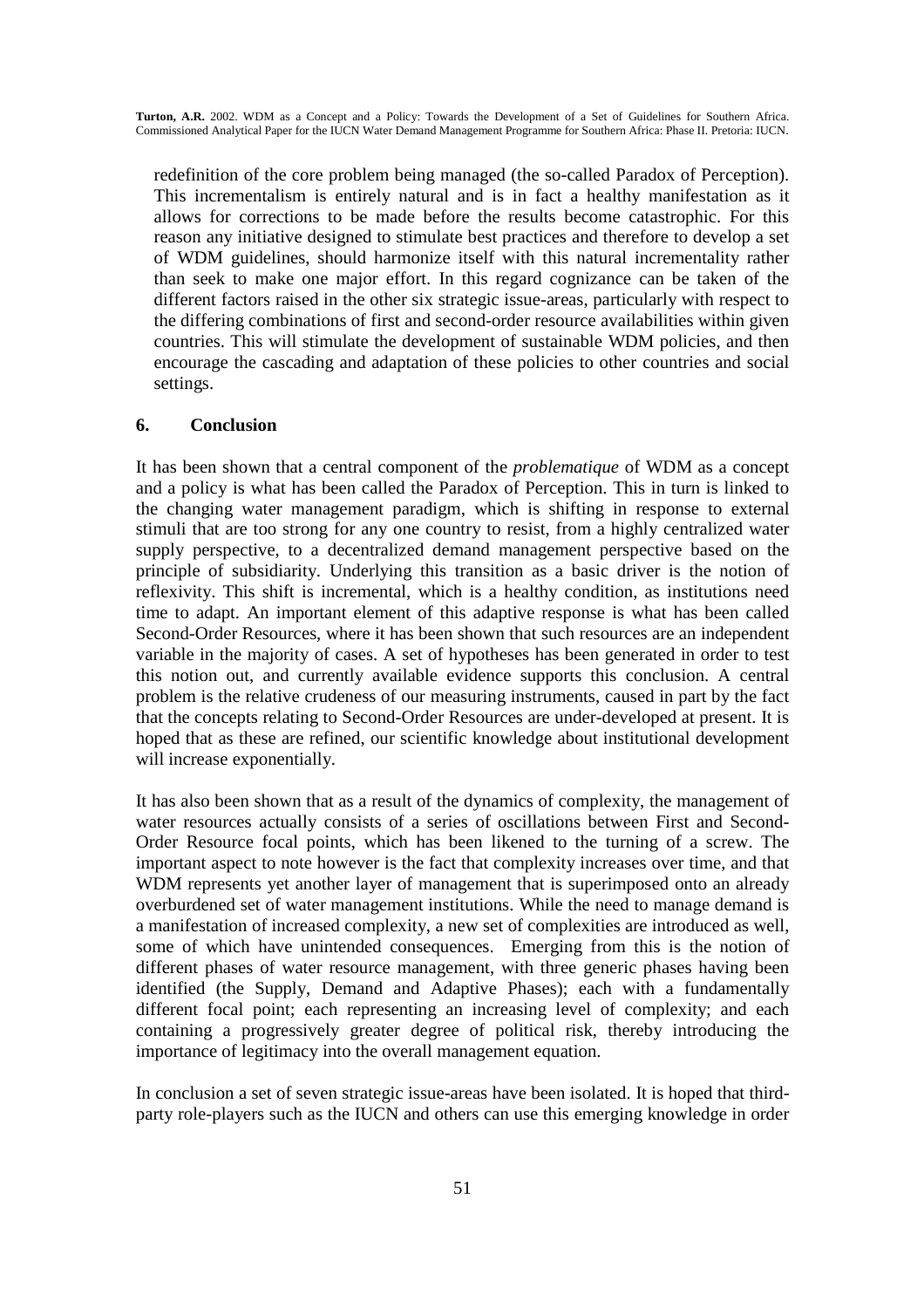to select projects where their impact can be maximized. In this regard the role of such third-party role-players is invaluable because they bring with them a degree of impartiality that increases the chances of success, along with their ability to mobilize the necessary intellectual capital, which improves the prognosis. Such efforts are to be encouraged indeed!

## **7. Acknowledgements**

The author wishes to acknowledge the following persons and organizations whose support has been invaluable in developing this Analytical Paper.

- The IUCN is gratefully acknowledged for their support. Without this it would not have been possible to present the findings of what has been a concerted but diverse research effort, covering a few continents and a number of years. In particular Ruth Beukman is thanked for her professional management of the project, along with her enthusiastic support whenever needed. The valuable support by Tertia Uitenweerde is also acknowledged with deep appreciation. The input and support by the IUCN WDM Core Team is also appreciated and acknowledged.
- The information that has been summarized in this Analytical Paper is largely part of a Doctoral Thesis (Turton, 2002a) that is being completed at Pretoria University, but with the unselfish support of Prof. Tony Allan at the Water Issues Study Group (WISG) in the School of Oriental and African Studies (SOAS), at the University of London. In this regard some of the material presented in this Analytical Paper is a replication of parts of that thesis, a lot of which was researched while at the WISG in London. Both Pretoria University and SOAS are thanked for their support, which has enabled this research work to be disseminated to a wider audience.
- The Water Research Fund for Southern Africa (WARFSA) is also acknowledged. Through their generous funding some of the key elements of this larger research project have been tested in various Southern African settings (Turton, 1999b; Turton *et al.,* 2000b; Turton *et al.,* 2001; Mucheleng'anga, 2001; Musonda, 2001). This has improved the epistemological basis of the concepts under development.
- The Woodrow Wilson Institute (WWI) in Washington is thanked for their generous support that enabled some of the core concepts to be refined and tested in Southern and East Africa. They also provided the opportunity to share aspects of this research with a wider international audience.
- Finally, Prof. Tony Allan (SOAS), Dr. Frank van Steenbergen (Euroconsult) and Dr. Allan Nicol (Overseas Development Institute) are all thanked for reviewing the First Draft.

While these institutions and people are thanked for their support, the author alone accepts responsibility for the contents of this Analytical Paper.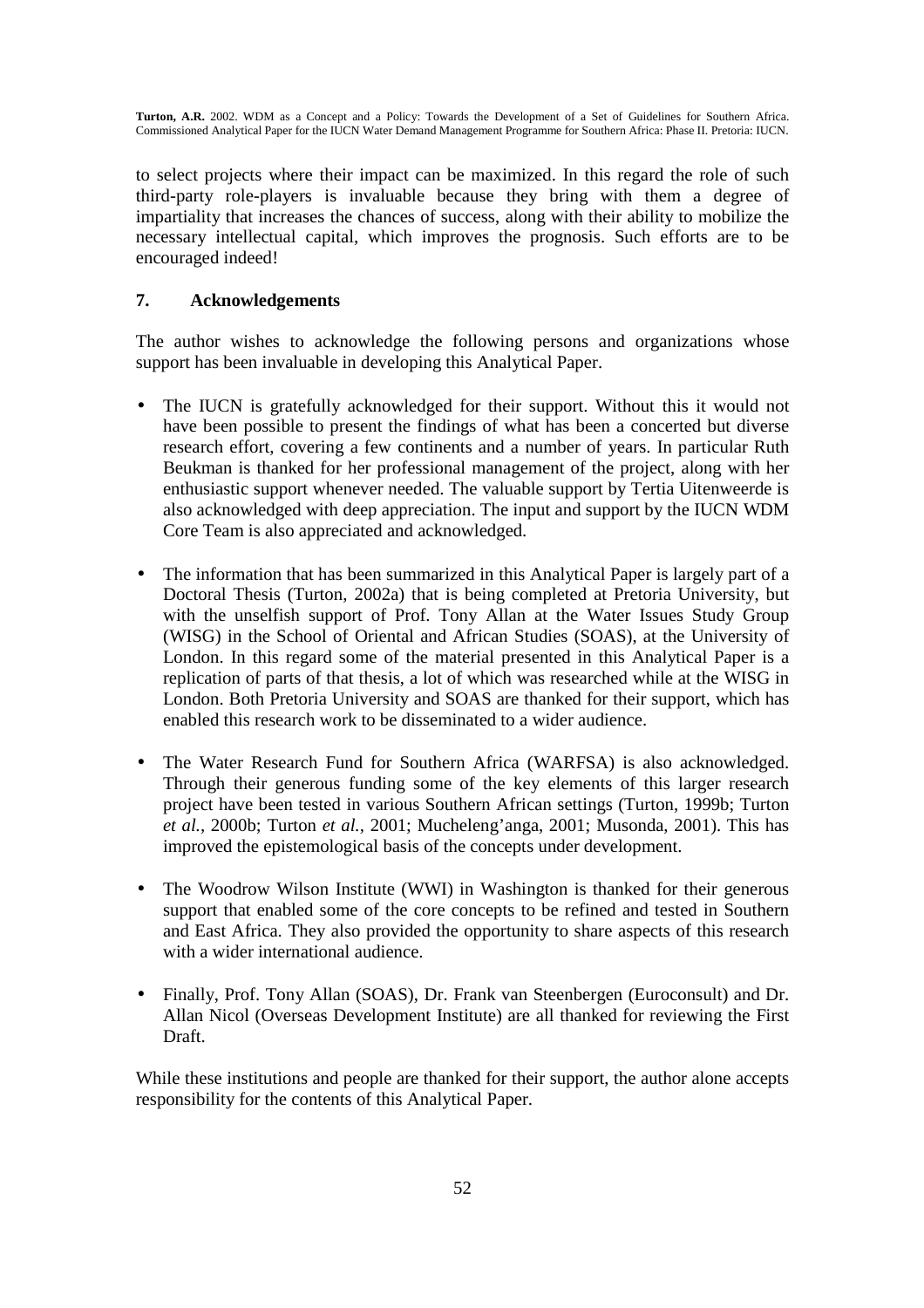#### **8. Bibliography**

**Alcamo, J.** 2000. The GLASS Model: Assessing Environmental Threats to Food and Water Security in Russia. In *Environmental Change and Security Project Report*, The Woodrow Wilson Centre. Issue 6 (Summer 2000); 164-165.

**Allan, J.A.** 1992. Substitutes for Water are Being Found in the Middle East and North Africa, in *GeoJournal*, Vol. 28, No. 3: 375-385.

**Allan, J.A.** 1994(a). Economic and Political Adjustments to Scarce Water in the Middle East, in *Water and Peace in the Middle East. Studies in Environmental Science*, No. 58; 375-387.

**Allan, J.A.** 1994(b). Overall Perspectives in Countries and Regions, in **Rogers, P. & Lydon, P.** (Eds.). 1994. *Water in the Arab World: Perspectives and Progress.* Harvard University Press: Cambridge.

**Allan, J.A**. 1996(a). The Political Economy of Water: Reasons for Optimism but Long Term Caution, in **Allan, J.A. & Court, J.H.** (Eds.) 1996. *Water, Peace and the Middle East: Negotiating Resources in the Jordan Basin*. I.B. Taurus Publishers: London.

**Allan, J.A.** 1996(b). Policy Responses to the Closure of Water Resources: Regional and Global Issues. In **Howsam, P. & Carter, R.C.** (Eds.) *Water Policy: Allocation and Management in Practice.* Proceedings of International Conference on Water Policy, Cranfield University, 23-24 September 1996. London: E & FN Spon.

**Allan, J.A.** 1997. '*Virtual Water': A Long Term Solution for Water Short Middle Eastern Economies.* British Association Festival of Science. University of Leeds. 9 September 1997.

**Allan, J.A.** 1998(a). 'Virtual Water': An Essential Element in Stabilizing the Political Economies of the Middle East. *Yale University Forestry & Environmental Studies Bulletin*, No. 103; 141-149.

**Allan, J.A.** 1998(b). Virtual Water: A Strategic Resource. Global Solutions to Regional Deficits. In *Ground Water*, Vol. 36, No. 4 ;545-546.

**Allan, J.A.** 1998(c). Why Value Water? Some Perspectives on the Political Economy of Water and the Environment in the Mediterranean Region. In **Ferrangina, E.** (Ed.) *L'Acqua Nei Paesi Mediterranei.* Atti del Convegno Internazionale, Instituto Motori del CNR, 4-5 December 1997, Naples.

**Allan, J.A.** 1998(d). Productive Efficiency and Allocative Efficiency: Why Better Water Management may not Solve the Problem. In *Agricultural Water Management*, No. 1425; 1-5. Elsevier Sciences.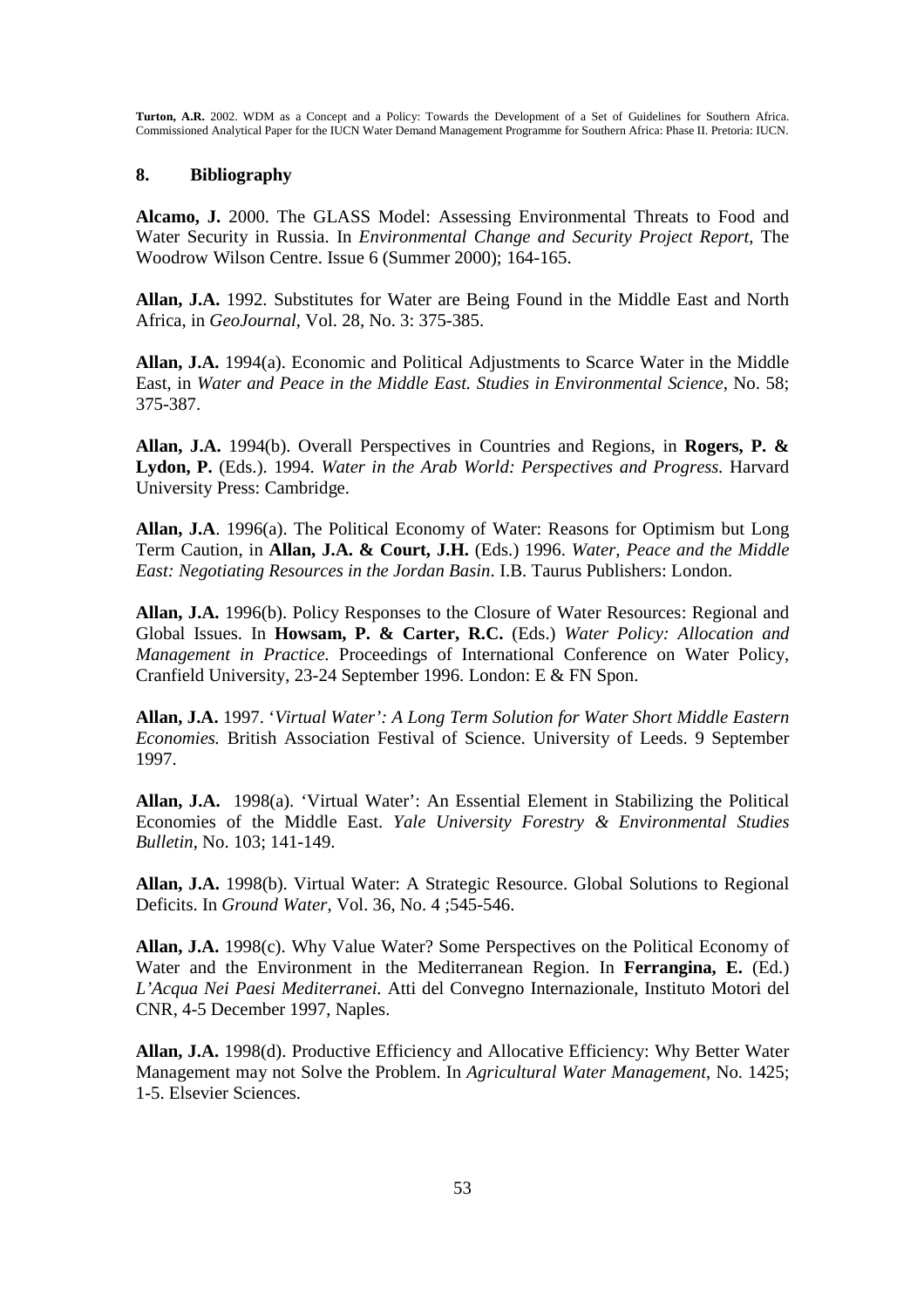**Allan, J.A.** 1999(a). Global Systems Ameliorate Local Droughts: Water, Food and Trade. Paper presented at the Exploratory Workshop on Drought and Drought Mitigation in Europe, 1-3 March 1999, Space Applications Institute, European Commission, DG Joint Research Centre. Also available as *MEWREW Occasional Paper No. 10* from Website http://www.soas.ac.uk/Geography/WaterIssues/OccasionalPapers/home.html

**Allan, J.A.** 1999(b). Now you See it, Now you Don't. A Convenient Solution, in *The UNESCO Courier*; 29-32. February 1999.

**Allan, J.A.** 1999(c). *Water in International Systems: A Risk Society Analysis of Regional Problemsheds and Global Hydrologies.* Paper presented at the Conference "Sustainability, Risk and Nature: The Political-Ecology of Water in Advanced Societies", Oxford University, 15-17 April 1999.

**Allan, J.A.** 1999(d). Avoiding War over Natural Resources. In **Fleming, S.** (Ed*.) War and Water.* Geneva: ICRC Publication Division (http://www.irc.org).

**Allan, J.A.** 2000. *The Middle East Water Question: Hydropolitics and the Global Economy.* London: IB Tauris.

**Anscombe, E. & Geach, P.** (Eds.) 1954 *Descartes: Philosophical Writings.* Edinburgh: Nelson & Sons.

**Arthur, W.B.** 1994. On the Evolution of Complexity, in **Cowan, G., Pines, D. & Meltzer, D.** (Eds.) *Complexity: Metaphors, Models and Reality*. Reading, Ma: Santa Fe Institute Studies in the Sciences of Complexity.

**Ashton, P.** 2001. Personal communication with the author.

**Ashton, P. & Haasbroek, B.** 2002. Water Demand Management and Social Adaptive Capacity: A South African Case Study. In **Turton, A.R. & Henwood, R.** (Eds.) 2002. *Hydropolitics in the Developing World: A Southern African Perspective*. Pretoria: AWIRU.

**Bacon, F.** 1620. The Novum Organon. In **Kitchen, G.W.** (Ed.) 1855. *The Novum Organon.* Oxford: Oxford University Press.

**Barbier, E. & Homer-Dixon, T.F.** 1996. *Resource Scarcity, Institutional Adaptation, and Technical Innovation: Can Poor Countries Attain Endogenous Growth?* Washington: American Association for the Advancement of Science.

**Beck, U.** 1992. From industrial to risk society, in *Theory, Culture and Society*, Vol. 9; 97-123.

**Beck, U.** 1995. *Ecological Politics in an age of risk*. Cambridge: Polity Press.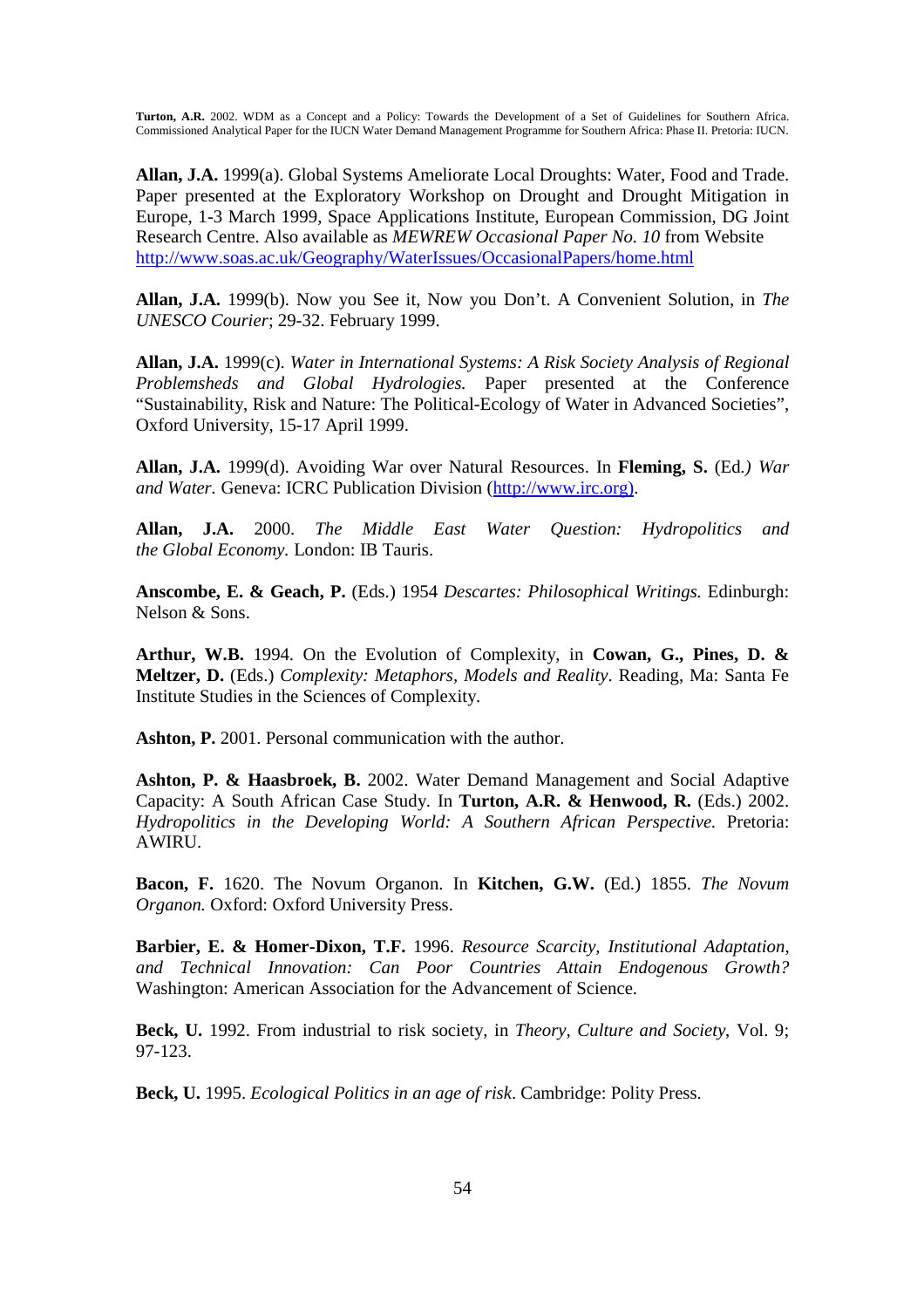**Beck, U.** 1996(a). The sociology of risk, in **Goldblatt, D.** (Ed.) *Social Theory and the Environment.* Cambridge: Polity Press.

**Beck, U.** 1996(b). *The reinvention of politics*. Cambridge. Polity Press.

**Beck, U.** 1999. What is a 'risk society'? In *Prometheus*, Vol. 1, No. 1; 75-79.

**Bourdieu, P.** 1986. *Distinction: A Social Critique of the Judgement of Taste*. London: Routledge.

**Breznhev, I.** 1978. *The Virgin Lands*. Moscow: Progress Publishers.

**Bulloch, J. & Darwish, A.** (Eds.) 1993. *Water Wars. Coming Conflicts in the Middle East*. London: Victor Gollancz

**Carter, J.** 1982. *Keeping Faith: Memories of a President*. New York: Bantam Books.

**Chenje, M. & Johnson, P.** (Eds.) 1996. *Water in Southern Africa.* Harare: Southern African Research and Documentation Centre (SARDC), IUCN and SADC.

**Christie, F. & Hanlon, J.** 2001. *Mozambique and the Great Flood of 2000*. Oxford: James Currey.

**Cowell, A.** 1990. Now a Stream: Later, maybe, a water war? In *New York Times*, 7 February 1990.

**Davies, B.R., O'Keefe, J.H. & Snaddon, C.D**. 1993. *A Synthesis of the Ecological Functioning, Conservation and Management of South African River Ecosystems*. Water Research Commission Report No. TT 62/93.

**Davies, B.R. & Day, J.** 1998. *Vanishing Waters*. Cape Town: University of Cape Town Press.

**Descartes, R.** 1637. Discourse on Methods. In **Anscombe, E. & Geach, P.** (Eds.) 1954 *Descartes: Philosophical Writings.* Edinburgh: Nelson & Sons.

**de Villiers, M.** 1999. *Water Wars: Is the World's Water Running Out?* London: Weidenfeld & Nicolson.

**Eckersley, R.** 1997. *Environmentalism and Political Theory.* London: UCL Press.

**Falkenmark, M.** 1984. New Ecological Approach to Water Cycle: Ticket to the Future, in *Ambio*, Vol. 13, No. 3; 152-160.

**Falkenmark, M.** 1986. Fresh Water: Time for a Modified Approach, in *Ambio*, Vol. 14, No. 4; 194-200.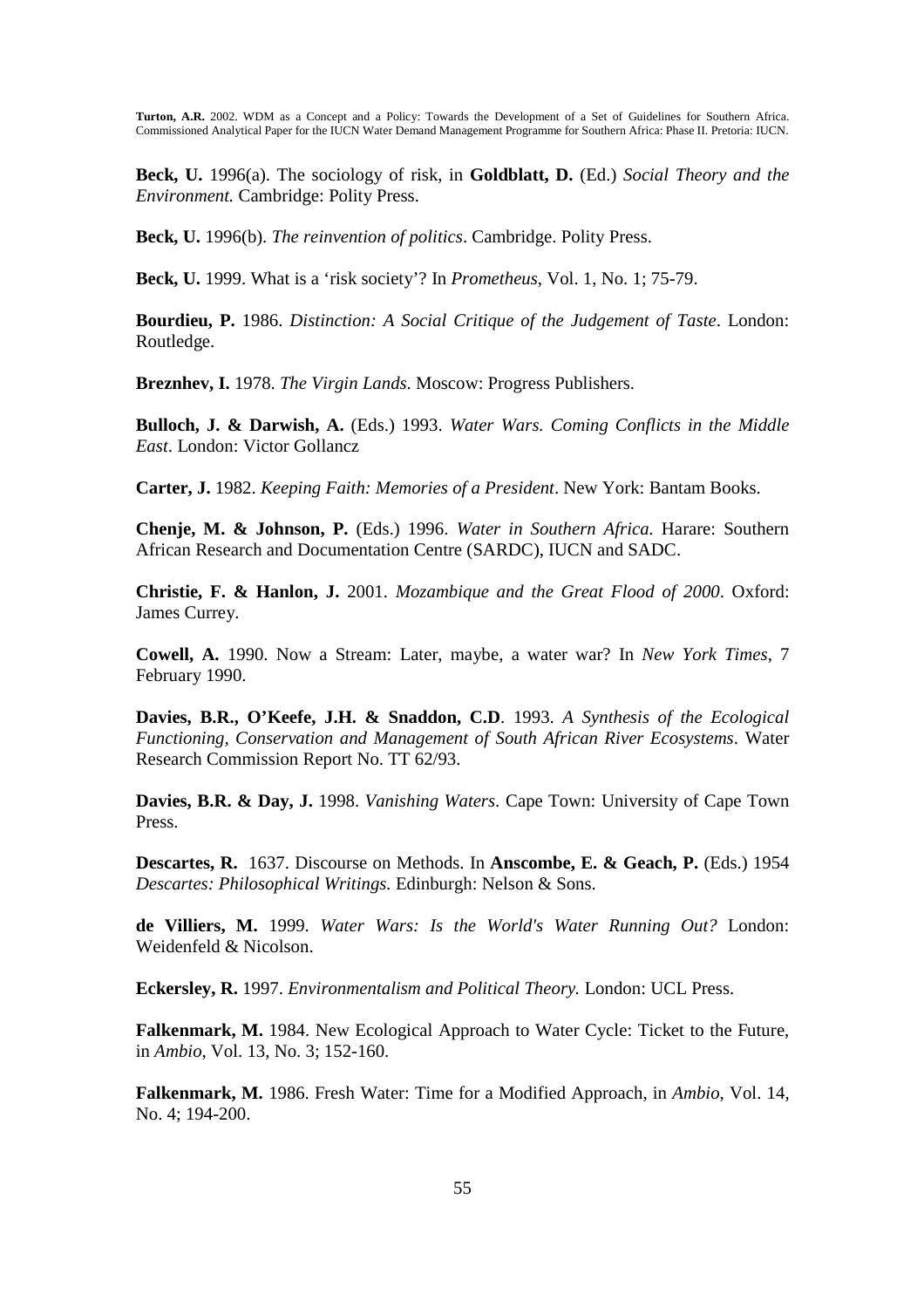**Falkenmark, M.** 1989(a). Middle East Hydropolitics: Water Scarcity and Conflicts in the Middle East, in *Ambio*, Vol. 18, No. 6; 350-352.

**Falkenmark, M.** 1989(b). The Massive Water Scarcity now Threatening Africa: Why isn't it Being Addressed? In *Ambio*, Vol. 18, No 2; 112-118.

**Falkenmark, M.** 1990. Global Water Issues Facing Humanity, in *Journal of Peace Research,* Vol. 27, No. 2; 177-190.

**Falkenmark, M.** 1994. The Dangerous Spiral: Near-future Risks for Water Related Ecoconflicts, in **ICRC**. 1994. *Water and War. Symposium on Water in Armed Conflicts.* Montreux, 21-23 November 1994. Geneva: International Committee of the Red Cross.

**Falkenmark, M., Lundqvist, J. & Widstrand, C.** 1990. *Water Scarcity - an Ultimate Constraint in Third World Development.* Tema V, Report 14: Department of Water and Environment Studies, University of Linköping, Sweden.

**FAO.** 2000. *The Food and Agricultural Organization of the United Nations. Population: Annual Time Series*. Available from the Website http://apps.fao.org/page/collections?subset=agriculture

**Fine, B.** 2001. *Social Capital versus Social Theory*. London: Routledge.

**Furubotn, E.G. & Richter, R.** 1998. *Institutions and Economic Theory: The Contribution of the New Institutional Economics*. Lansing: University of Michigan Press.

**Giddens, A.** 1984. *The Constitution of Society: Outline of the Theory of Structuration.* Cambridge: Polity Press.

**Giddens, A.** 1990. *The Consequences of Modernity.* Cambridge: Polity Press.

**Gleick, P.** 1994. Water Wars and Peace in the Middle East. In *Policy Analysis*, Vol. 36, No. 4.

**Gleick, P.H.** 1998. *The World's Water 1998 - 1999: The Biennial Report on Freshwater Resources.* Washington, DC: Island Press.

**Goldblatt, D.** (Ed.) 1996. *Social Theory and the Environment.* Cambridge: Polity Press.

**Goldblatt, M., Ndamba, J., van der Merwe, B., Gomes, F., Haasbroek, B. and Arntzen, J.** 1999. *Water Demand Management: Towards Developing Effective Strategies for Southern Africa: Phase 1.* Pretoria: The World Conservation Union (IUCN) – South Africa.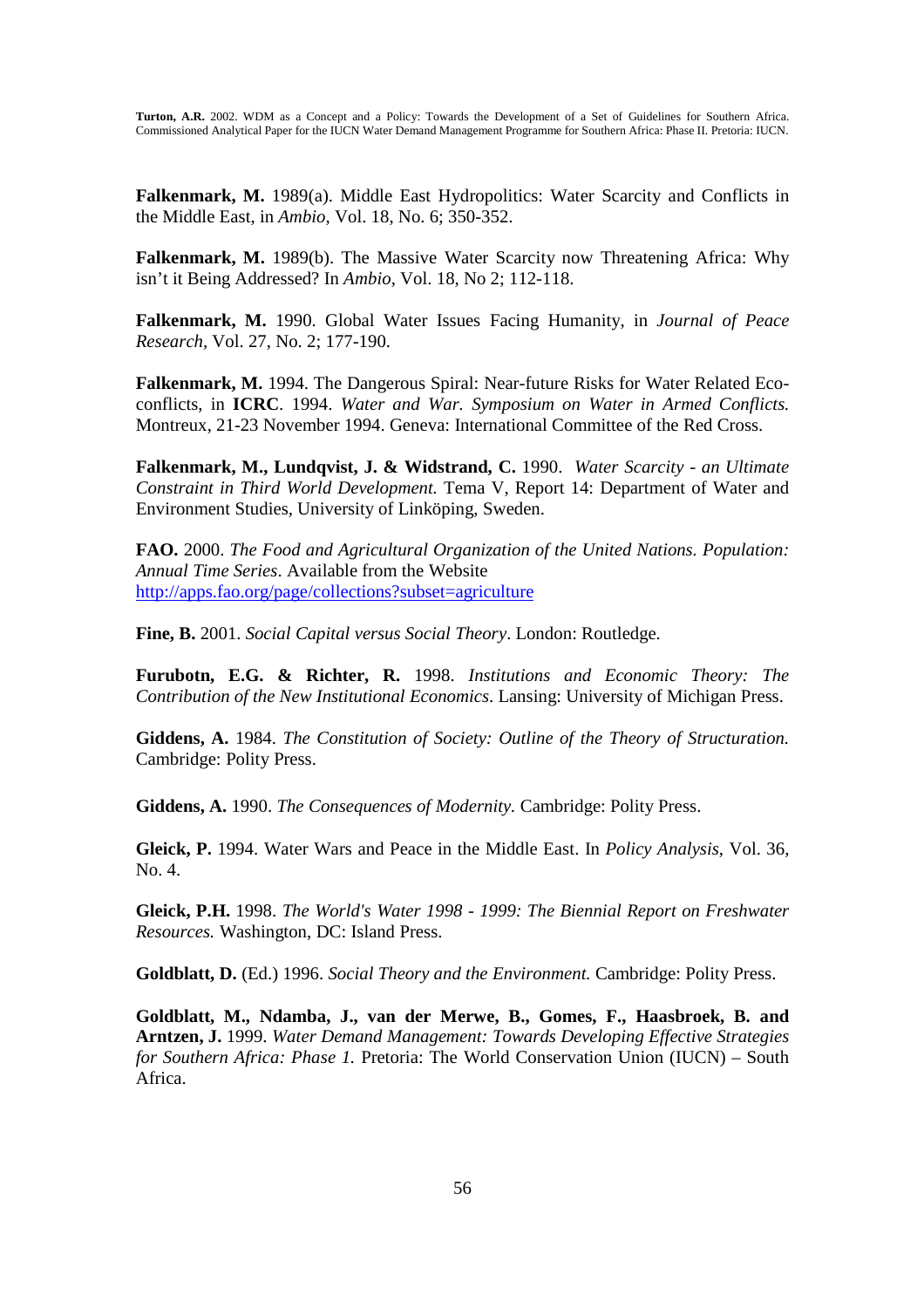**Haas, E.** 1980. Why Collaborate? Issue-Linkage and International Relations. In *World Politics*, Vol. 32, No. 3; 367-68.

**Haas, E.** 1983. Words can hurt you; or, who said what to whom about regimes. In **Krasner, S.D.** (Ed.) *International Regimes*. Ithaca: Cornell University Press.

**Hajer, M**. 1996. *The Politics of Environmental Discourse: Ecological Modernization and the Policy Process*. Oxford: Clarendon Press.

**Hanifan, L.** 1916. The Rural School Community Centre, in *Annals of the American Academy of Political and Social Science*, Vol. 67; 130-138.

**Homer-Dixon, T.F.** 1991. On the Threshold: Environmental Changes as Causes of Acute Conflict, in *International Security,* Vol. 16, No. 2, Fall; 76-116.

**Homer-Dixon, T.F.** 1994. Environmental Scarcities and Violent Conflict: Evidence from Cases, in *International Security*, Vol. 19, No. 1; 5-40.

**Homer-Dixon, T.F.** 1995. The Ingenuity Gap: Can Poor Countries Adapt to Resource Scarcity? In *Population and Development*, Vol. 21, No. 3; 587-612.

**Homer-Dixon, T.F**. 1996. Environmental Scarcity, Mass Violence and the Limits to Ingenuity, in *Current History*. No. 95; 359-365.

**Homer-Dixon, T.F.** 1999. The Myth of Global Water Wars. In **Fleming, S.** (Ed*.) War and Water.* Geneva: ICRC Publication Division (http://www.irc.org).

**Homer-Dixon, T.F.** 2000. *The Ingenuity Gap*. London: Jonathan Cape.

**ICWE.** 1992. *The Dublin Statement on Water and Sustainable Development.* International Conference on Water and Environment, Dublin, Ireland.

**Jägerskog, A.** 2002. *The Sanctioned Discourse – a Crucial Factor for Understanding Water Policy in the Jordan River Basin.* Department of Water and Environmental Studies, Linköping University, Sweden. (Available in digital form from the author at andja@tema.liu.se).

**Kessler, P.** 1997. Economic Instruments in Water Management, in **Kay, M., Franks, T. & Smith, L.** (Eds.) *Water: Economics, Management and Demand.* London: E & FN Spon.

**Kingdon, J.** 1984. *Agendas, Alternatives and Public Policies*. New York: Harper-Collins.

**Kitchen, G.W.** (Ed.) 1855. *The Novum Organon.* Oxford: Oxford University Press.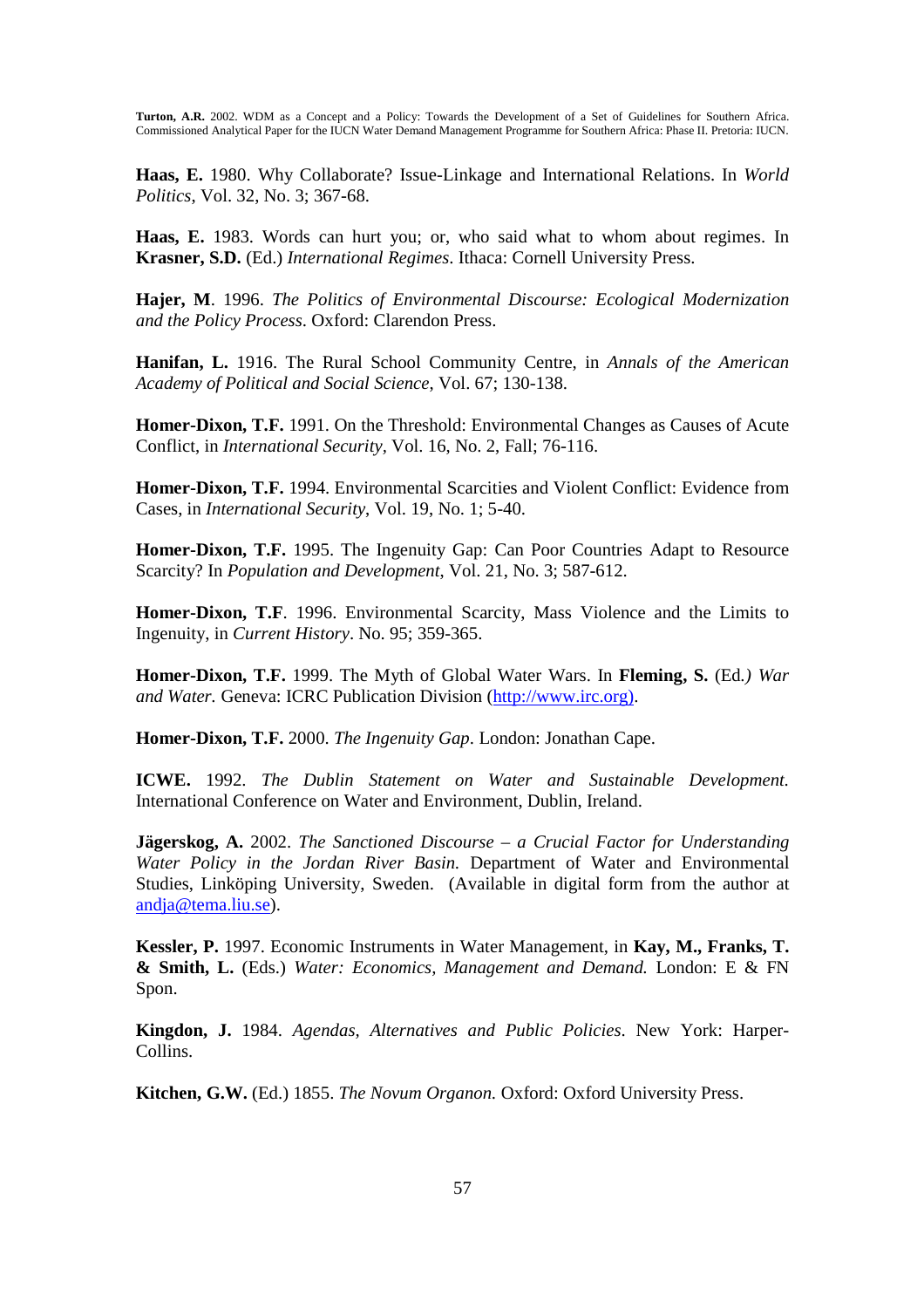**Krasner, S.D.** 1983. Structural Causes and Regime Consequences: Regimes as Intervening Variables. In **Krasner, S.D.** (Ed.) *International Regimes*. Ithaca: Cornell University Press.

**Lichtenthäler, G.** 1996. *Tribes and Trends: Changing Perceptions of the Value of Water in Yemen.* Proceeding of the European Seminar on Water Geography, 6-10 September, School of Oriental and African Studies (SOAS), University of London.

**Lundqvist, J.** 1998. Avert Looming Hydrocide, in *Ambio*, Vol. 27, No. 6; 428-433.

**Lundqvist, J. & Gleick, P.** 1997. *Comprehensive Assessment of the Freshwater Resources of the World: Sustaining our Waters into the 21st Century.* Stockholm: Stockholm Environment Institute.

**Lundqvist, J. & Turton, A.R.** 2001. Social, Institutional and Regulatory Issues, in *Frontiers in Urban Water Management: Deadlock or Hope*? UNESCO: IWA Publishing.

**Molden, D., Sakthivadivel, R. & Samad, M.** 2001. Accounting for Changes in Water Use and the Need for Institutional Adaptation*.* In **Abernethy, C.L**. (Ed.) 2001. *Intersectoral Management of River Basins*. Colombo: International Water Management Institute (IWMI).

**Mucheleng'anga, C.G.** 2001. Water Demand Management, Natural Resource Reconstruction and Social Adaptive Capacity: A Case Study from Chongwe-Chalimbana Area of Zambia. In the *Proceedings of the WISA 2002 Biennial Conference*, Durban 19- 23 May 2002.

**Musonda, W.** 2001. Research Project on Water Demand Management, Natural Resource Reconstruction and Traditional Value Systems: A Focus on Kalomo District, Republic of Zambia. In the *Proceedings of the WISA 2002 Biennial Conference*, Durban 19-23 May 2002.

**North, D.C.** 1990. *Institutions, Institutional Change and Economic Performance*. Cambridge: Cambridge University Press.

**Ohlsson, L.** 1998. *Water and Social Resource Scarcity - An Issue Paper Commissioned by FAO/AGLW*. Presented as a discussion paper for the 2<sup>nd</sup> FAO E-mail Conference on Managing Water Scarcity. WATSCAR 2.

**Ohlsson, L.** 1999. *Environment, Scarcity and Conflict: A Study of Malthusian Concerns*. Department of Peace and Development Research. University of Göteborg. ISBN 91- 87380-43-9

**Ohlsson, L & Turton, A.R.** 1999. The Turning of a Screw. Paper presented in the Plenary Session of the  $9<sup>th</sup>$  Stockholm Water Symposium "Urban Stability through Integrated Water-Related Management", hosted on 9-12 August by the Stockholm Water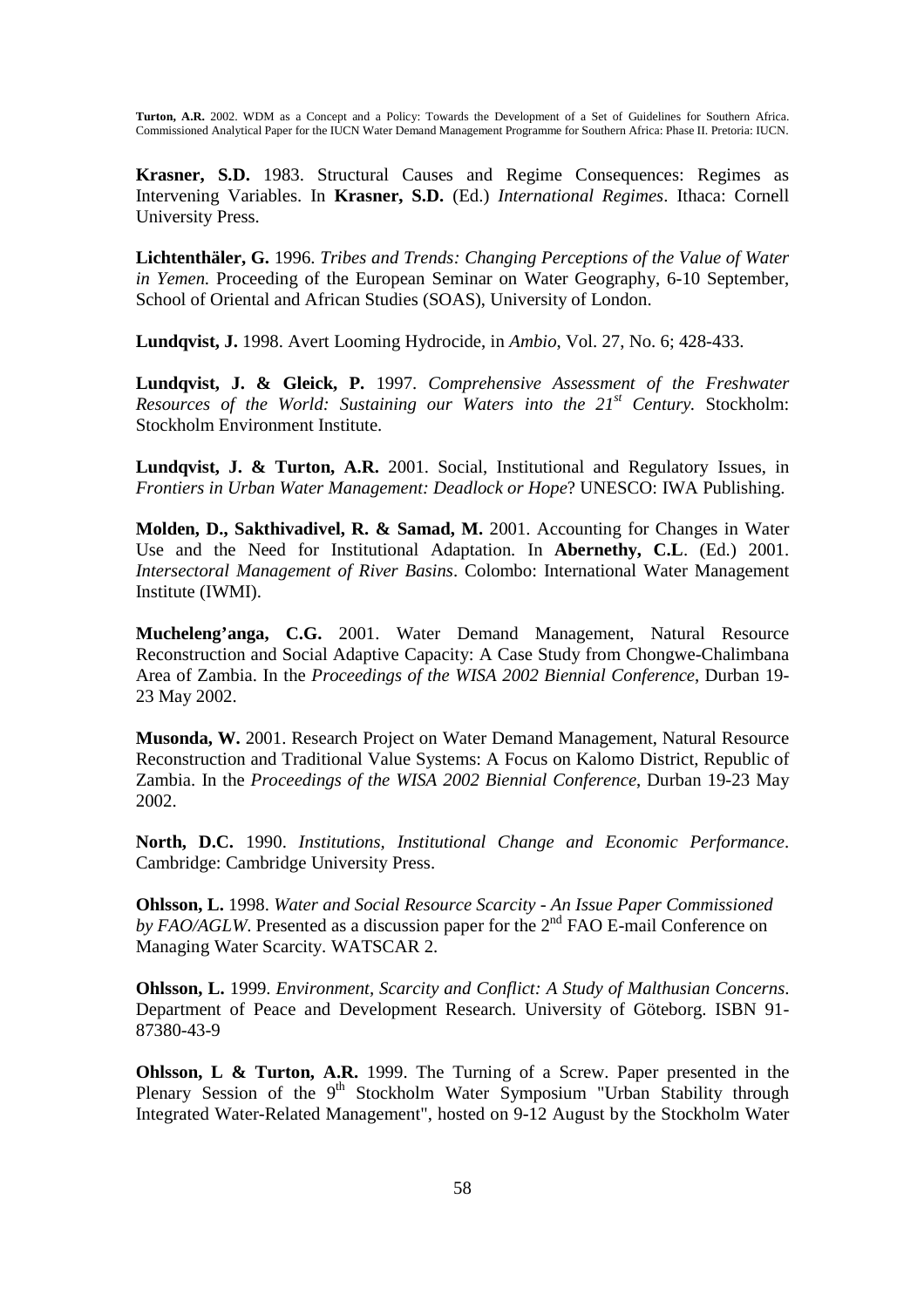Institute (SIWI) in Stockholm, Sweden. Also available as *MEWREW Occasional Paper No. 19* from Website

http://www.soas.ac.uk/Geography/WaterIssues/OccasionalPapers/home.html

**Ohlsson, L. & Lundqvist, J.** 2000. The Turning of a Screw - Social Adaptation to Water Scarcity, Part 3 **of Falkenmark**, *et al., New Dimensions in Water Security - A Study Prepared for FAO*, AGLW, Rome.

**Ostrom, E.** 1990. *Governing the Commons: The Evolution of Institutions for Collective Action.* Cambridge: Cambridge University Press.

**Ostrom, E.** 1994. Constituting Social Capital and Collective Action, in *Journal of Theoretical Politics*. Vol. 6, No. 4; 527-562.

**Ostrom, E.** 2000. Social Capital: A Fad or a Foundation Concept? In **Dasgupta, P. & Serageldin, I.** (Eds.) *Social Capital: A Multifaceted Perspective*. Washington, D.C.: World Bank.

**Pallett, J.** (Ed.) 1997. *Sharing Water in Southern Africa*. Desert Research Foundation of Namibia: Windhoek.

**Percival, V. & Homer-Dixon, T.** 1998. Environmental Scarcity and Violent Conflict: The Case of South Africa, in *Journal of Peace Research*. Vol.35, No. 3; 279-298.

**Perry, C.J., Rock, M. & Seckler, D.** 1997. Water as an Economic Good: A Solution, or a Problem? In **Kay, M., Franks, T. & Smith, L.** (Eds.) *Water: Economics, Management and Demand.* London: E & FN Spon.

**Platt, R.** 1999. Presentation given at Oxford University at the 4<sup>th</sup> Meeting of METRON Project Partners on  $7<sup>th</sup>$  and  $8<sup>th</sup>$  June hosted by the Oxford School of Geography.

**Postel, S.** 1997. *Last Oasis: Facing Water Scarcity.* Washington, DC: Worldwatch Institute. New York: Norton.

**Putnam, R.D.** 1993. *Making Democracy Work: Civic Traditions in Modern Italy.* Princeton, NJ: Princeton University Press.

**Reisner, M.** 1993. *Cadillac Desert: The American West and its Disappearing Water*. Revised Edition. New York: Penguin.

**Seckler, D.** 1996. The New Era of Water Resources Management: From "Dry" to "Wet" Water Savings. *IIMI Research Report No. 1*. Colombo, Sri Lanka: International Irrigation Management Institute (IIMI).

**Starr, R.** 1991. Water Wars, in *Foreign Policy,* No. 82, Spring; 17-36.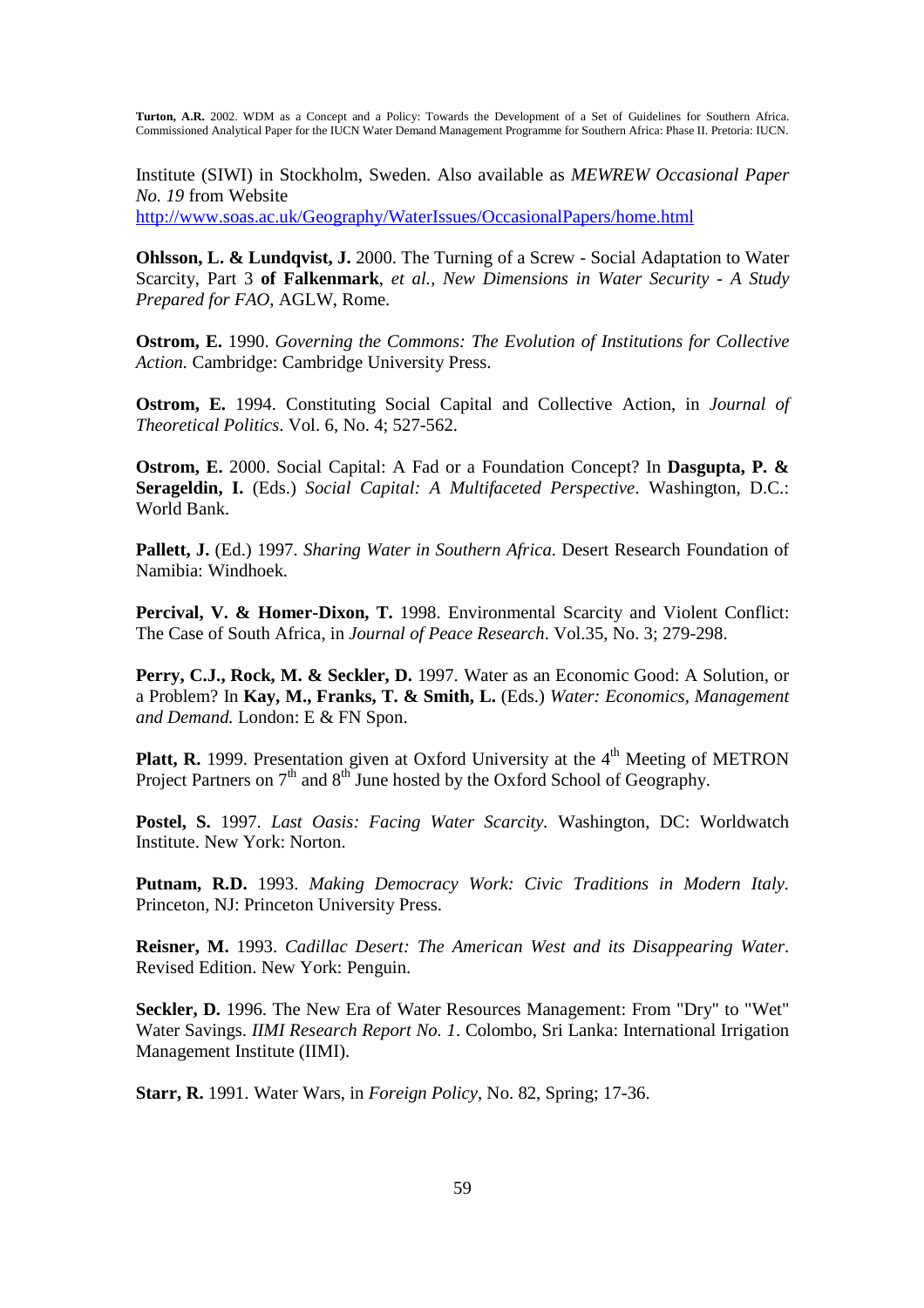**Svendsen, M., Hammond Murray-Rust, D., Harmancioglu, N. & Alpaslan, N.** 2001. Governing Closing Basins: The Case of the Gediz River in Turkey*.* In **Abernethy, C.L**. (Ed.) 2001. *Intersectoral Management of River Basins*. Colombo: International Water Management Institute (IWMI).

**Swyngedouw, E.** 1999(a). Hybrid Waters: On Water, Nature and Society. In the *Proceedings of the Conference entitled "Sustainability, Risk and Nature: The Political Ecology of Water in Advanced Societies"* that was held at Oxford University on 15-17 April 1999.

**Swyngedouw, E.** 1999(b). Modernity and Hybridity: The Production of Nature: Water and Modernization in Spain. Paper presented to the Water Issues Study Group, SOAS, University of London, 25 January 1999.

**Tenner, E.** 1996. *Why Things Bite Back: Technology and the Revenge of Unintended Consequences.* New York: Knopf.

**Trottier, J.** 1999. *Hydropolitics in the West Bank and Gaza Strip*. Jerusalem: PASSIA Publication.

**Turton. A.R.** 1998. *The Hydropolitics of Southern Africa: The Case of the Zambezi River Basin as an Area of Potential Co-operation Based on Allan's Concept of 'Virtual Water'.* Unpublished M.A. Dissertation, Department of International Politics, University of South Africa, Pretoria, South Africa.

**Turton, A.R.** 1999(a). Water Scarcity and Social Adaptive Capacity: Towards an Understanding of the Social Dynamics of Managing Water Scarcity in Developing Countries. *MEWREW Occasional Paper No. 9*, Water Issues Study Group, School of Oriental and African Studies (SOAS), University of London. Also in the *Proceedings of the Conference entitled Sustainability, Risk and Nature: The Political Ecology of Water in Advanced Societies* that was held at Oxford University on 15-17 April 1999. Available from Website

http://www.soas.ac.uk/Geography/WaterIssues/OccasionalPapers/home.html

**Turton, A.R.** 1999(b). 'Water Demand Management' (WDM), 'Natural Resource Reconstruction' and 'Adaptive Capacity': Establishing the Linkage between Variables. Project PJ02/99. Project Proposal for the Water Research Fund for Southern Africa (WARFSA). Pretoria: African Water Issues Research Unit (AWIRU).

**Turton, A.R.** 2000(a). Precipitation, People, Pipelines and Power: Towards a Political Ecology Discourse of Water in Southern Africa. In **Stott, P. & Sullivan, S.** (Eds.) 2000. *Political Ecology: Science, Myth and Power*. London: Edward Arnold.

**Turton, A.R.** 2000(b). Water and Sustainable Development: A Southern Perspective. Forthcoming in the *Encyclopaedia of Life Support Systems (EOLSS).* UNESCO: EOLSS Publishers Ltd. Available in draft from the Website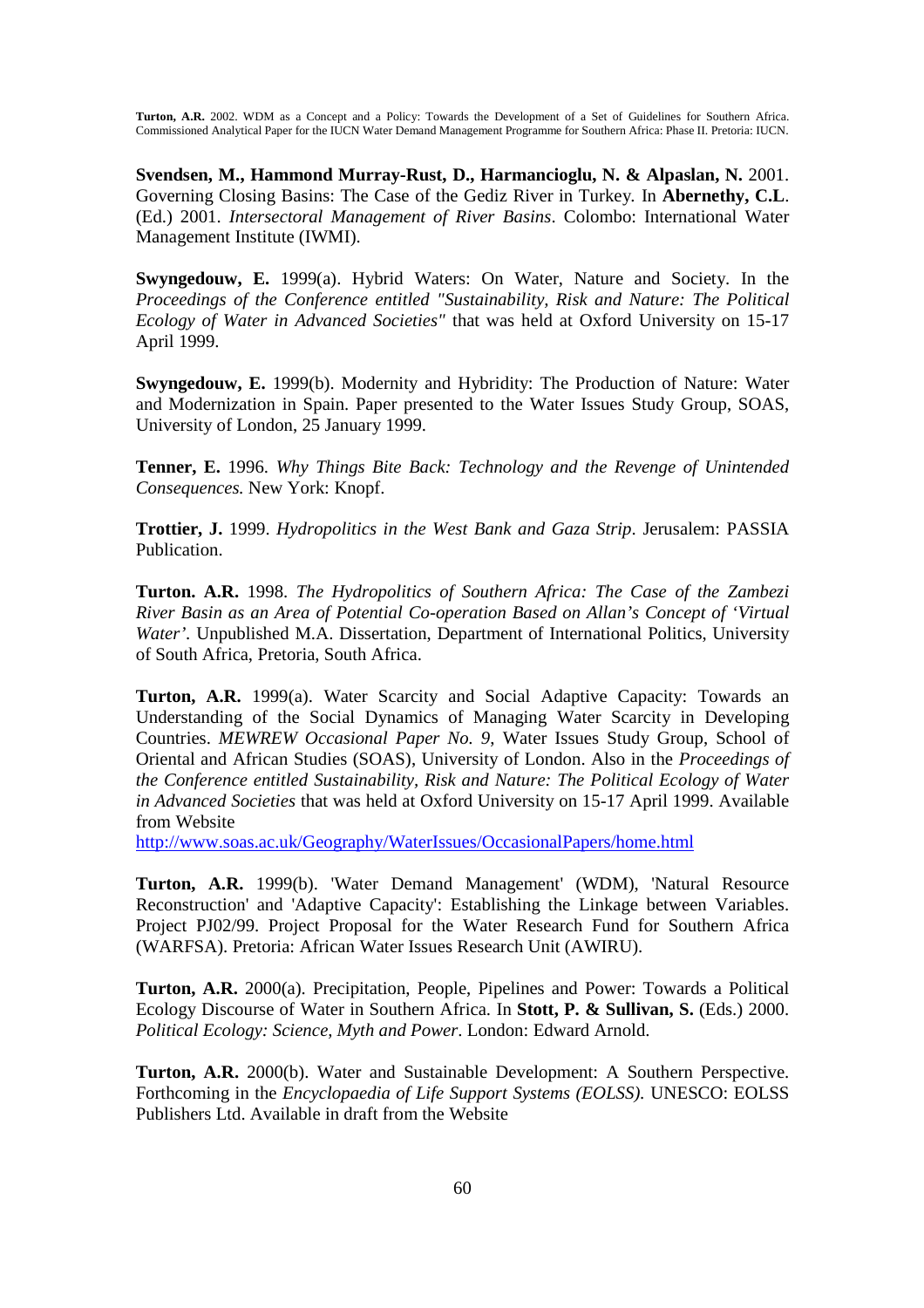http://www.up.ac.za/academic/libarts/polsci/awiru

**Turton. A.R.** 2000(c). Water Wars in Southern Africa: Challenging Conventional Wisdom. In **Solomon, H. & Turton. A.R. (Eds.)** *Water Wars: An Enduring Myth or Impending Reality? African Dialogue Monograph Series No. 2.* Durban: Accord Publishers. ISSN 1562-7004.

**Turton, A.R.** 2000(d). Water Wars: An Enduring Myth or Impending Reality? In **Solomon, H. & Turton. A.R. (Eds.)** *Water Wars: An Enduring Myth or Impending Reality? African Dialogue Monograph Series No. 2.* Durban: Accord Publishers. ISSN 1562-7004.

**Turton, A.R.** 2000(e). *A Strategic Decision-Makers Guide to Virtual Water.* Paper presented at the Workshop Virtual Water in Southern Africa, held at Maseru 3-4 October 2000. Available from Website http://www.up.ac.za/academic/libarts/polsci/awiru

**Turton, A.R.** 2000(f). Discussion Note for the World Commission on Dams Regarding a Possible Approach to the Management of Dams on International and Inter-Provincial Rivers. In **WCD.** 2000. *Dams and Development: A New Framework for Decision-Making - The Report of the World Commission on Dams.* London: Earthscan. Also available as River Basin Management: Its Role in Major Water Infrastructure Projects. World Commission on Dams Thematic Review: Institutional Processes Version 3.0. Cape Town: Secretariat of the World Commission on Dams.

**Turton, A.R.** 2000(g). Water Policy in Southern Africa: A Brief Synopsis of some of the Macro Driving Forces*,* in the *African Journal of Aquatic Science*, Vol. 25; 156-161.

**Turton, A.R.** 2001. Towards Hydrosolidarity: Moving from Resource Capture to Cooperation and Alliances. In *Stockholm International Water Institute (SIWI) Report No. 13, Proceedings of the SIWI Seminar on Water Security for Cities, Food and Environment – Towards Catchment Hydrosolidarity*, Stockholm, August 18, 2001; 19-26. Stockholm: SIWI.

**Turton, A.R.** 2002(a). The Political Aspects of Institutional Developments in the Water Sector: South Africa and its International River Basins. Unpublished draft of a D.Phil. Thesis. Department of Political Sciences. University of Pretoria.

**Turton, A.R.** 2002(b). Hydropolitics: The Concept and its Limitations. In **Turton, A.R. & Henwood, R.** (Eds.) *Hydropolitics in the Developing World: A Southern African Perspective.* Pretoria: African Water Issues Research Unit (AWIRU).

**Turton, A.R. & Ohlsson, L**. 1999. Water Scarcity and Social Adaptive Capacity: Towards an Understanding of the Social Dynamics of Managing Water Scarcity in Developing Countries. Paper presented in the Workshop No. 4: Water and Social Stability of the 9<sup>th</sup> Stockholm Water Symposium "Urban Stability through Integrated Water-Related Management", hosted on 9-12 August by the Stockholm International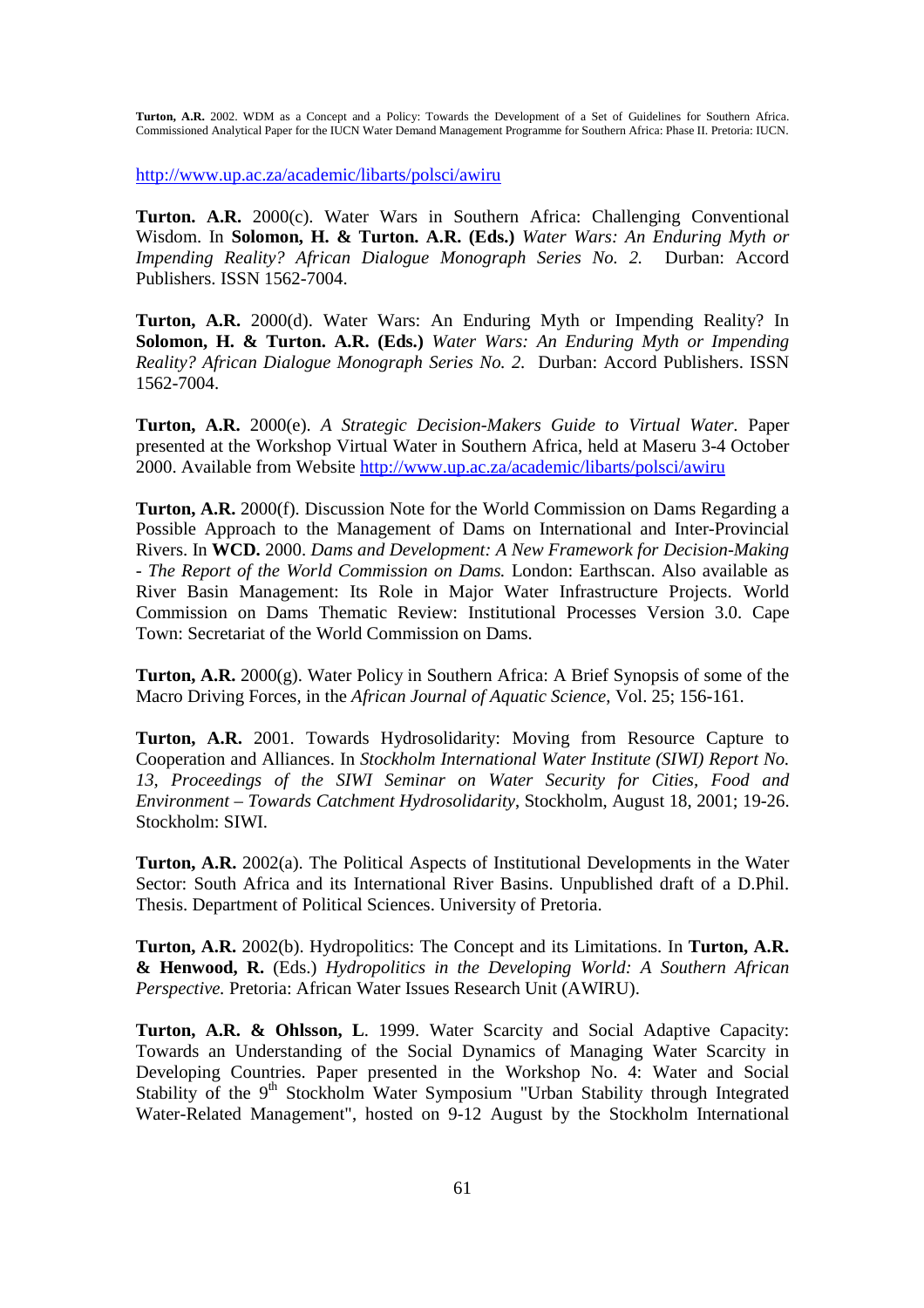Water Institute (SIWI) in Sweden. Also available as *MEWREW Occasional Paper No. 18* from Website

http://www.soas.ac.uk/Geography/WaterIssues/OccasionalPapers/home.html

**Turton, A.R. & Meissner, R.** 2000. Final Report of the Institutional Support Task Team of the Shared Rivers Initiative on the Incomati River. Available from Website http://www.up.ac.za/academic/libarts/polsci/awiru

**Turton, A.R., Moodley, S., Goldblatt, M. & Meissner, R.** 2000(a). *An Analysis of the Role of Virtual Water in Southern Africa in Meeting Water Scarcity: An Applied Research and Capacity Building Project.* Johannesburg: Group for Environmental Monitoring (GEM) Available in draft from the Website http://www.up.ac.za/academic/libarts/polsci/awiru

**Turton, A.R., Khupe, J.S.N. & Mucheleng'anga, C.** 2000(b). Research Project on Water Demand Management, Natural Resource Reconstruction and Traditional Value Systems: What are we Learning so Far? In the *Proceedings of the WARFSA/WaterNet Symposium* that was held in Maputo on 1-2 November 2000. Available from Website http://www.up.ac.za/academic/libarts/polsci/awiru

**Turton, A.R. & Warner, J.F.** 2001. Exploring the Population / Water Resources Nexus in the Developing World. In *Environmental Change and Security Project Report*, The Woodrow Wilson Centre. Issue 7 (Summer 2001); 129-132.

**Turton, A.R., Mucheleng'anga, C., Mbao, E., Musonda, W., Mukubesa, L. & Ng'oma, M.** 2001. Water Demand Management, Natural Resource Reconstruction and Social Adaptive Capacity: A Case Study from Kalomo, Zambia. In the *Proceedings of the 2 nd WARFSA/WaterNet Symposium "Integrated Water Resources Management: Theory, Practice, Cases"* held in Cape Town 30 - 31 October 2001.

**Turton. A.R. & Meissner, R.** 2002. The Hydro-Social Contract and its Manifestation in Society: A South African Case Study. In **Turton, A.R. & Henwood, R.** (Eds.) 2002. *Hydropolitics in the Developing World: A Southern African Perspective.* Pretoria: African Water Issues Research Unit (AWIRU). Available in draft form from the Website http://www.up.ac.za/academic/libarts/polsci/awiru

**United Nations.** 1978. *Water development and management. Proceedings of the United Nations Water Conference, Mar del Plata, Argentina.* Volume 1. Part 1. London: Pergamon Press.

**UNCED.** 1992. United Nations Conference on Environment and Development. *Agenda 21: Chapter 18, Freshwater.* United Nations Publications.

**Waterbury, J.** 1979. *Hydropolitics of the Nile Valley.* New York: Syracuse University Press.